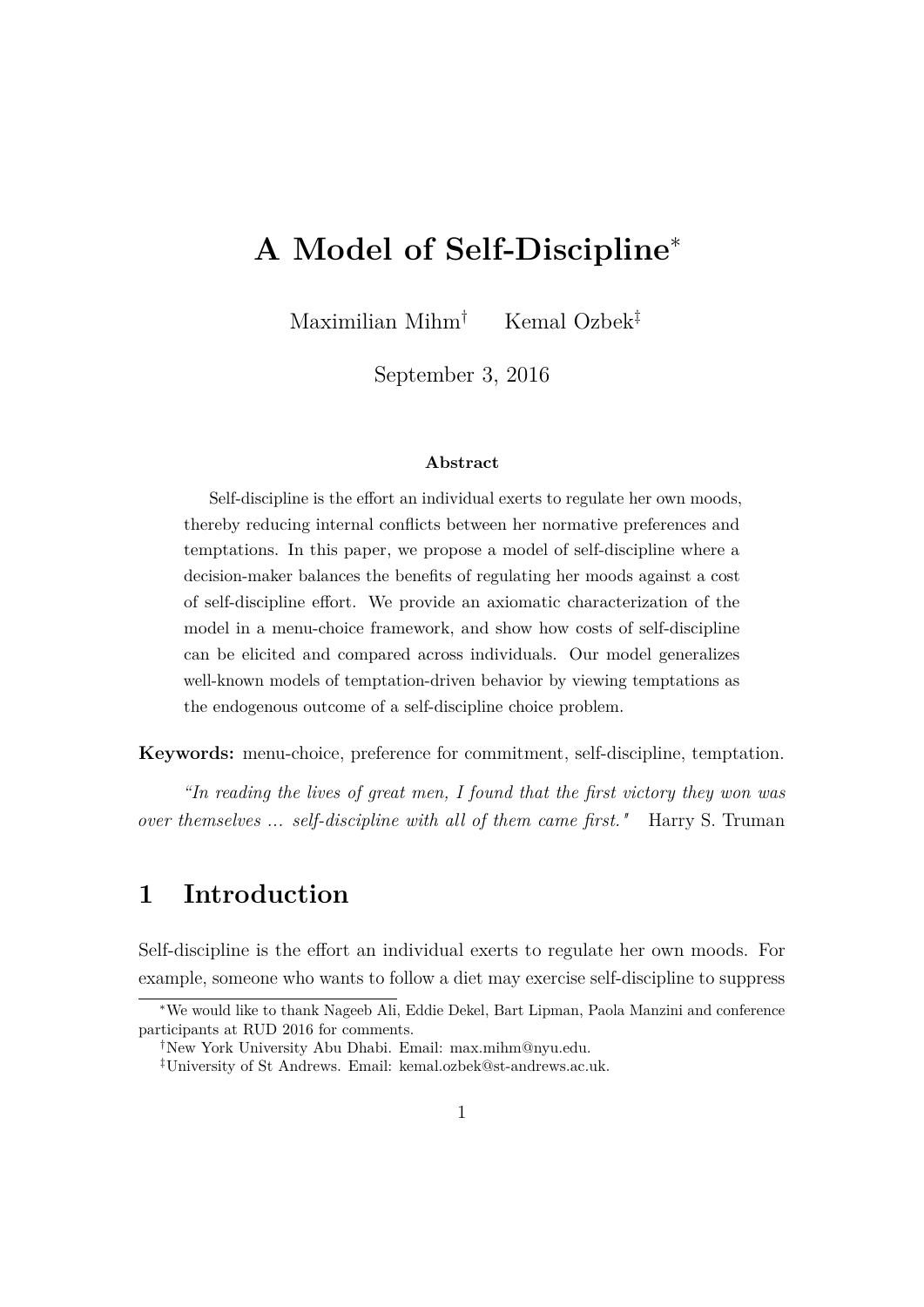her appetite; someone who wants to save for retirement may exercise self-discipline to curb her spending-mood; and someone who wants to gain a promotion may exercise self-discipline to overcome her laziness. By regulating their moods, individuals reduce the chances that they will make "bad" choices (e.g., overeat, overspend, or shirk at work). However, the fact that dieters sometimes overeat, savers sometimes overspend, and careerist sometimes shirk, suggests that self-discipline is not always easy.

In this paper, we propose an axiomatic model of self-discipline. We view selfdiscipline as an effort that a decision-maker (DM) exerts to regulate her own moods, thereby reducing internal conflicts between her normative preferences and temptations. Normative preferences reflect the DM's long-term goals and objectives (e.g., to lose weight, save for retirement, or gain a promotion). Temptations, on the other hand, are temporary preferences that can strike at random and reflect the DM's immediate desires, urges and cravings (e.g., overeating, overspending, or shirking). By regulating her moods (e.g., suppressing her appetite, curbing her spending-mood, or overcoming her laziness), the DM reduces the chances of being struck by temptations that lead her to make normatively bad choices. On the other hand, self-discipline may be hard, and so the DM must balance the benefit of regulating her moods against the costs of self-discipline effort.

In section 2, we provide a formal model of a self-discipline choice problem. Although self-discipline can represent unobservable efforts, the self-discipline choice problem induces a preference relation over menus that is – in principle – revealed by choice behavior. We therefore study the behavioral implications of self-discipline in a two-period framework, where the DM chooses a menu in the first period anticipating her self-discipline problem before she selects an alternative in the second period.



Figure 1: Timeline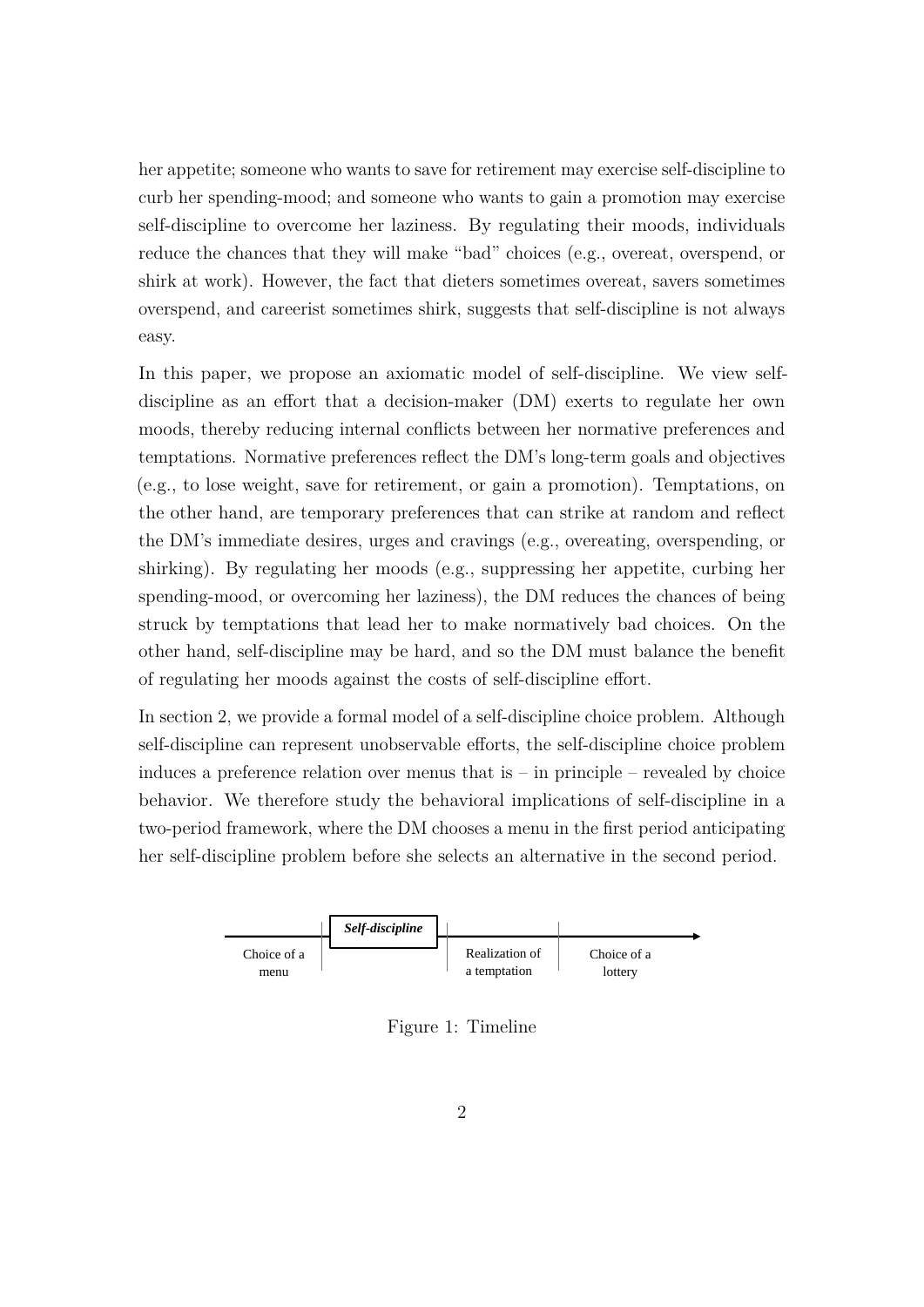Our main result (Theorem [1\)](#page-13-0) provides an axiomatic characterization of self-discipline preferences. In particular, two novel axioms identify distinctive features of the self-discipline model. *Temptation Monotonicity* reflects the idea that if the ex-post choice from menu *A* is normatively better than the ex-post choice from menu *B* for *every* temptation preference that could strike in the second period, then the DM prefers menu *A* to menu *B*. *Aversion to Randomization* reflects the idea that if DM has the opportunity to adjust her self-discipline effort, she prefers an early resolution of uncertainty in order to better respond to self-discipline incentives. Together with four standard axioms from the menu-choice literature, these behavioral conditions characterize the testable implications of the self-discipline model in terms of menuchoice data.

We also show that model parameters can be elicited from preferences over menus (Theorem [2\)](#page-16-0). In particular, the DM's normative preferences are uniquely identified by her commitment ranking over singleton menus, $<sup>1</sup>$  $<sup>1</sup>$  $<sup>1</sup>$  and we provide an explicit</sup> formula that shows how the minimal costs of self-discipline can be recovered from data on singleton equivalents. Finally, we show that a decision-maker with higher costs of self-discipline values commitment more than one with lower costs, establishing a comparative measure of self-discipline in terms of behavioral data (Theorem [3\)](#page-19-0).

Our self-discipline model generalizes well-known models of temptation-driven behavior by viewing temptations as the endogenous outcome of a self-discipline choice problem. For instance, we show in Proposition [1](#page-15-0) that the random Strotz model in [Dekel and Lipman](#page-23-0) [\[2012\]](#page-23-0) corresponds to the special case of self-discipline preferences that satisfy a Set Independence axiom (which implies Aversion to Randomization). [Dekel and Lipman](#page-23-0) [\[2012\]](#page-23-0) show that random Strotz preferences generalize the Strotz and self-control models in [Gul and Pesendorfer](#page-24-0) [\[2001\]](#page-24-0), as well as the multiple temptation model in [Stovall](#page-25-0) [\[2010\]](#page-25-0) and dual-self models in [Chatterjee and Krishna](#page-23-1) [\[2009\]](#page-23-1) and [Olszewski](#page-25-1) [\[2007\]](#page-25-1). As a result, each of these models represent important special cases of self-discipline preferences.

Other models of temptation-driven behavior overlap with self-discipline preferences.

<span id="page-2-0"></span><sup>&</sup>lt;sup>1</sup>It is customary to interpret the commitment ranking as the DM's normative preference. [Noor](#page-24-1) [\[2011\]](#page-24-1) provides a critical discussion of this interpretation.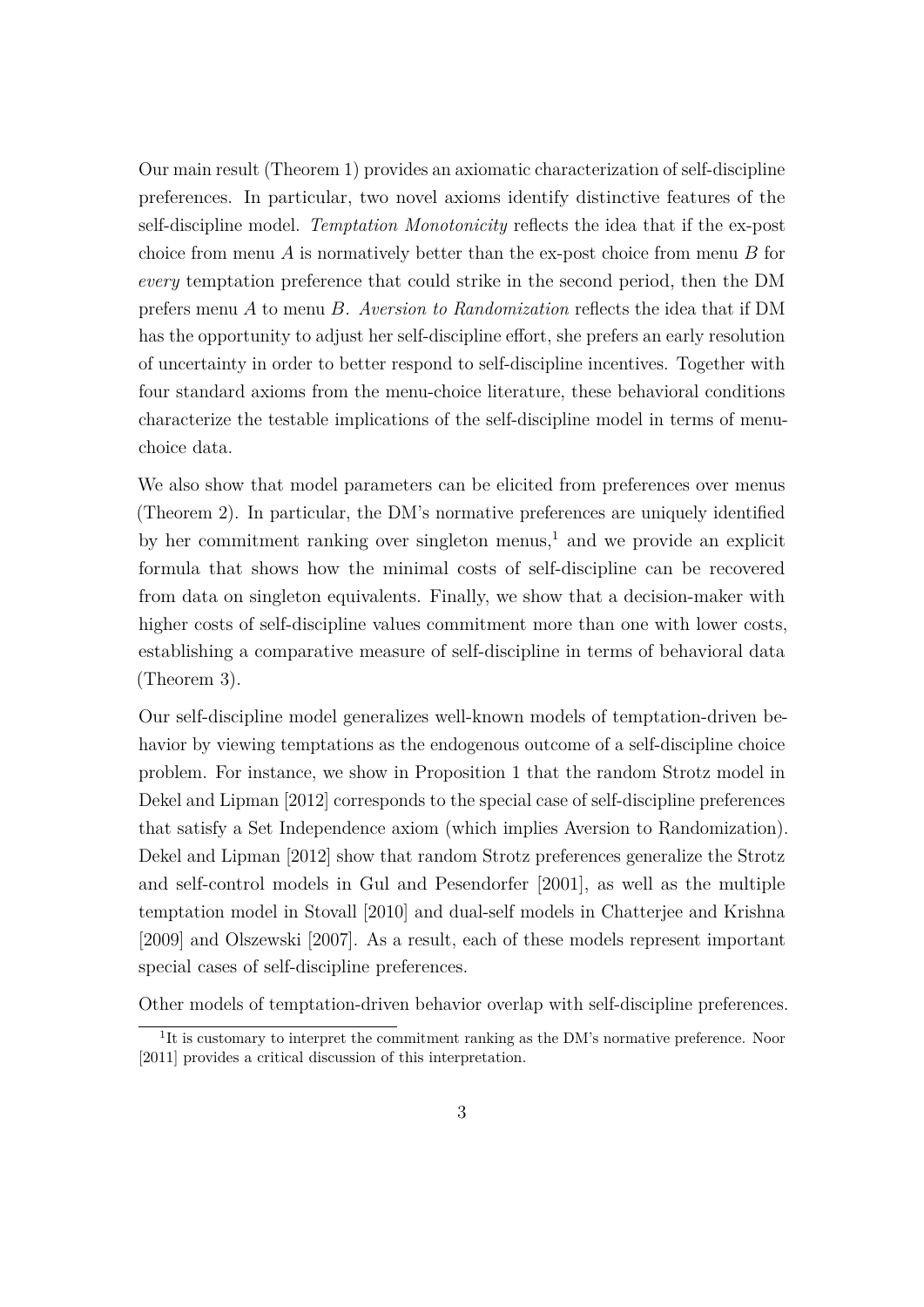[Chandrasekher](#page-23-2) [\[2014\]](#page-23-2) proposes a generalization of random Strotz, weakening the assumption that preferences are complete while retaining Set Independence. The overlap with self-discipline preferences is the random Strotz model. [Noor and](#page-24-2) [Takeoka](#page-24-2) [\[2010\]](#page-24-2) characterize convex self-control preferences, which can violate Aversion to Randomization but satisfy a Set Betweenness axiom that self-discipline preferences can violate. The overlap with self-discipline preferences is the selfcontrol model. [Dekel et al.](#page-23-3) [\[2009\]](#page-23-3) characterize a model with multi-dimensional temptations that can violate Weak Set Betweenness (which is implied by Temptation Monotonicity), but satisfies Set Independence. The overlap with self-discipline preferences is the multiple temptation model. Hence, each of these models overlap with self-discipline preferences, neither one nesting the other.

In a discrete choice setting, [Nehring](#page-24-3) [\[2006\]](#page-24-3) proposes a model of preferences over second-order preferences, where a DM exercises control over her future choice dispositions. The interpretation of his model is similar to ours. However, we consider a framework with menus of lotteries, and this extended setting is important to interpret, characterize, and identify our self-discipline model.

Finally, self-discipline preferences share some common features with variational preferences (first introduced in [Maccheroni et al.](#page-24-4) [\[2006\]](#page-24-4)). The closest model in the menu-choice literature with a similar structure is the costly contemplation model in [Ergin and Sarver](#page-23-4) [\[2010\]](#page-23-4). Costly contemplation can also induce a desire for early resolution of uncertainty, generating systematic violations of Set Independence. However, costly contemplation preferences exhibit a desire for flexibility, and our preferences satisfy this condition if and only if self-discipline is irrelevant (i.e., there is no conflict between normative preferences and temptations).

The remainder of the paper is organized as follows. In Section [2,](#page-4-0) we describe the framework and formally define self-discipline preferences. Section [3](#page-9-0) introduces our axioms. In Section [4,](#page-13-1) we provide our main results: a representation theorem, identification result, and comparative statics. We also highlight some novel implications of the self-discipline model for ex-post choice behavior. Section [5](#page-22-0) concludes. Proofs are given in a separate Appendix.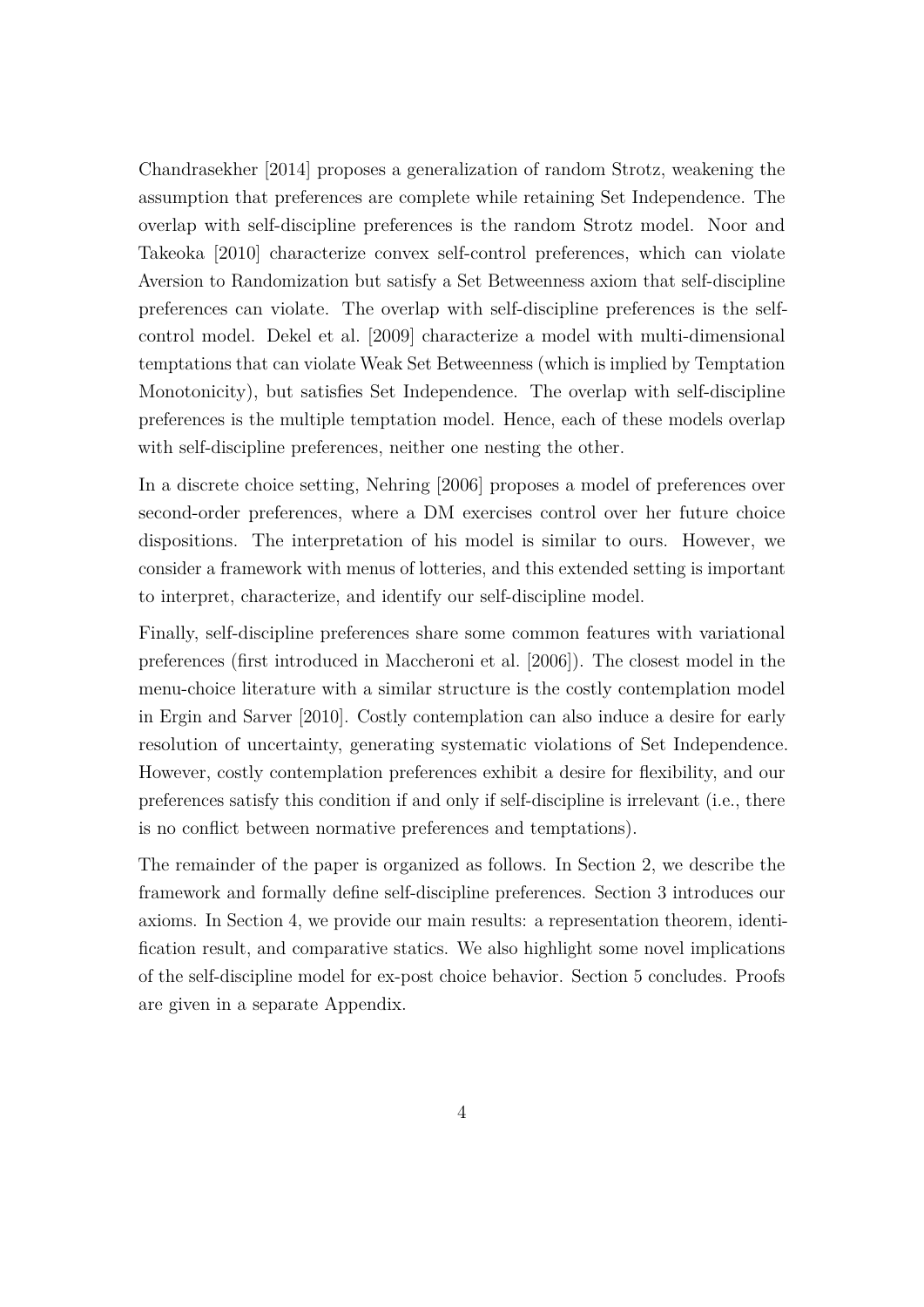## <span id="page-4-0"></span>**2 Model**

In this section, we describe our framework and formally define self-discipline preferences.

### **2.1 Framework**

In the following, *X* is a finite set of *n* alternatives, with typical elements  $x, y, z \in X$ called *outcomes*; *P* is the set of all probability distributions on *X*, with typical elements  $p, q, r \in P$  called *lotteries*; and A is the set of non-empty closed subsets of *P*, with typical elements  $A, B, C \in \mathcal{A}$  called *menus*.

Our primitive is a binary relation  $\succsim$  on the set of menus, with asymmetric part denoted  $\succ$  and symmetric part denoted  $\sim$ . We interpret the binary relation  $\succsim$  as the preference relation of a DM who chooses a menu in period 1, anticipating that she will choose a lottery from the menu in period 2. We call the restriction of  $\succsim$  to singleton menus the *commitment ranking*. A functional  $U : \mathcal{A} \to \mathbb{R}$  represents  $\succsim$  if, for all menus *A* and *B*,

$$
A \succeq B \Leftrightarrow U(A) \ge U(B).
$$

Let  $co(A)$  denote the convex hull of menu A; since the set of alternatives is finite  $co(A)$  is also a menu.

For menus  $A, B \in \mathcal{A}$  and  $\alpha \in [0, 1]$ , let

$$
\alpha A + (1 - \alpha)B = \{ \alpha p + (1 - \alpha)q : p \in A, q \in B \}.
$$

The menu  $\alpha A + (1 - \alpha)B$  can be interpreted as a randomization over menus *A* and *B* that is resolved *after* the DM has chosen a lottery, i.e., the DM chooses lottery  $\alpha p + (1 - \alpha)q \in \alpha A + (1 - \alpha)B$  not knowing whether the lottery  $p \in A$  or  $q \in B$ will determine her final outcome.

Given a binary relation  $\succsim$  on menus, let  $A(p) = \{q \in A : \{q\} \sim \{p\}\}\$  denote the intersection of menu  $A \in \mathcal{A}$  and the "indifference curve" of the commitment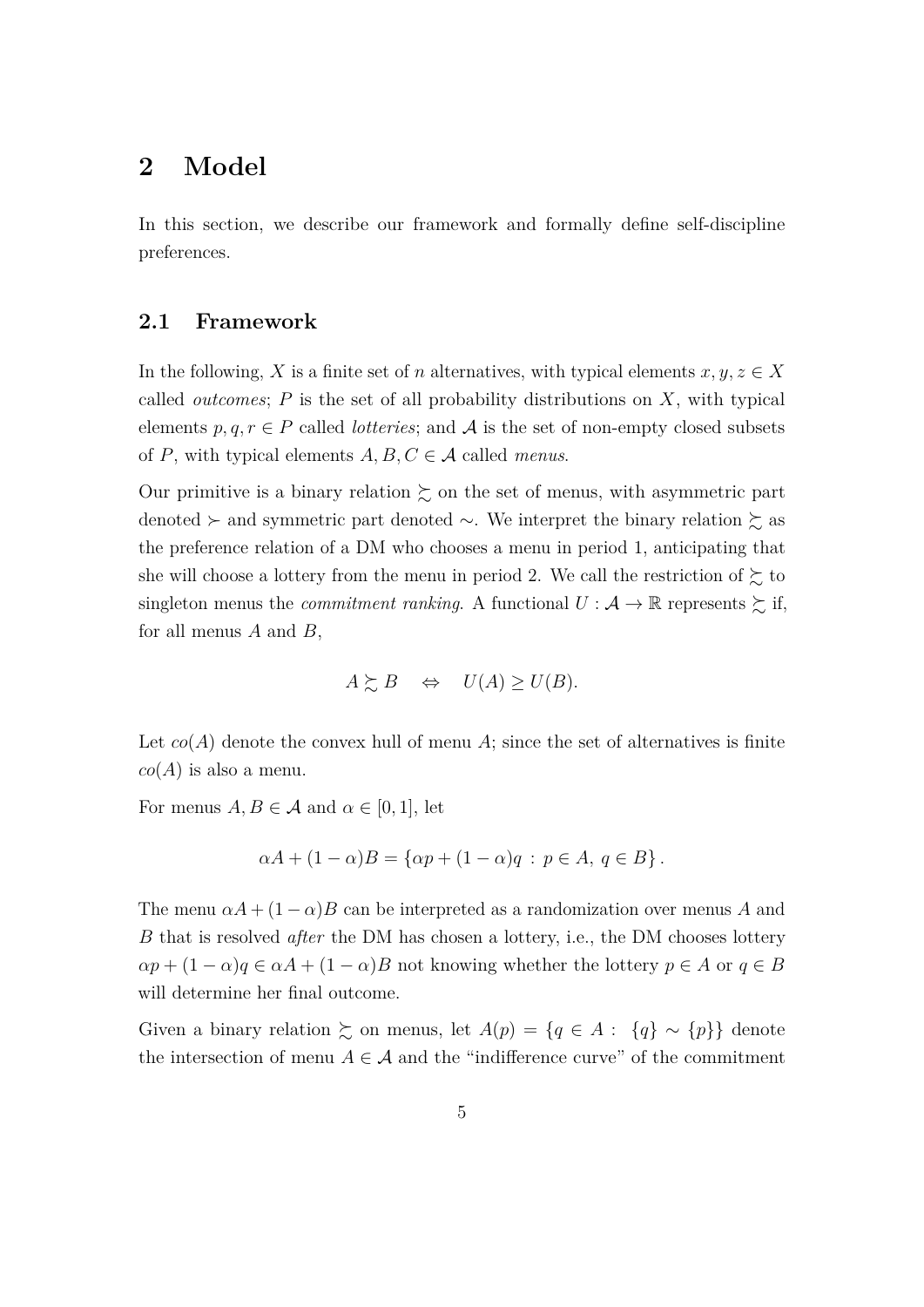ranking corresponding to lottery  $p \in P$ . If the commitment ranking is continuous,  $A(p)$  is a menu whenever it is non-empty.

## **2.2 Temptations**

For any two vectors  $v, w \in \mathbb{R}^n$ , let  $v \cdot w$  denote the dot product of *v* and *w*. An expected utility function on  $P$  can be identified with an element of  $\mathbb{R}^n$ ; hence, if  $v \in \mathbb{R}^n$  and  $p \in P$ , we use  $v \cdot p$  and  $v(p)$  interchangeably.

Let  $V = \{v \in \mathbb{R}^n : \sum_{i=1}^n v_i = 0, v \cdot v = 1\}$ , with typical elements  $u, v, w \in V$  called (expected) utilities. For any non-constant  $w \in \mathbb{R}^n$ , there exists a unique  $v_w \in V$ such that, for all  $p, q \in P$ ,  $w(p) \geq w(q)$  if and only if  $v_w(p) \geq v_w(q)$ . Hence, any non-trivial expected utility preference on *P* can be represented by a unique utility in  $\mathcal V$ .

Let  $\Delta(V)$  be the set of all finitely-additive Borel probability distributions on V, with typical elements  $\pi$ ,  $\rho$ ,  $\mu \in \Delta(V)$  called *distributions (over temptations)*.<sup>[2](#page-5-0)</sup> For a utility  $v \in V$ , denote by  $\delta_v \in \Delta(V)$  the distribution that assigns probability 1 to *v*.

For  $u \in V$ , define a partial order over V by  $v C_u w$  (read "v is closer to u than w") if, whenever  $u(p) > u(q)$ ,

$$
w(p) \ge w(q) \quad \Rightarrow \quad v(p) \ge v(q).
$$

Hence, the utility *v* is closer to *u* than *w* if, whenever *w* agrees with *u*, *v* also agrees with *u*. A subset  $W \subseteq V$  is *closed under*  $C_u$  if  $w \in W$  and  $v C_u w$  implies  $v \in W$ .

[Dekel and Lipman](#page-23-0) [\[2012\]](#page-23-0) propose an extension of  $C_u$  from  $\mathcal V$  to  $\Delta(\mathcal V)$ , which formalizes the intuition that one distribution over temptations is more closely aligned (in a stochastic sense) with specific utility  $u \in V$  than another distribution. Specifically, define  $\pi \geq_u \rho$  (read " $\pi$  is stochastically closer to *u* than  $\rho$ ") if  $\pi(\mathcal{W}) \geq \rho(\mathcal{W})$ for every  $W \subseteq V$  that is (i) closed in  $V$ , and (ii) closed under  $C_u$ . Hence, the distribution  $\pi$  is stochastically closer to *u* than  $\rho$  if the utilities realized under  $\pi$ 

<span id="page-5-0"></span> ${}^{2}$ In the literature, a distribution over temptations is also sometimes called a random utility. See, e.g., [Luce and Suppes](#page-24-5) [\[1965,](#page-24-5) Chapter 5.3] or [Gul and Pesendorfer](#page-24-6) [\[2006\]](#page-24-6) for detailed discussions.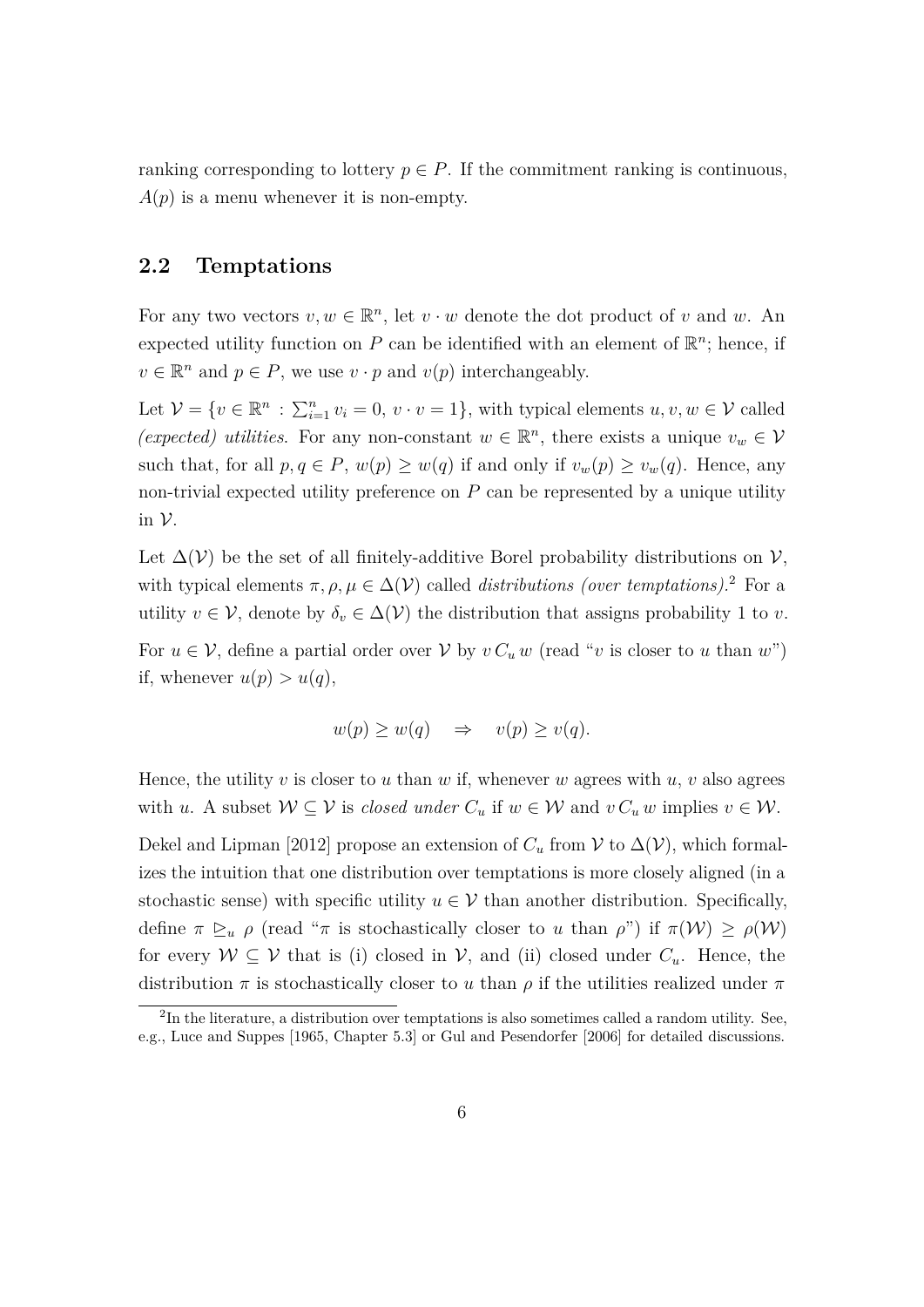agree more often with *u* than the utilities realized under  $\rho$ <sup>[3](#page-6-0)</sup>

For menu  $A \in \mathcal{A}$  and utility  $v \in \mathcal{V}$ , let

$$
M_v(A) = \underset{p \in A}{\text{arg max}} v(p),
$$

denote the set of lotteries in menu *A* that maximize the utility *v*. Since *A* is non-empty and closed, and *v* is a continuous function on  $P$ ,  $M_v(A)$  is also a menu by the Maximum theorem.

For menu  $A \in \mathcal{A}$  and utility  $u \in \mathcal{V}$ , define the function  $\varphi_A^u : \mathcal{V} \to \mathbb{R}$  by

$$
\varphi_A^u(v) = \max_{p \in M_v(A)} u(p),
$$

i.e., for any  $v \in V$ ,  $\varphi_A^u(v)$  is the maximum of *u* over  $M_v(A)$ . Since *u* is a continuous function on *P* and  $M_v(A)$  is a menu for all  $v \in V$ ,  $\varphi_A^u$  is well-defined.

## **2.3 Self-discipline**

[Dekel and Lipman](#page-23-0) [\[2012\]](#page-23-0) propose a random Strotz model to describe the behavior of a DM concerned about temptations:

<span id="page-6-1"></span>**Definition 1.** [Random Strotz] A binary relation  $\gtrsim$  on menus is a *random Strotz preference* if there exists  $u \in V$  and  $\pi \in \Delta(V)$  such that the functional  $U : \mathcal{A} \to \mathbb{R}$ , defined by

$$
U(A) = \int_{\mathcal{V}} \varphi_A^u(v) \,\pi(dv),
$$

represents  $\succsim$ .

The random Strotz model can be interpreted as follows. The utility function *u* represents the DM *normative preference* over lotteries, which reveals her long-term goals and objectives (e.g., to lose weight, save for retirement, or gain a promotion). However, when the DM chooses a lottery in the second period, she has temporary preferences – *temptations* – that reveal her immediate desires, cravings and urges

<span id="page-6-0"></span><sup>&</sup>lt;sup>3</sup>[Dekel and Lipman](#page-23-0) [\[2012\]](#page-23-0) give a number of equivalent definitions of the partial order  $\geq_u$ , which allow for a direct interpretation in terms of first order stochastic dominance.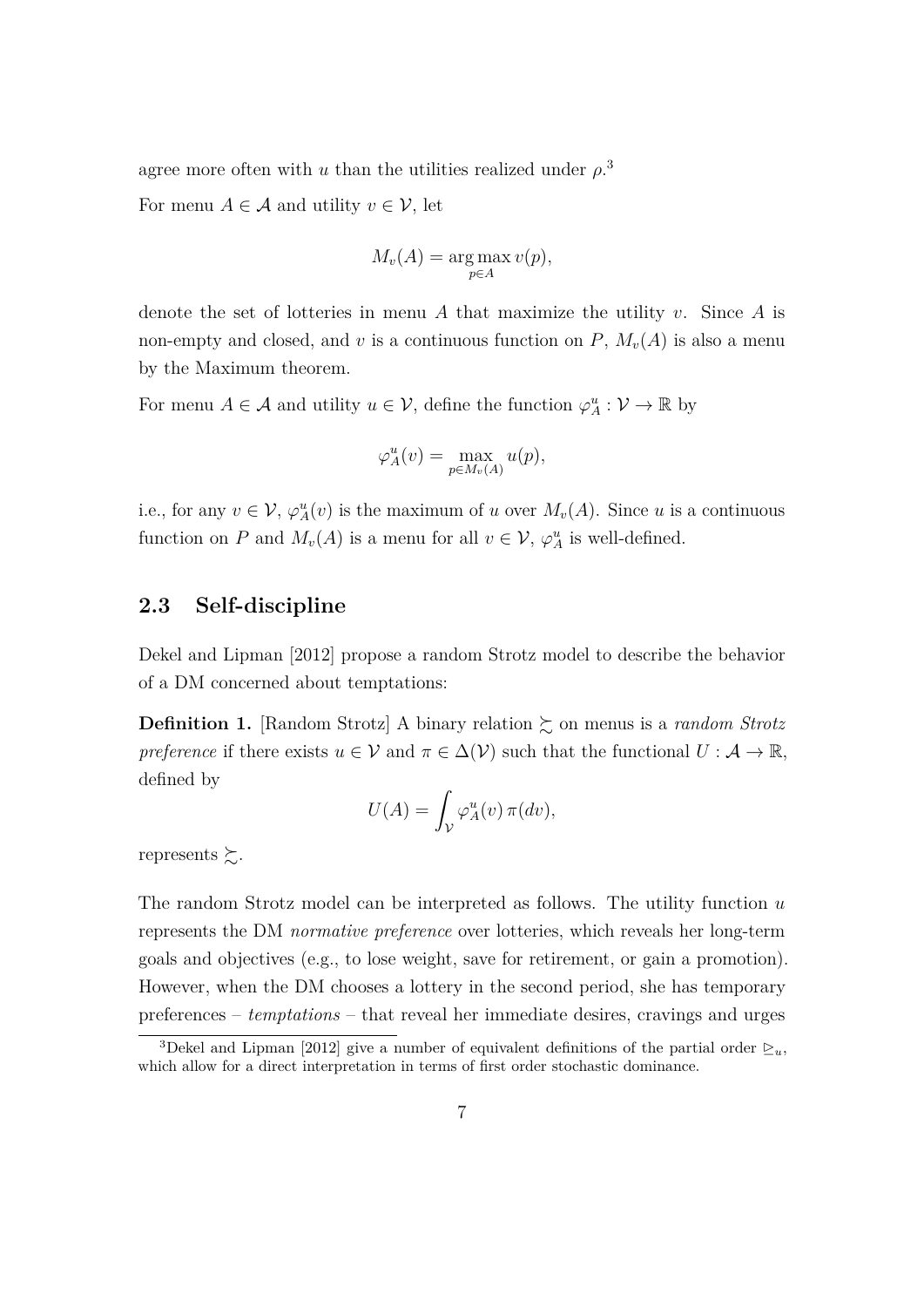(to eat a hamburger, purchase a new phone, or take an extended lunch break). Temptations are overwhelming: if the DM's temptation at the moment of choice is represented by the utility  $v \in V$ , she is only able to choose one of the tempting lotteries in  $M_{\nu}(A)$  from menu A. Until the moment of choice, the DM is uncertain about the nature of the temptation that will strike. When uncertainty about temptations is described by the distribution  $\pi \in \Delta(\mathcal{V})$ , the DM prefers menu A over menu *B* if and only if

$$
\int_{\mathcal{V}} \varphi_A^u(v) \, \pi(dv) \ge \int_{\mathcal{V}} \varphi_B^u(v) \, \pi(dv).
$$

To formalize the idea that individuals exercise effort to regulate their own behavior, we generalize the random Strotz model by viewing temptations as the endogenous outcome of a self-discipline choice problem.

Our model formalizes the following idea. Temptations represent the DM immediate desires, urges and cravings when she is called upon to choose a lottery. Until the moment of choice, the DM is uncertain about the nature of temptations that will strike. We view self-discipline as an effort the DM can exert to regulate her own moods before a temptation is realized. By regulating her moods, the DM reduces the chances that she will be struck by a temptation the leads her to make normatively bad choices. For example, by suppressing her appetite, the dieter is less likely to be struck by a temptation that leads her to overeat; by curbing her mood to spend, the saver is less likely to be struck by a temptation that leads her to overspend; and by overcoming her laziness, the careerist is less likely to be struck by a temptation that leads her to shirk at work. However, self-discipline can be hard, and so the DM must balance the benefits of regulating her moods against the cost of self-discipline effort. These costs are represented by a function  $c : \Delta(\mathcal{V}) \to \mathbb{R}$ , where  $c(\pi)$  is a behavioral measure of the effort required to induce the distribution  $\pi$  over temptations.

A self-discipline preference reflects the behavior of a DM who acts "as if" she anticipates a costly self-discipline effort in the future:

**Definition 2.** [Self-discipline] A binary relation  $\gtrsim$  on menus is a *self-discipline preference* if there exists  $u \in V$  and a proper lower-semicontinuous function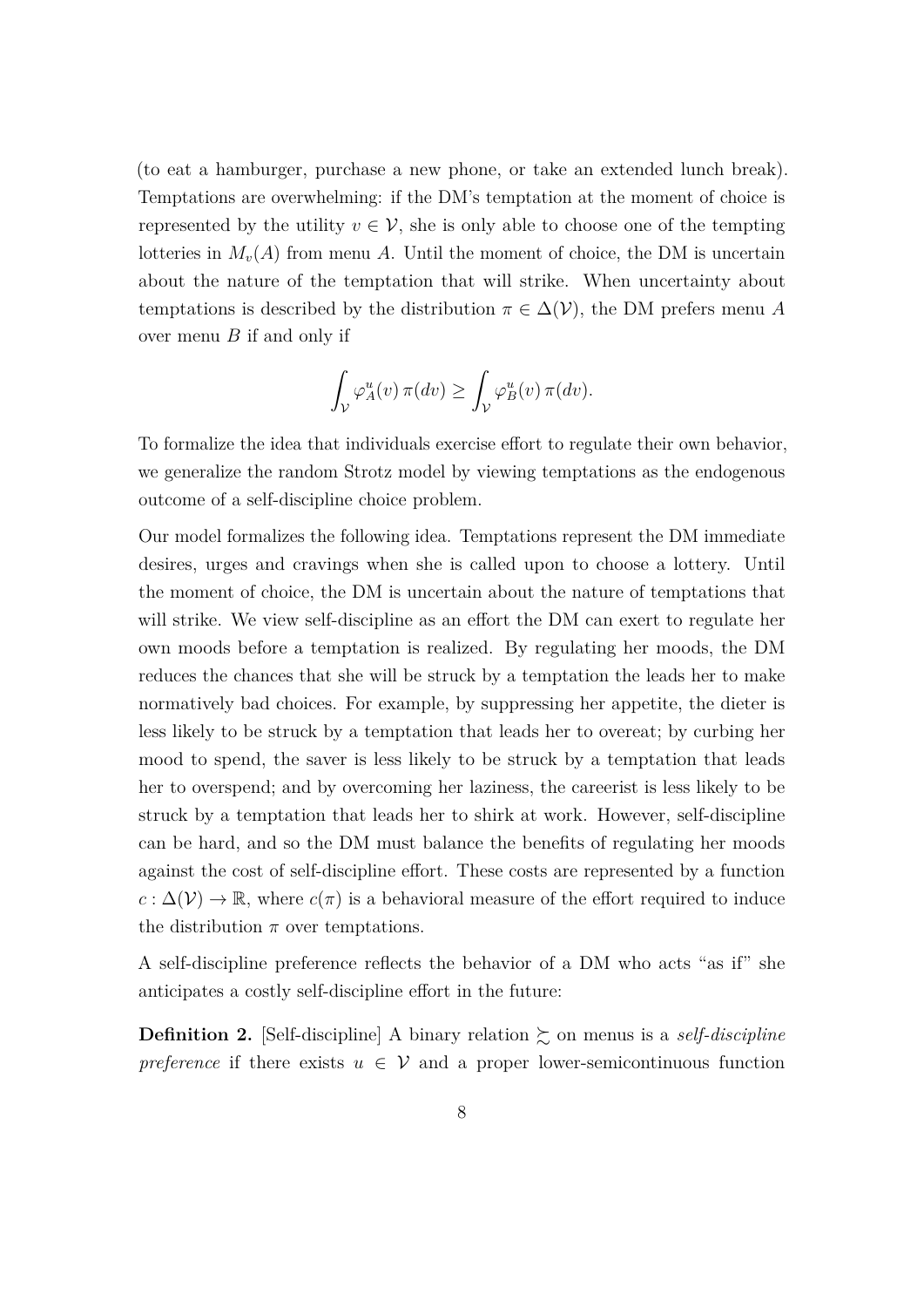$c : \Delta(V) \to [0, \infty]$  such that the functional  $U : \mathcal{A} \to \mathbb{R}$ , defined by

$$
U(A) = \max_{\pi \in \Delta(\mathcal{V})} \left( \int_{\mathcal{V}} \varphi_A^u(v) \, \pi(dv) - c(\pi) \right),\tag{1}
$$

represents  $\succsim$ . In this case, we say that  $\succsim$  is represented by  $(u, c)$ .

The self-discipline model admits a natural multi-system interpretation, in which the utility *u* represents cognitive processes responsible for setting normative objectives and regulating (at a cost) other cognitive processes responsible for desires, urges and cravings. This approximates the way many psychologists view temptation and self-control problems (see, e.g., [Normann and Shallice](#page-24-7) [\[2000\]](#page-24-7)). It also has a connection with dual-self models studied in many applications, where one self (the planner) is responsible for setting long-term goals and objectives, and can control (at a cost) the behavior of another self (the doer) who executes short-term decision-making (see, e.g., [Thaler and Shefrin](#page-25-2) [\[1981\]](#page-25-2), [Bénabou and Tirole](#page-23-5) [\[2004\]](#page-23-5), [Benhabib and Bisin](#page-23-6) [\[2005\]](#page-23-6), [Fudenberg and Levine](#page-23-7) [\[2006\]](#page-23-7), and [Ali](#page-22-1) [\[2011\]](#page-22-1)).

Properness and lower-semicontinuity are minimal properties of a cost function to ensure that the self-discipline choice problem is well-defined.<sup>[4](#page-8-0)</sup> We impose no other a priori restrictions on the distribution over temptations that could be induced by self-discipline effort. Instead, we assume that the DM anticipates her self-discipline choice problem, and show that menu-choice reveals her self-discipline costs.

The following examples illustrate some special cases, which generalize existing models of temptation-driven behavior. Let  $\succsim$  be a self-discipline preference represented by (*u, c*).

**Example 1.** [Random Strotz] For some distribution over temptations  $\pi \in \Delta(\mathcal{V})$ , let *c* be defined on  $\Delta(V)$  by

$$
c(\rho) = \begin{cases} 0 & \text{if } \rho = \pi \\ \infty & \text{otherwise} \end{cases}
$$

*.*

<span id="page-8-0"></span><sup>&</sup>lt;sup>4</sup>The function  $c : \Delta(\mathcal{V}) \to [0, \infty]$  is proper if  $c(\pi) < \infty$  for some  $\pi \in \Delta(\mathcal{V})$ . Lower semicontinuity is defined with respect to the weak\* topology.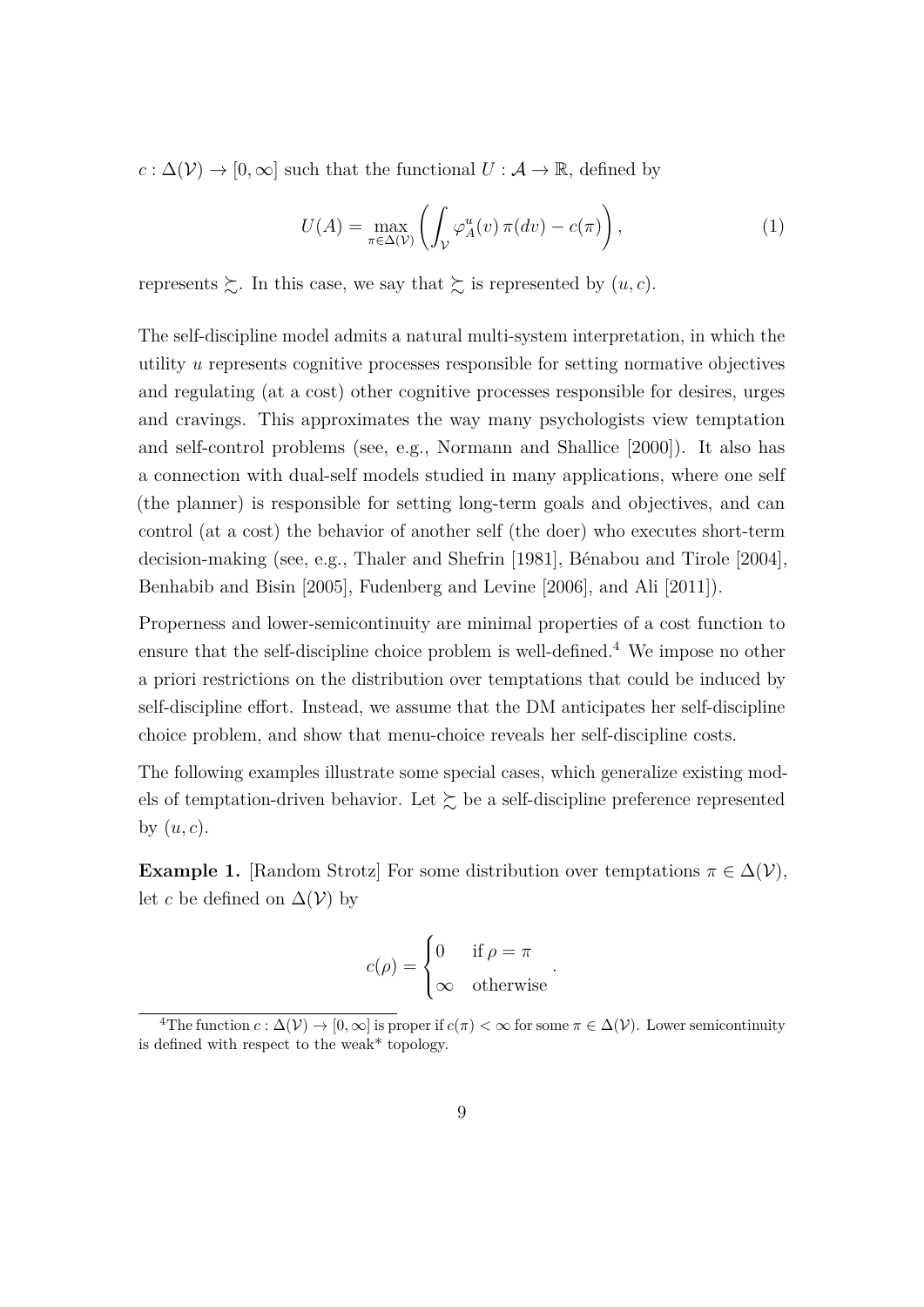Then  $U(A) = \int_{\mathcal{V}} \varphi_A^u(v) \pi(dv)$  for all  $A \in \mathcal{A}$ . Hence, random Strotz preferences can be viewed as the special case of self-discipline preferences where there is a common solution to the self-discipline choice problem for all menus (in this case, the distribution  $\pi$ ).

<span id="page-9-3"></span>**Example 2.** [Costly Strotz] For some function  $k: V \to [0, \infty]$ , which is proper and lower semicontinuous, let *c* be defined on  $\Delta(\mathcal{V})$  by  $c(\pi) = \int_{\mathcal{V}} k(v) \pi(dv)$ . Then  $U(A) = \max_{v \in V} (\varphi_A^u(v) - k(v))$  for all  $A \in \mathcal{A}$ . Costly Strotz preferences represent the special case of our model where ex-post choice is non-stochastic. They can be viewed as a generalization of the Strotz model in [Gul and Pesendorfer](#page-24-0) [\[2001\]](#page-24-0) where – instead of a fixed temptation in period 2 – the DM can exercise self-discipline to align her temptations more closely with her normative utility.  $\Box$ 

<span id="page-9-2"></span>**Example 3.** [Costly dual-self] For some  $v \in V$  and a proper lower-semicontinuous function  $k : [0,1] \to [0,\infty]$ , let *c* be defined on  $\Delta(\mathcal{V})$  by

$$
c(\pi) = \begin{cases} k(\beta) & \text{if } \pi = \beta \delta_u + (1 - \beta)\delta_v \\ \infty & \text{otherwise} \end{cases}
$$

*.*

Then  $U(A) = \max_{\rho \in [0,1]} (\beta \varphi_A^u(u) + (1-\beta) \varphi_A^u(v))$  for all  $A \in \mathcal{A}$ . Costly dual-self preferences represent a special case of our general model where self-discipline effort is "one-dimensional". They can be viewed as a generalization of the dual-self model in [Chatterjee and Krishna](#page-23-1) [\[2009\]](#page-23-1) where – instead of a fixed chance that an "alter ego" (utility function  $v$ ) will select a lottery in period  $2$  – the DM can exercise self-discipline to increase the chances that her normative utility  $u$  will prevail.  $\Box$ 

## <span id="page-9-0"></span>**3 Axioms**

In this Section, we present our axioms. The first three axioms are standard:

<span id="page-9-1"></span>**Axiom 1.** *[Non-trivial Weak Order] For all menus*  $A, B, C \in \mathcal{A}$ *, (i)*  $A \succeq B$  *or*  $B \succeq A$ *, and (ii)*  $A \succeq B$  *and*  $B \succeq C$  *implies*  $A \succeq C$ *. Moreover, there exist menus*  $A, B \in \mathcal{A}$  *such that*  $A \succ B$ *.*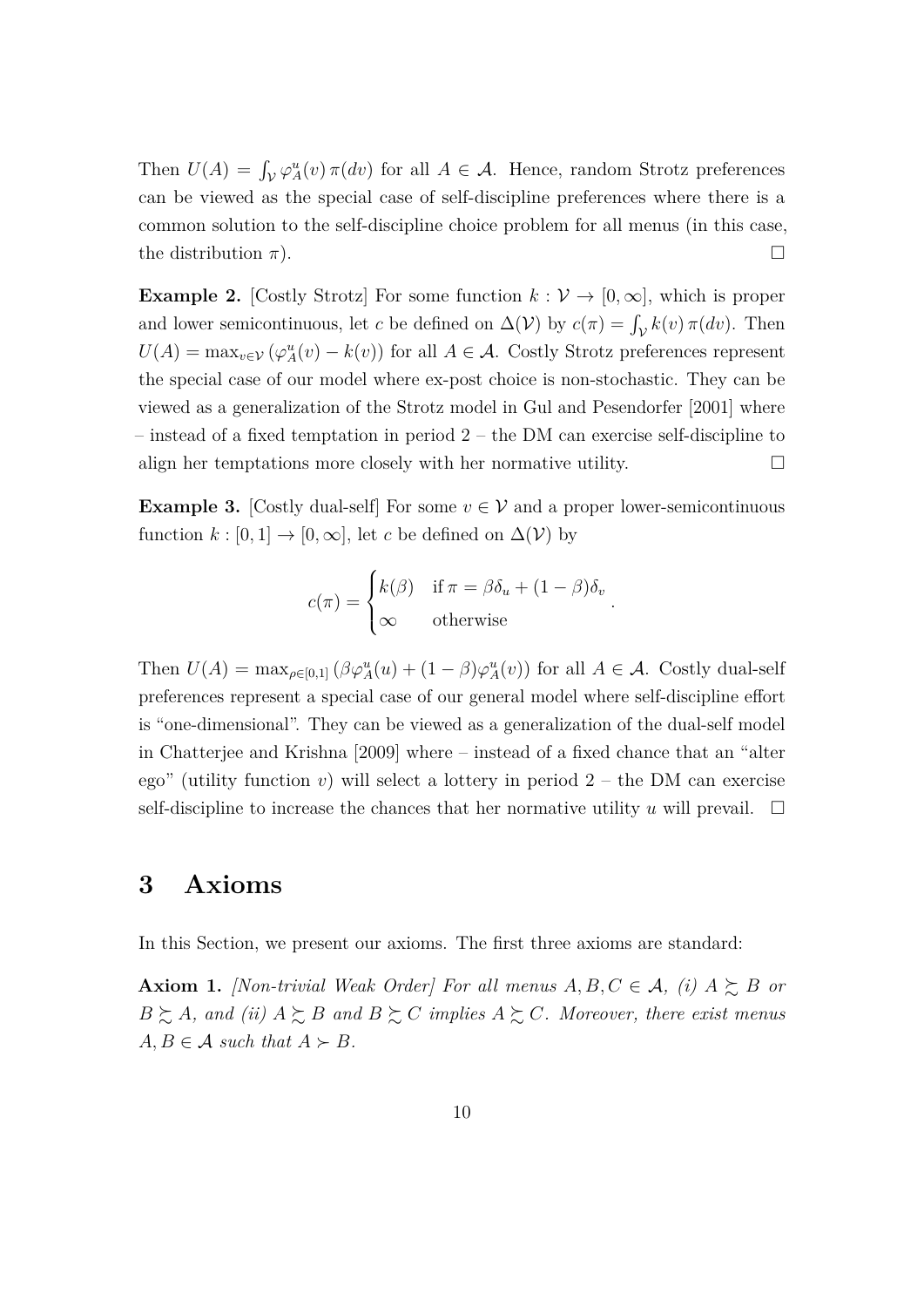<span id="page-10-0"></span>**Axiom 2.** *[Mixture-Continuity] For all menus*  $A, B, C \in \mathcal{A}$ *, the following sets are closed:*

 $\{\alpha \in [0,1]: \alpha A + (1-\alpha)B \succsim C\}$  and  $\{\alpha \in [0,1]: C \succsim \alpha A + (1-\alpha)B\}$ .

<span id="page-10-1"></span>**Axiom 3.** *[Indifference to Convexification] For all menus*  $A \in \mathcal{A}$ ,  $A \sim co(A)$ *.* 

Axiom [1](#page-9-1) requires that the preference relation is complete, transitive, and non-trivial. Axiom [2](#page-10-0) imposes continuity for mixtures over menus. Axiom [3](#page-10-1) follows from the assumption that normative preferences and temptations satisfy the standard von Neumann-Morgenstern (vNM) axioms. As a result, the DM always chooses an extreme point from a menu: since  $A$  and  $co(A)$  have the same extreme points,  $A \sim \text{co}(A)$ . The remaining axioms identify distinctive features of self-discipline and we discuss them in more detail.

## <span id="page-10-3"></span>**3.1 Monotonicity**

Our next axiom is a monotonicity condition based on comparing ex-post choices from menus "temptation-by-temptation". Suppose that *for every* temptation preference  $v \in V$ , a lottery is tempting in *A* that is normatively preferred to every lottery that is tempting in *B* (i.e., there exists  $p \in M_v(A)$  such that  $\{p\} \succeq \{q\}$  for all  $q \in M_v(B)$ ). Then the DM could "replicate" the self-discipline effort she would exert for menu *B* when she faces menu *A*, and guarantee a normatively better outcome with menu *A*. Hence, she should prefer *A* to *B*.

The following definition formalizes the idea that menu *A* dominates menu *B* "temptation-by-temptation":

<span id="page-10-2"></span>**Definition 3.** [Temptation dominance] Menu *A temptation-dominates* menu *B* (denoted  $A \subseteq B$ ) if, whenever  $\{p\} \succ \{q\}$ ,

$$
\frac{1}{2}A(p) + \frac{1}{2}B(q) \supseteq \frac{1}{2}B(p) + \frac{1}{2}A(q).
$$

To motivate the definition, suppose  $A \triangleright B$ . Now fix a specific temptation preference  $v \in V$ , and suppose *p* is tempting in *B*, *q* is tempting in *A*, and  $\{p\} \succ \{q\}$ . Since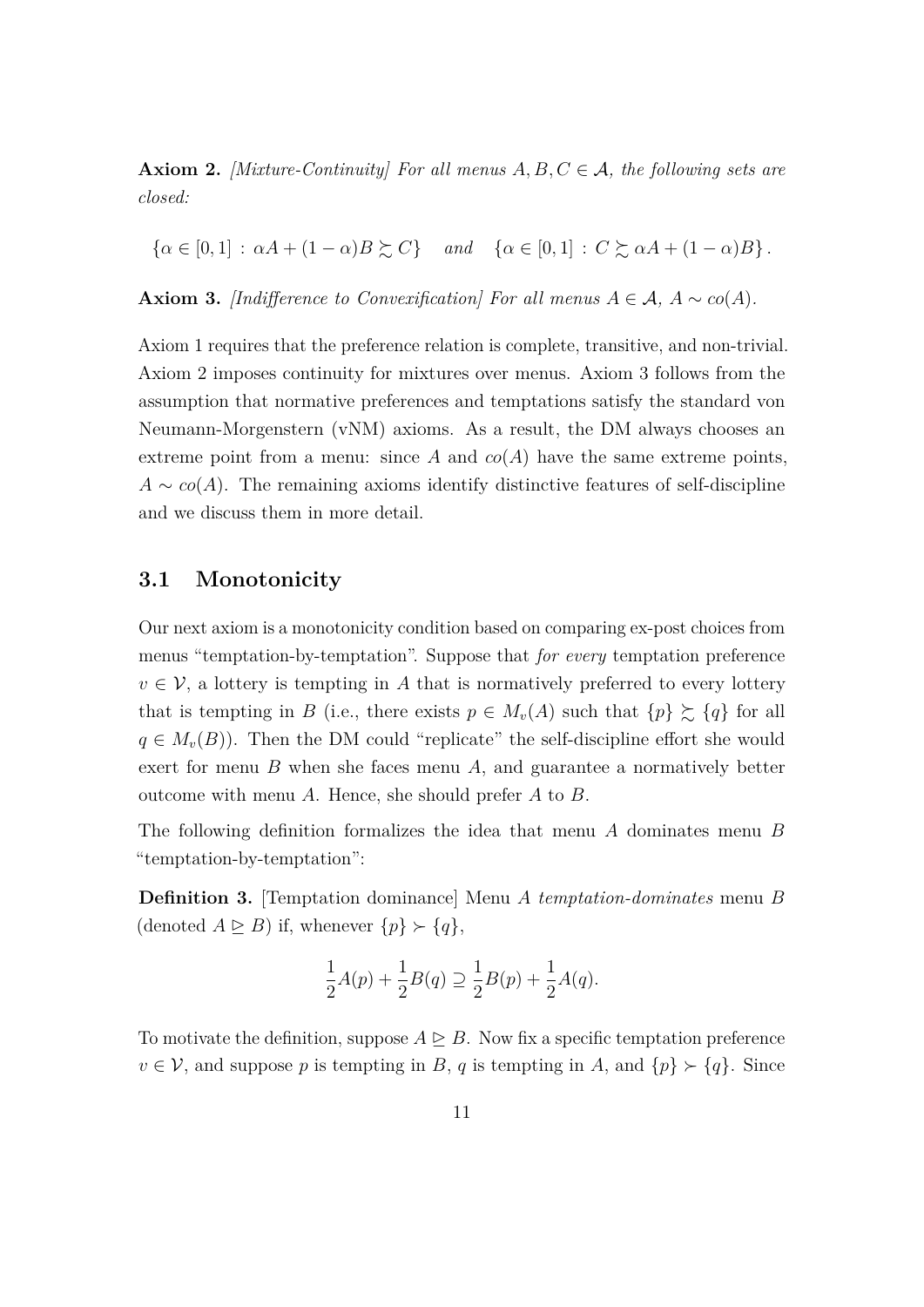$\{p\} \succ \{q\}, A \trianglerighteq B$  implies that there exists  $p' \in A(p)$  and  $q' \in B(q)$  such that 1  $\frac{1}{2}p' + \frac{1}{2}$  $\frac{1}{2}q' = \frac{1}{2}$  $\frac{1}{2}p + \frac{1}{2}$  $\frac{1}{2}q$ . Moreover, since temptations satisfy the standard vNM independence axiom,  $\frac{1}{2}p + \frac{1}{2}$  $\frac{1}{2}q$  is tempting in  $\frac{1}{2}A + \frac{1}{2}B$ , and so  $\frac{1}{2}p' + \frac{1}{2}$  $\frac{1}{2}q'$  is tempting in  $\frac{1}{2}A + \frac{1}{2}B$ . But this implies that *p*' is tempting in *A* (by vNM independence). Hence, for any lottery that is tempting in menu  $B$  (e.g.,  $p$ ), there is normatively better lottery that is tempting in  $A$  (e.g.,  $p'$ ). The same argument applies *for every* temptation, and so the DM should prefer menu *A* to menu *B*:

<span id="page-11-0"></span>**Axiom 4.** *[Temptation Monotonicity] For all menus*  $A, B \in \mathcal{A}$ *,* 

$$
A \trianglerighteq B \quad \Rightarrow \quad A \succsim B.
$$

## **3.2 Randomization**

Our last two axioms reflect the idea that temptations are not necessarily fixed, but are the endogenous outcome of a self-discipline choice problem. In particular, the opportunity to adjust self-discipline effort in response to incentives induces a desire for early resolution of uncertainty. To illustrate, consider an extension of the DM's preferences to lotteries over menus. In particular, for menus  $A, B \in \mathcal{A}$ , let  $\alpha \circ A + (1 - \alpha) \circ B$  denote a randomization over menus *A* and *B* that is resolved in period 1 (immediately after the DM has chosen a menu). By contrast, the menu  $\alpha A + (1 - \alpha)B$  denotes a randomization over A and B that is resolved in period 2 (immediately after the DM has chosen a lottery). When deciding how much self-discipline to exercise, a DM may strictly prefer an early resolution of uncertainty so that she can condition her self-discipline effort on the realization of uncertainty:

<span id="page-11-1"></span>**Axiom 5.** *[Aversion to Randomization] For all menus*  $A, B \in \mathcal{A}$ *, lotteries*  $p, q \in P$ *,*  $and \alpha \in (0,1),$ 

$$
A \sim \{p\} \text{ and } B \sim \{q\} \Rightarrow \alpha \{p\} + (1 - \alpha) \{q\} \succsim \alpha A + (1 - \alpha)B.
$$

To motivate the axiom, suppose the DM is indifferent between menus *A* and {*p*}, and between menus *B* and {*q*}. A standard independence argument would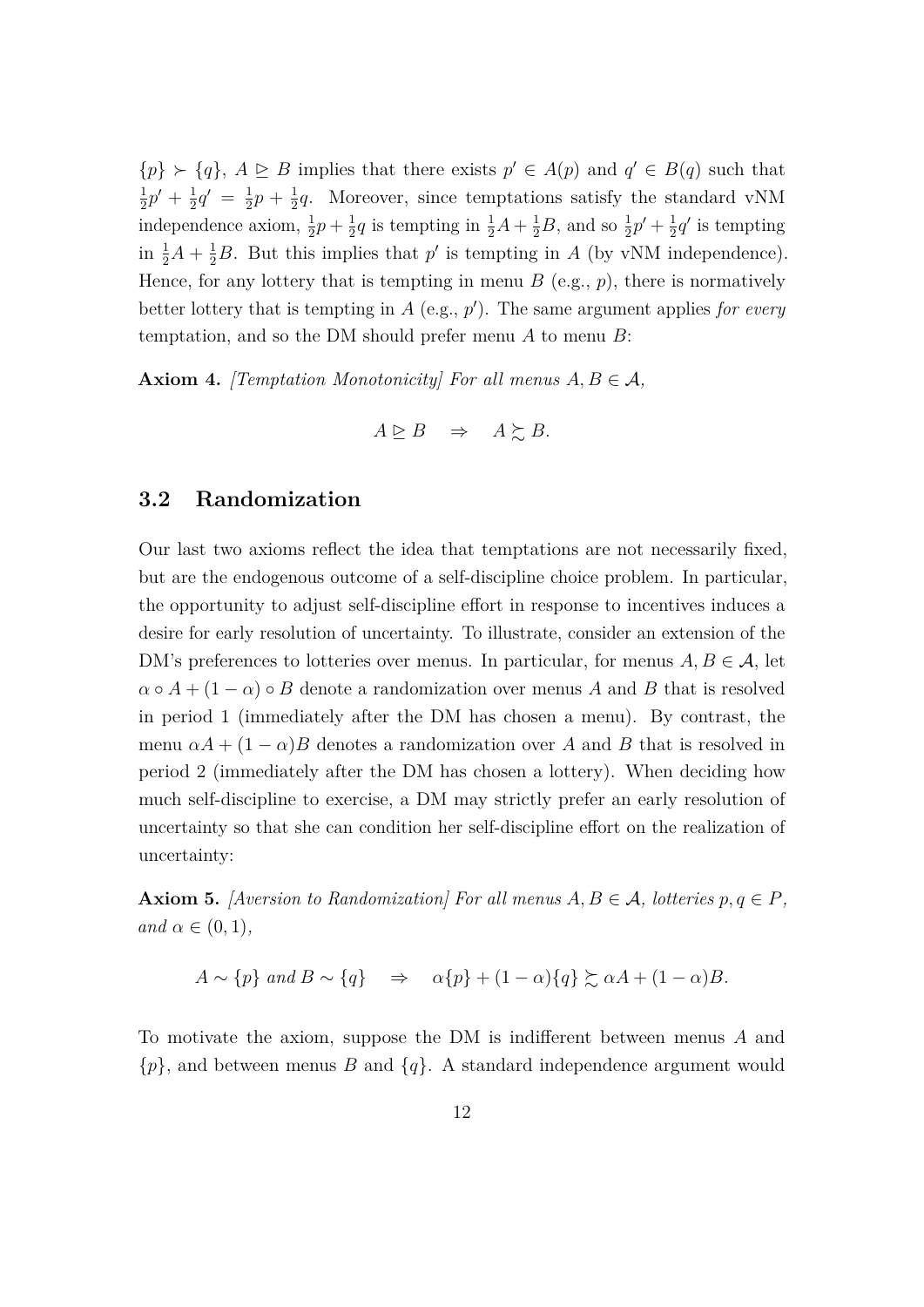imply that the DM should also be indifferent between  $\alpha \circ \{p\} + (1 - \alpha) \circ \{q\}$ and  $\alpha \circ A + (1 - \alpha) \circ B$ . However, the optimal self-discipline effort for menus *A* and *B* may differ. Intuitively, the DM would like to make her choice of selfdiscipline contingent on the menu that is actually payoff relevant, and so prefers an early resolution of uncertainty when randomizing over menus *A* and *B* (i.e.,  $\alpha \circ A + (1-\alpha) \circ B \succeq \alpha A + (1-\alpha)B$ . On the other hand, self-discipline is redundant for singleton menus, and so the timing of the resolution of uncertainty is irrelevant for the singleton menus  $\{p\}$  and  $\{q\}$  (i.e.,  $\alpha \circ \{p\} + (1-\alpha) \circ \{q\} \sim \alpha \{p\} + (1-\alpha) \{q\}$ ). Hence,  $\alpha\{p\} + (1 - \alpha)\{q\} \succsim \alpha A + (1 - \alpha)B$  is implied by a standard independence argument together with a desire for early resolution of uncertainty for non-singleton menus.

Our final axiom excludes intrinsic (psychological) motivations for an early resolution of uncertainty, focusing the desire for early resolution on the role of self-discipline effort:

<span id="page-12-0"></span>**Axiom 6.** *[Independence of Degenerate Decisions] For all menus*  $A, B \in \mathcal{A}$ *, lotteries*  $p, q \in P$ *, and*  $\alpha \in (0, 1)$ *,* 

 $\alpha A + (1 - \alpha) \{p\} \succeq \alpha B + (1 - \alpha) \{p\} \Rightarrow \alpha A + (1 - \alpha) \{q\} \succeq \alpha B + (1 - \alpha) \{q\}.$ 

To motivate the axiom, suppose the DM prefers menu  $\alpha A + (1 - \alpha) \{p\}$  to  $\alpha B + (1 - \alpha)$ {*p*}. While the incentives to exercise self-discipline in  $\alpha A + (1 - \alpha)$ {*p*} may depend on menu *A* and probability  $\alpha$ , they are independent of the particular lottery *p* because self-discipline is redundant for singleton menus (where the decision is degenerate). Likewise, the incentives to exercise self-discipline in menu  $\alpha B + (1 - \alpha)$  {*p*} depend only on *B* and  $\alpha$ . As such, replacing singleton menu {*p*} with menu  $\{q\}$  does not alter the incentives to exercise self-discipline. Since selfdiscipline is the only reason the DM may prefer an early resolution of uncertainty, the DM therefore also prefers  $\alpha A + (1 - \alpha)\{q\}$  to  $\alpha B + (1 - \alpha)\{q\}$ .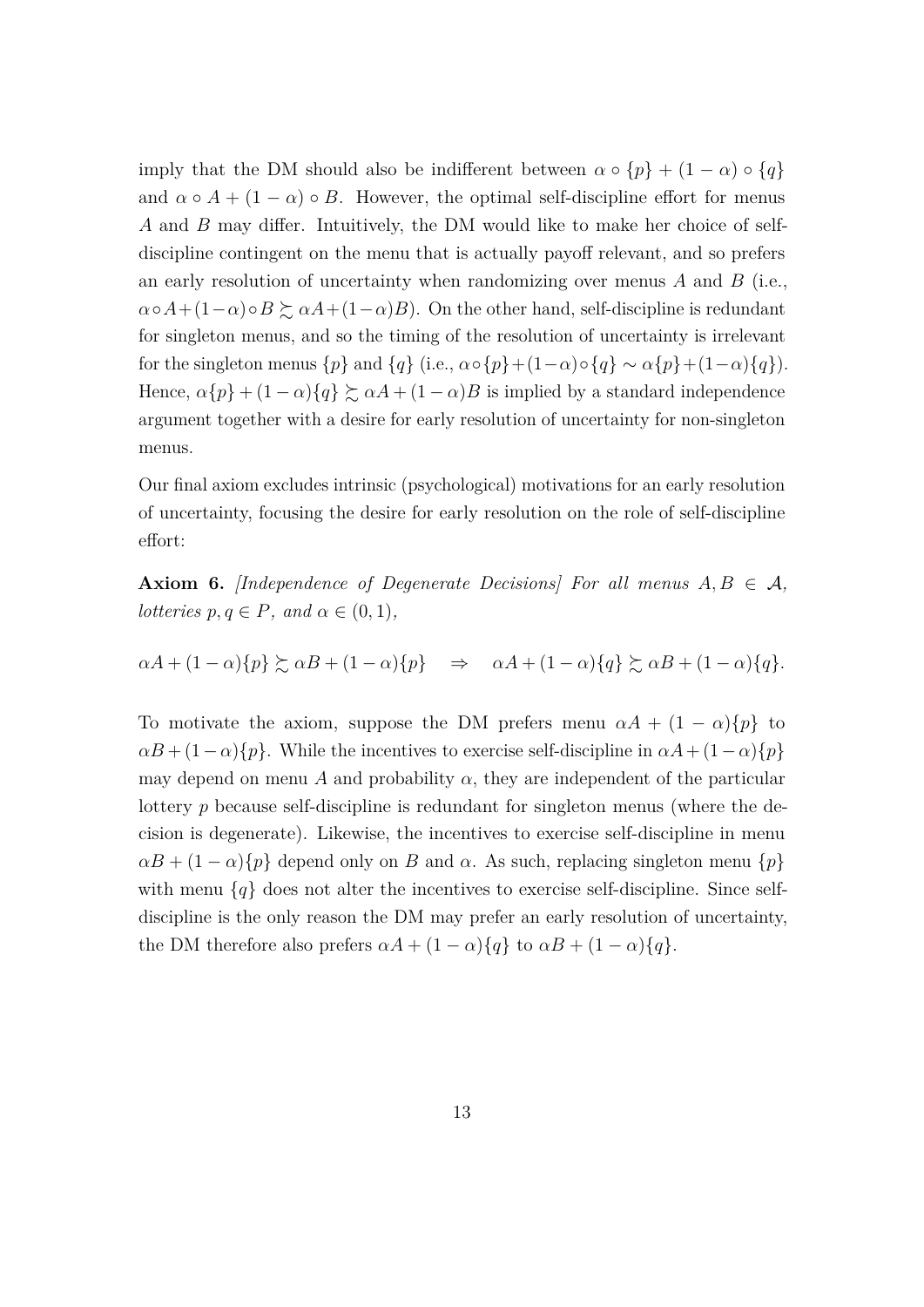## <span id="page-13-1"></span>**4 Analysis**

In this section, we analyze the implications of the self-discipline model for menuchoice.

## **4.1 Characterization**

The following theorem shows that the axioms in Section [3](#page-9-0) characterize the behavior of a DM who chooses among menus "as if" she anticipates a self-discipline choice problem:

<span id="page-13-0"></span>**Theorem 1.** *A binary relation on menus*  $\geq$  *is a self-discipline preference if and only if it satisfies Axioms [1–](#page-9-1)[6.](#page-12-0)*

*Proof sketch:* It is straightforward to show that self-discipline preferences satisfy Axioms [1](#page-9-1)[–6.](#page-12-0) For the converse, we show in the proof of Theorem [1](#page-13-0) that Axioms [1–](#page-9-1)[2](#page-10-0) and [6](#page-12-0) imply that the commitment ranking can be represented by a utility  $u \in V$ . Using singleton equivalents, we then define a functional *I* over the set  $\Phi = {\varphi_A^u : A \in \mathcal{A}}$  such that, for all menus *A* and *B*,  $A \succeq B$  if and only if  $I(\varphi_A^u) \geq I(\varphi_B^u)$ . The key step in the proof is to show that *I* is monotone, i.e.,  $\varphi_A^u \geq \varphi_B^u$  implies  $I(\varphi_A^u) \geq I(\varphi_B^u)$ . To establish this, we show in Lemma [1](#page-27-0) that for convex menus *A* and *B*,  $A \trianglerighteq B$  if and only if  $\varphi_A^u \geq \varphi_B^u$ . The monotonicity of *I* then follows from Axioms [3](#page-10-1) and [4.](#page-11-0) The remainder of the proof uses Axioms [5](#page-11-1)[–6](#page-12-0) to show that *I* is a continuous convex functional, and applies a duality argument to establish the desired representation.

In addition to establishing testable implications of self-discipline, the characterization facilitates a comparison of self-discipline preferences with other models of menu-choice.

Axioms [1](#page-9-1)[–3](#page-10-1) are satisfied by most models of menu-choice in a framework with lotteries. Many models satisfy a stronger continuity condition introduced in [Dekel](#page-23-8) [et al.](#page-23-8) [\[2001\]](#page-23-8):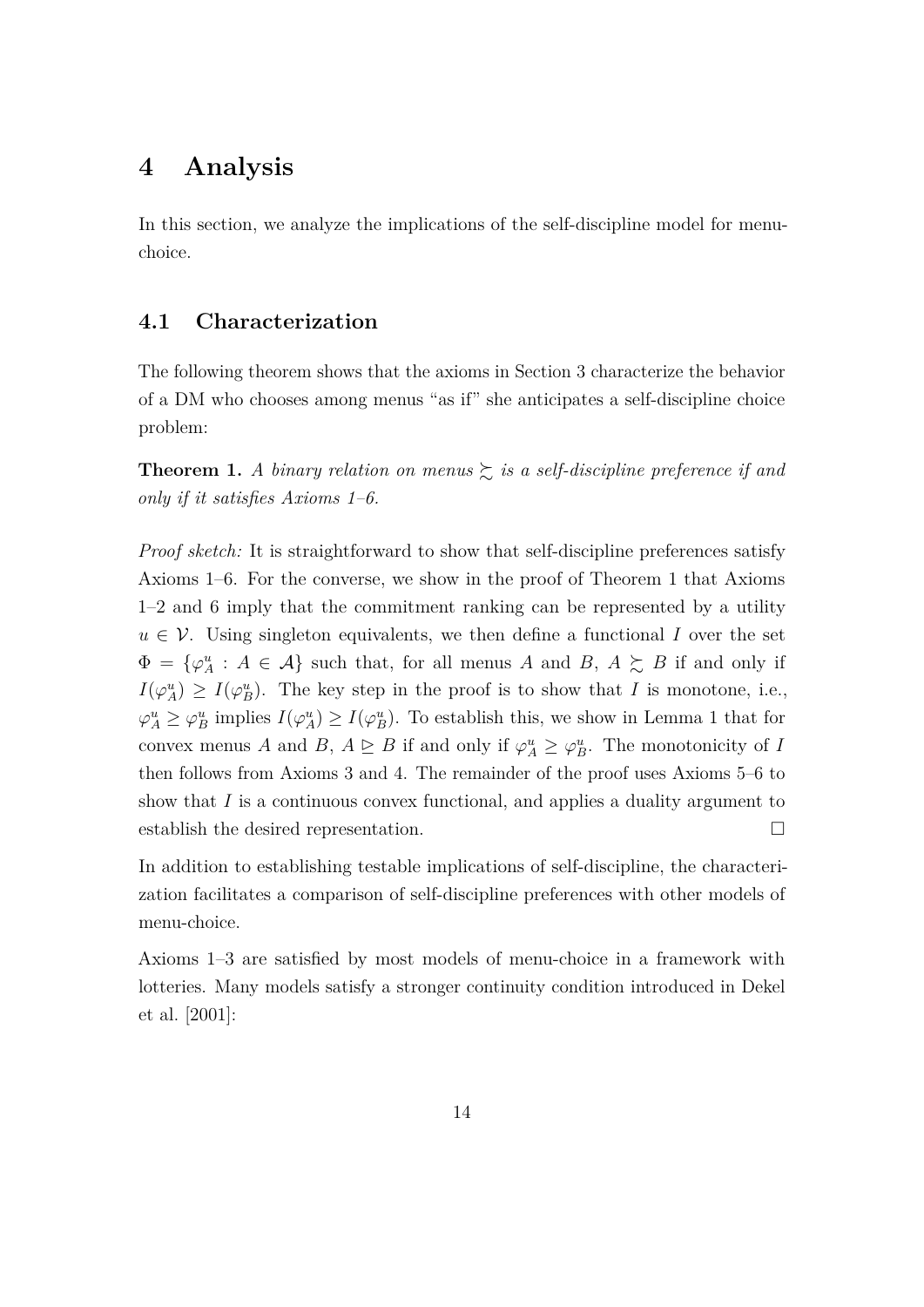**Axiom.** *[Strong Continuity] For all menus*  $A \in \mathcal{A}$ , the following sets are closed in *the Hausdorff topology:*

$$
\{B \in \mathcal{A} : B \succsim A\} \quad and \quad \{B \in \mathcal{A} : A \succsim B\}.
$$

Strong Continuity is a technical condition, which implies Mixture Continuity. However, Strong Continuity is inconsistent with some important special cases of self-discipline preferences, such as the Strotz model in [Gul and Pesendorfer](#page-24-0) [\[2001\]](#page-24-0) and the dual-self model in [Chatterjee and Krishna](#page-23-1) [\[2009\]](#page-23-1). For a weak order that satisfies Strong Continuity, Axiom [3](#page-10-1) is implied by Set Independence (see definition below); we require Indifference to Convexification explicitly because self-discipline preferences can violate both Strong Continuity and Set Independence.

Axiom [4](#page-11-0) reveals that our DM is concerned that she can be tempted by ex-ante inferior alternatives in the second period. In particular, it implies the Weak Set Betweenness axiom in [Dekel et al.](#page-23-3) [\[2009\]](#page-23-3):

**Axiom.** *[Weak Set Betweenness] For all menus*  $A, B \in \mathcal{A}$ , if  $\{p\} \succeq \{q\}$  for all  $p \in A$  *and*  $q \in B$ *, then*  $A \succeq A \cup B \succeq B$ *.* 

It is straightforward to show that  $\{p\} \succeq \{q\}$  for all  $p \in A$  and  $q \in B$  implies  $A \trianglerighteq A \cup B \trianglerighteq B$  (in the sense of Definition [3\)](#page-10-2). Following the discussion in Section [3.1,](#page-10-3) Weak Set Betweenness can therefore also be interpreted as a monotonicity condition based on comparing menus "temptation-by-temptation". However, the logic behind Weak Set Betweenness uses only the assumption that temptations are continuous weak orders.[5](#page-14-0) Temptation Monotonicity extends the set of menus that are comparable by using the additional assumption that temptations satisfy the standard vNM independence axiom (thereby strengthening the axiom).

Axiom [5](#page-11-1) is related to the Aversion to Contingent Planning (ACP) axiom in [Ergin](#page-23-4)

<span id="page-14-0"></span><sup>&</sup>lt;sup>5</sup>To illustrate, suppose  $\{p\} \succsim \{q\}$  for all  $p \in A$  and  $q \in B$ [. Now fix a specific temptation](#page-23-4) preference, and suppose  $p$  is tempting in  $A$  and  $q$  is tempting in  $B$ [. Since we have fixed a](#page-23-4) temptation preference, either *p* or *q* must be tempting in  $A \cup B$ [. In either case, there is a lottery](#page-23-4) that is tempting in *A* [that is normatively preferred to the lottery that is tempting in](#page-23-4)  $A \cup B$ , and a lottery that is tempting in *A*∪*B* [that is normatively preferred to the lottery that is tempting in](#page-23-4) *B*. [The same argument applies for any temptation preference that is representable by a continuous](#page-23-4) [utility function \(regardless of whether the temptation satisfies vNM independence or not\).](#page-23-4)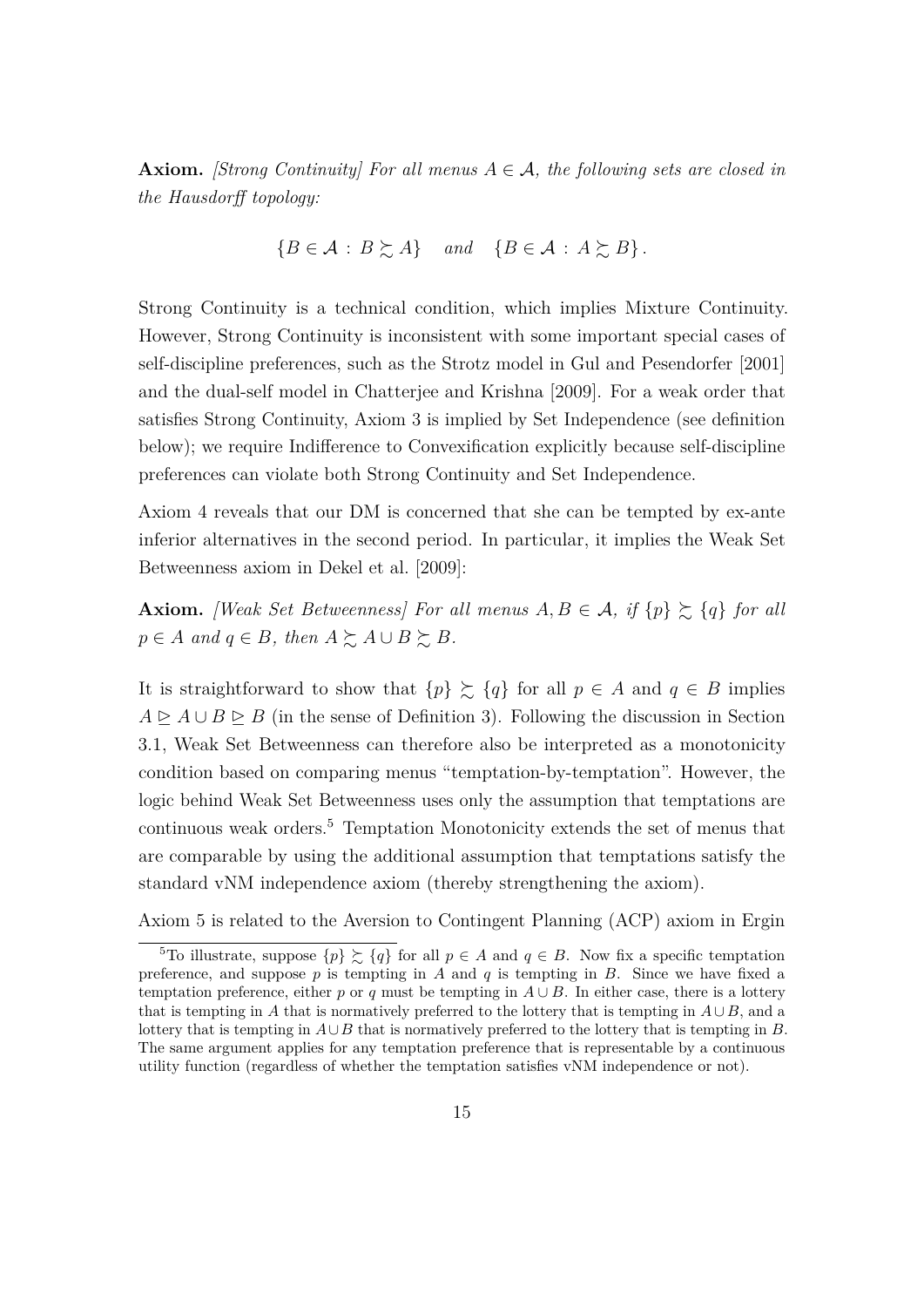[and Sarver](#page-23-4) [\[2010\]](#page-23-4), who also introduce Axiom [6](#page-12-0) in the context of their costly contemplation model. For a weak order, Aversion to Randomization implies ACP if every menu has a singleton equivalent, while ACP implies Aversion to Randomization if preferences satisfy Strong Continuity. However, singleton equivalents may fail to exist for the costly contemplation preferences in [Ergin and Sarver](#page-23-4) [\[2010\]](#page-23-4), while self-discipline preferences can violate Strong Continuity. Aversion to Randomization and ACP are therefore not interchangeable.

Together, Axioms [5](#page-11-1) and [6](#page-12-0) reveal the systematic violations of the Set Independence axiom in [Dekel et al.](#page-23-8) [\[2001\]](#page-23-8) induced by a self-discipline choice problem:

**Axiom.** *[Set Independence] For all menus*  $A, B, C \in \mathcal{A}$  *and*  $\alpha \in (0, 1)$ *,* 

$$
A \succsim B \quad \Rightarrow \quad \alpha A + (1 - \alpha)C \succsim \alpha B + (1 - \alpha)C.
$$

Set Independence can be viewed as combining a standard independence argument –  $A \succeq B$  implies  $\alpha \circ A + (1 - \alpha) \circ C \succeq \alpha \circ B + (1 - \alpha) \circ C$  – with indifference to the timing of the resolution of uncertainty –  $\alpha \circ A + (1 - \alpha) \circ C \sim \alpha A + (1 - \alpha)C$  – (see, e.g., [Gul and Pesendorfer](#page-24-0) [\[2001,](#page-24-0) p. 1407]). The standard independence condition seems compelling, but indifference to the timing of the resolution of uncertainty is less compelling when there are hidden actions available to a DM (see, e.g., [Kreps](#page-24-8) [and Porteus](#page-24-8) [\[1978\]](#page-24-8), and [Machina](#page-24-9) [\[1984\]](#page-24-9)). Self-discipline effort is a specific example of a hidden action, which induces violations of Set Independence in our framework. In particular, a self-discipline preference will satisfy Set Independence if and only if there is a common self-discipline effort that is optimal *for every* menu:

<span id="page-15-0"></span>**Proposition 1.** Let  $\succsim$  be a self-discipline preference. Then  $\succsim$  is a random Strotz *preference if and only if it satisfies the Set Independence axiom.*

[Dekel and Lipman](#page-23-0) [\[2012\]](#page-23-0) characterize the class of continuous-intensity random Strotz preferences. Proposition [1](#page-15-0) complements their result with an axiomatic characterization of random Strotz preferences without additional continuity conditions, also providing a novel interpretation of the random Strotz model as the special case of self-discipline where the self-discipline choice problem has a common solution for all menus.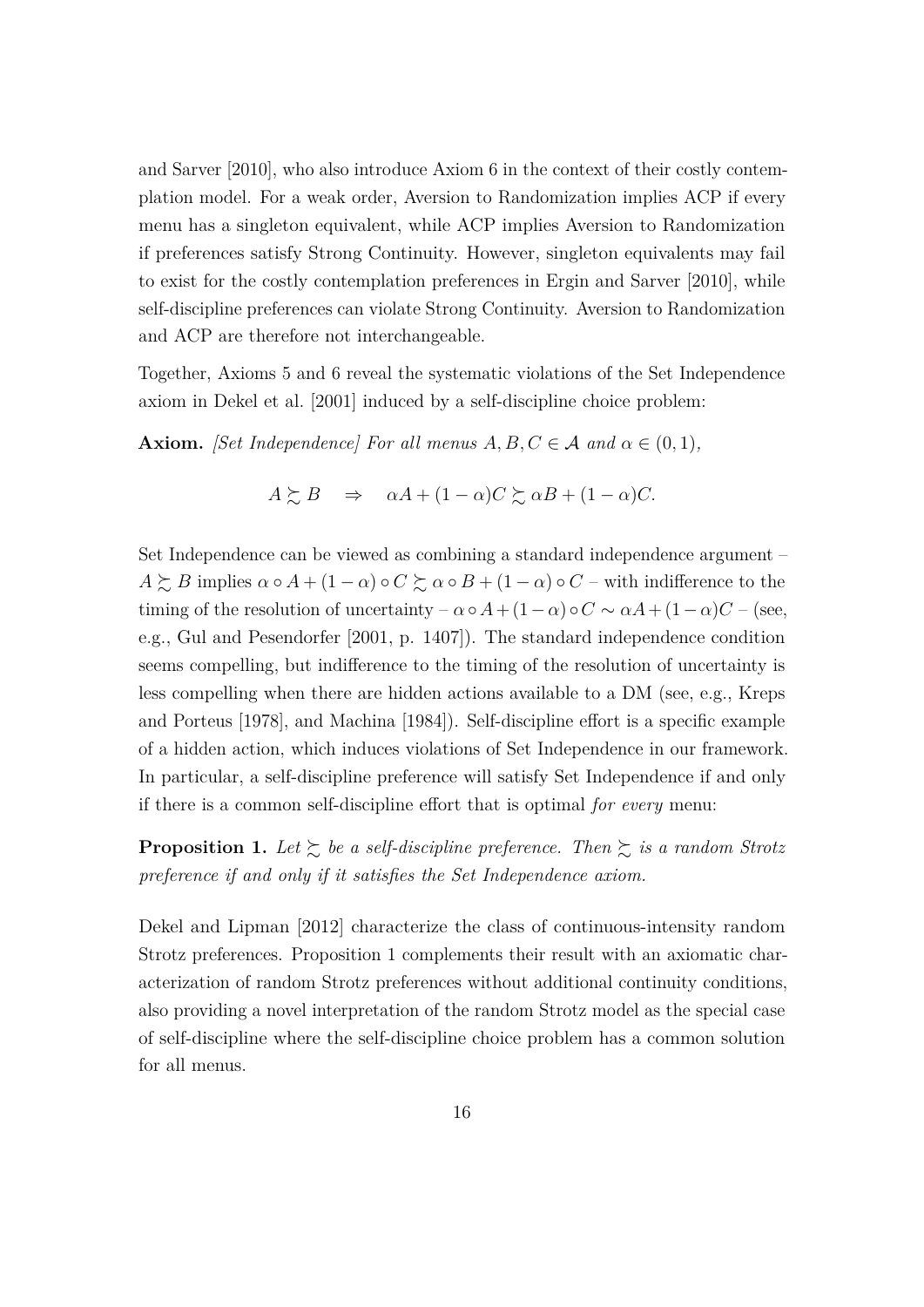### **4.2 Identification**

Our next result shows how self-discipline costs can be recovered from menu-choice data. The normative utility is identified uniquely from the DM's commitment ranking. However, it is generally not possible to identify a unique cost function. To see why, consider a self-discipline preference  $\gtrsim$  represented by  $(u, c)$ , and let

$$
\mathcal{D}(A|u, c) = \arg \max_{\pi \in \Delta(\mathcal{V})} \left[ \int_{\mathcal{V}} \varphi_A(v) \, \pi(dv) - c(\pi) \right]
$$

denote the set of optimal distributions for the self-discipline choice problem with menu *A*. Now suppose  $c(\pi) < \infty$  for some  $\pi \notin \bigcup_{A \in \mathcal{A}} \mathcal{D}(A|u, c)$ . Define another cost function  $\tilde{c}$  such that  $\tilde{c}(\pi) > c(\pi)$  and  $\tilde{c}(\rho) = c(\rho)$  for all  $\rho \neq \pi$ . Then clearly  $(u, \tilde{c})$  also represents  $\succeq$ . Hence, it is not possible to identify a unique cost for a distribution that is never optimal. However, the following theorem shows that there is a unique minimal cost function. We observe that, for a self-discipline preference  $\succsim$ , every menu *A* ∈ *A* has a *singleton equivalent*  $p_A \in P$  such that  $\{p_A\} \sim A$ .

<span id="page-16-0"></span>**Theorem 2.** Let  $\succsim$  be a self-discipline preference represented by  $(u, c)$ . Then:

*(i) The utility u is the unique function in*  $V$  *such that, for all*  $p, q \in P$ *,* 

$$
\{p\} \succsim \{q\} \quad \Leftrightarrow \quad u(p) \ge u(q).
$$

 $(ii)$  *The function*  $c^*$  : ∆( $V$ ) → [0, ∞]*, defined by* 

<span id="page-16-1"></span>
$$
c^*(\pi) = \sup_{A \in \mathcal{A}} \left( \int_{\mathcal{V}} \varphi_A(v) \, \pi(dv) - u(p_A) \right) \quad \forall \pi \in \Delta(\mathcal{V}), \tag{2}
$$

*is the unique minimal self-discipline cost function such that*  $(u, c^*)$  *represents* %*.*

Theorem [2](#page-16-0) shows how the parameters of a self-discipline model can be elicited from menu-choice data. First, the normative utility *u* can be recovered directly from the commitment ranking. Second, the cost function  $c^*$  can be constructed from data on singleton equivalents. For instance, suppose we want to determine the cost of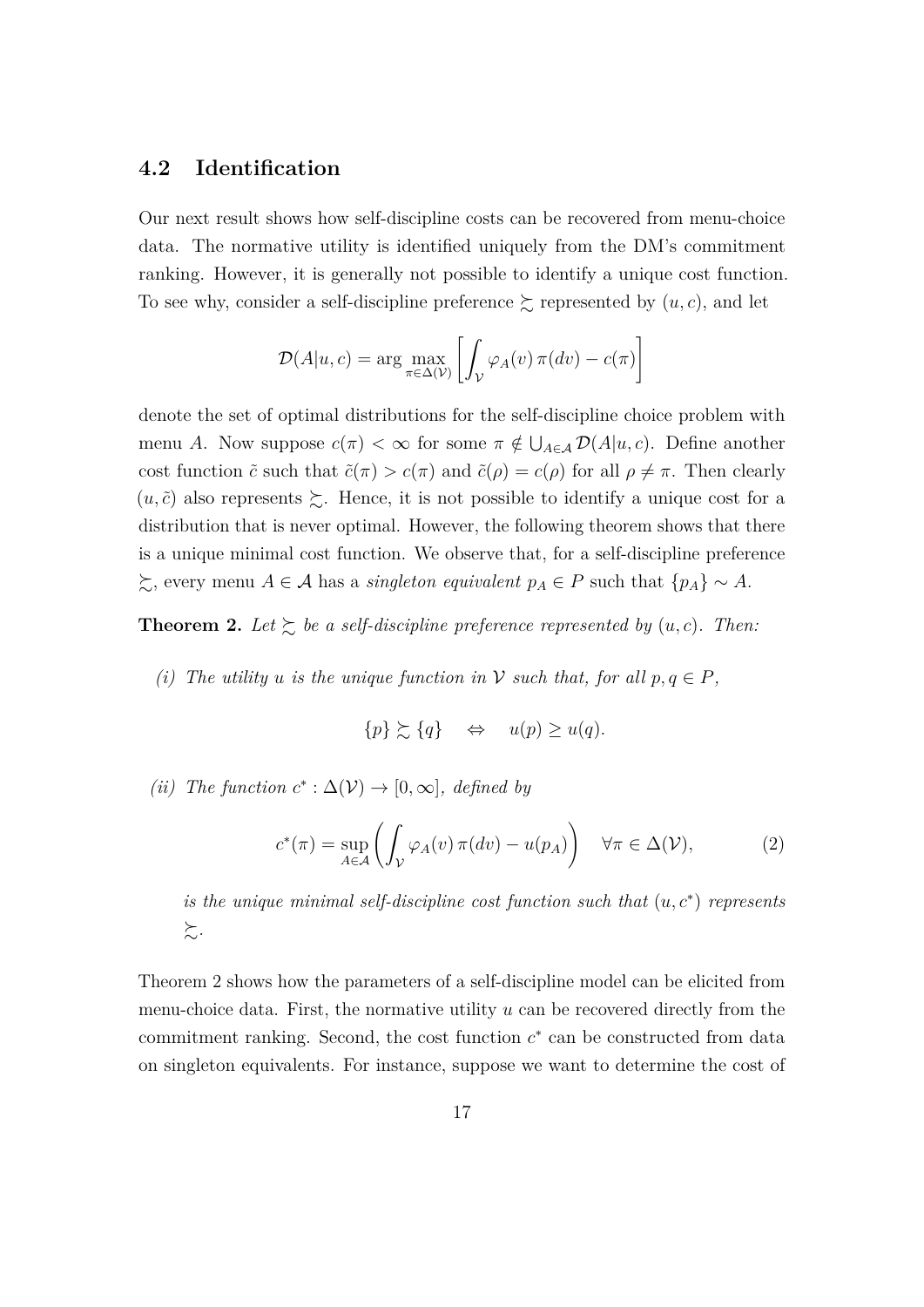$\pi \in \Delta(\mathcal{V})$  using experimental data. For any menu *A*,  $c^*(\pi) \geq \int \varphi_A(v) \, \pi(dv) - u(p_A)$ , where  $p_A$  is the singleton equivalent of  $A$ . This provides a lower bound on the self-discipline cost of  $\pi$ . Data on singleton equivalents for other menus allows us to estimate a more precise lower bound. The formula in Eq. [\(2\)](#page-16-1) shows that this procedure approximates  $c^*(\pi)$  arbitrarily closely, establishing a direct connection between the self-discipline cost function and menu-choice behavior.

For the menu-choice implications of the self-discipline model, Theorem [2](#page-16-0) shows that it is without loss of generality to consider only the minimal cost function  $c^*$ . The following corollary shows that cost function  $c^*$  also measures the cost of any feasible self-discipline effort.

<span id="page-17-1"></span>**Corollary 1.** *Suppose the self-discipline preference*  $\geq$  *has canonical representation*  $(u, c^*)$ , and let *c* be another cost function such that  $(u, c)$  also represents  $\succeq$ . Then:

- $(i)$   $\pi \in \bigcup_{A \in \mathcal{A}} \mathcal{D}(A|u, c)$  *implies*  $c(\pi) = c^*(\pi)$ *, and*
- *(ii)*  $\mathcal{D}(A|u, c) \subseteq \mathcal{D}(A|u, c^*)$  *for all A* ∈ *A.*

The DM therefore never exercise a self-discipline effort that would be suboptimal with the minimal cost function, and the cost of any self-discipline effort the DM anticipates exercising is equal to the minimal cost. As a result, we refer to  $c^*$  as the *canonical cost function*, and call  $(u, c^*)$  the *canonical representation* of  $\succeq$ . The following Proposition shows that the canonical cost function also satisfies some properties that seem intuitive for a measure of self-discipline costs:

<span id="page-17-0"></span>**Proposition 2.** Let  $\succeq$  be a self-discipline preference with the canonical represen*tation*  $(u, c^*)$ *. Then*  $c^*$  *satisfies the following properties:* 

- *(i) Groundedness:*  $c^*(\pi) = 0$  *for some*  $\pi \in \Delta(\mathcal{V})$ *.*
- (*ii*) *Convexity:*  $c^*(\alpha \pi + (1 \alpha)\rho) \leq \alpha c^*(\pi) + (1 \alpha)c^*(\rho)$  *for all*  $\pi, \rho \in \Delta(\mathcal{V})$  *and*  $\alpha \in [0, 1]$ *.*
- *(iii) Monotonicity:*  $\pi \geq u \rho$  *implies*  $c^*(\pi) \geq c^*(\rho)$ *.*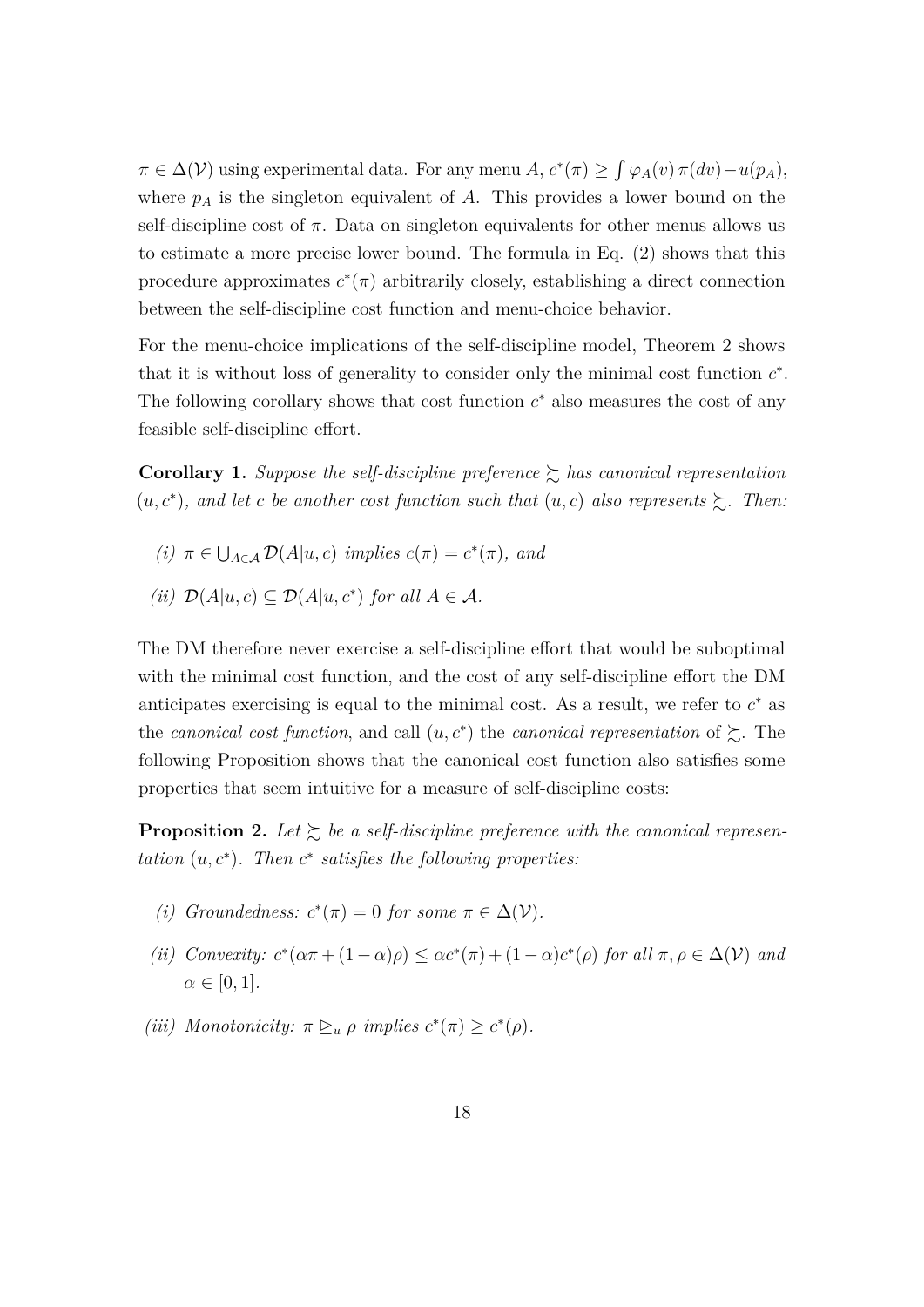Groundedness means that the DM has the option to exercise no self-discipline effort, thereby incurring no cost. In particular, a distribution  $\pi$  with  $c^*(\pi) = 0$  can be interpreted as a distribution over temptations the DM can achieve without any selfdiscipline effort. Convexity means that the DM can randomize over self-discipline effort. For example, to induce the distribution  $\alpha \pi + (1 - \alpha) \rho$  the DM could plan to toss a biased coin, exercising the self-discipline needed to induce  $\pi$  when the coin lands on heads and the self-discipline need to induce  $\rho$  when the coin lands on tails. The cost of  $\alpha \pi + (1 - \alpha)\rho$  should then be bounded above by the expected cost of the randomization (i.e.,  $\alpha c(\pi) + (1 - \alpha)c(\rho)$ ); the inequality being strict if there is an alternative, less costly self-discipline effort that would also achieve the distribution  $\alpha \pi + (1 - \alpha)\rho$  over temptations (without randomizing over  $\pi$  and  $\rho$ ). Finally, monotonicity captures the intuitive idea that aligning temptations closer with her normative utility requires more self-discipline, and should therefore be costlier.

**Example 4.** [Costly dual-self (cont.)] To illustrate, consider the costly dual-self preference in Example [3.](#page-9-2) It is straightforward to see that the cost function *c* is grounded if and only if *k* is grounded; convex if and only if *k* is convex; and monotone if and only if *k* is increasing. Hence, Proposition [2](#page-17-0) shows that it is without loss of generality to assume (i) the DM incurs no cost when the "alter ego" (utility *v*) selects a lottery for sure  $(k(0) = 0)$ , (ii) the DM incurs a higher cost to increase the chances that her normative utility will prevail  $(k(\beta))$  is increasing in  $β$ ), and (iii) the "marginal cost" of self-discipline is increasing (*k* is convex).  $\square$ 

### **4.3 Comparative statics**

As an application of the identification result in Theorem [2,](#page-16-0) we provide a behavioral measure of comparative self-discipline. Consider two DMs with self-discipline preferences  $\succsim_1$  and  $\succsim_2$ . Intuitively, if self-discipline is costlier for DM2 than for DM1, DM2 should find commitment – which eliminates the need to exercise selfdiscipline – more valuable. [Dekel and Lipman](#page-23-0) [\[2012\]](#page-23-0) define a comparative behavior that formalizes when DM2 finds commitment more valuable than DM1 in terms of menu-choice data: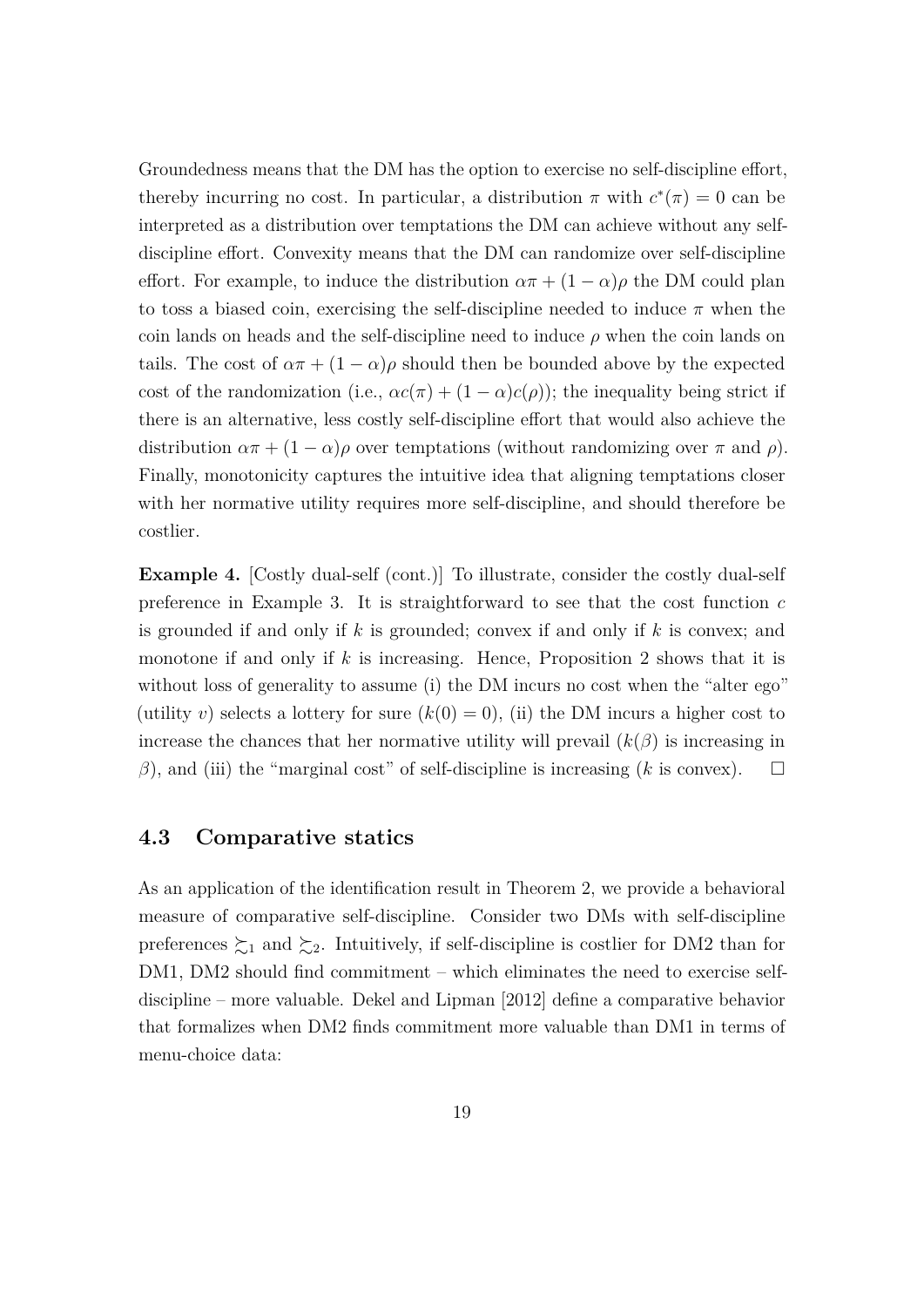**Definition 4.** [Desire for commitment] Let  $\succsim_1$  and  $\succsim_2$  be binary relations on the set of menus A. Then  $\succsim_2$  has a *stronger desire for commitment* than  $\succsim_1$  if, for all menus *A* and lotteries *p*,

$$
\{p\} \succsim_1 A \Rightarrow \{p\} \succsim_2 A.
$$

The following theorem shows that, in the context of the self-discipline model, this comparative characterizes when one DM has a higher cost of self-discipline than the other:

<span id="page-19-0"></span>**Theorem 3.** Let  $\succsim_1$  and  $\succsim_2$  be self-discipline preferences with canonical represen*tations*  $(u_1, c_1)$  *and*  $(u_2, c_2)$ *, respectively. Then the following are equivalent:* 

- *(i)*  $\geq_2$  *has a stronger desire for commitment than*  $\geq_1$ *.*
- *(ii)*  $u_2 = u_1$  *and*  $c_2 > c_1$ *.*

Theorem [3](#page-19-0) shows that a DM with higher costs of self-discipline values commitment more than an agent with lower self-discipline costs, establishing a comparative measure of self-discipline in terms of behavioral data.<sup>[6](#page-19-1)</sup>

### **4.4 Ex-post choice**

We conclude by highlighting some implications of self-discipline for ex-post choices from menus. To simplify, consider the costly Strotz model in Example [2,](#page-9-3) which is the special case of self-discipline that induces non-stochastic ex-post choice behavior. Specifically, for a costly Strotz preference represented by  $(u, k)$ , let  $\mathcal{C}: \mathcal{A} \to \mathcal{A}$ , defined by

$$
\mathcal{C}(A) = \bigcup_{v \in \mathcal{D}(A|u,k)} \arg \max_{p \in M_v(A)} u(p) \quad \forall A \in \mathcal{A},
$$

denote the ex-post choice correspondence on menus induced by (*u, k*). Recall that a choice correspondence C on menus satisfies the *Weak Axiom of Revealed Preference*

<span id="page-19-1"></span><sup>&</sup>lt;sup>6</sup>The restriction that  $u_2 = u_1$  is required to compare the canonical costs, as these costs are measured in the same units as the normative utility.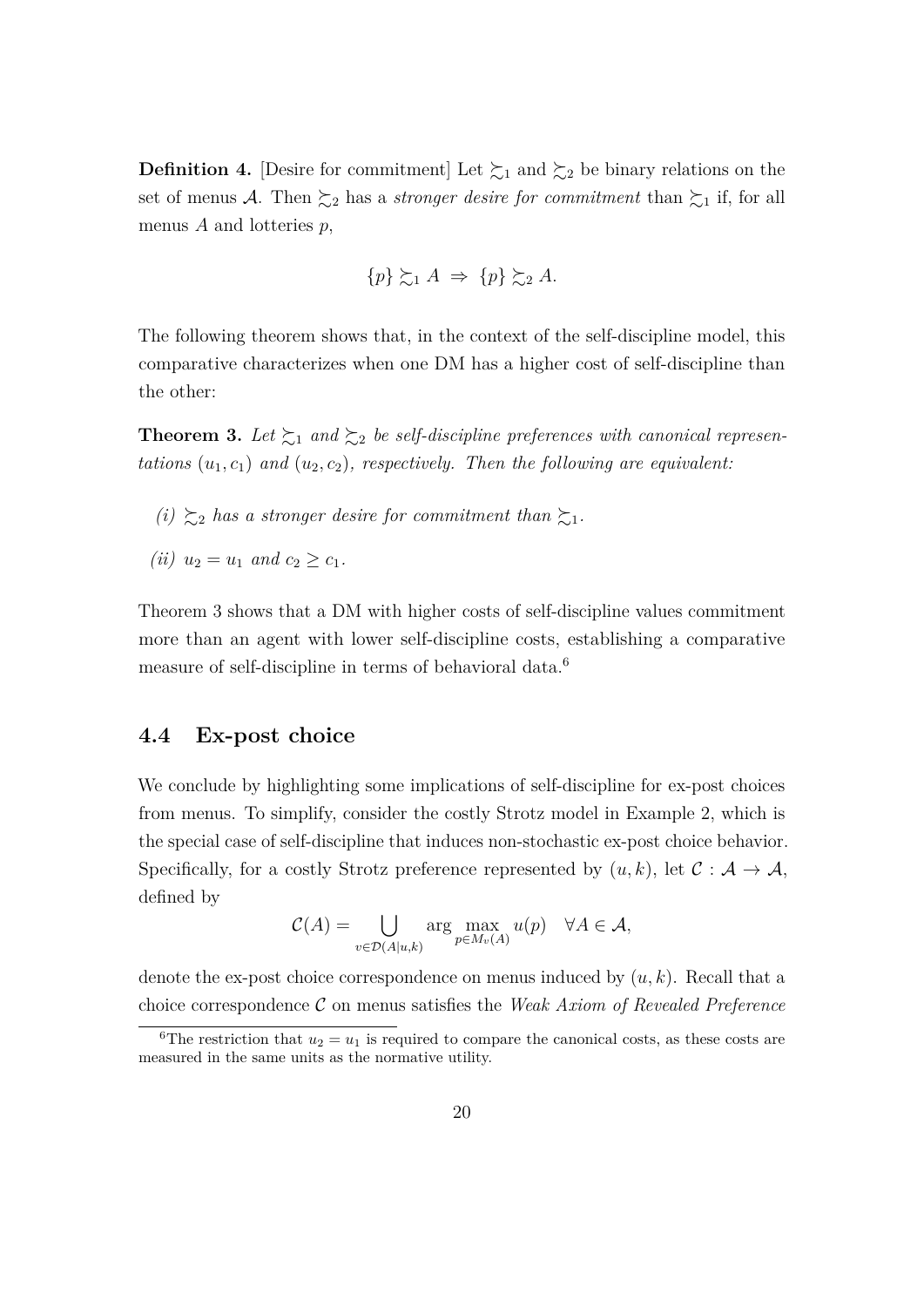*(WARP)* if

$$
p, q \in A \cup B, p \in C(A), q \in C(B) \Rightarrow p \in C(B)
$$

and *vNM independence (IND)* if

$$
\mathcal{C}(\alpha A + (1 - \alpha)B) = \alpha \mathcal{C}(A) + (1 - \alpha)\mathcal{C}(B) \quad \forall A, B \in \mathcal{A} \text{ and } \alpha \in (0, 1).
$$

The following examples illustrate that the ex-post choices induced by costly Strotz model can violate WARP and IND.

<span id="page-20-0"></span>**Example 5.** [WARP] Consider three utilities  $u, w, \tilde{w} \in \mathcal{V}$ , where *u* represents the DM's normative ranking, and define the self-discipline cost function *k* by

$$
k(v) = \begin{cases} 0 & \text{if } v \in \{w, \tilde{w}\} \\ \infty & \text{otherwise} \end{cases}
$$

*,*

Now consider three lotteries  $p, q, r \in P$  such that  $u(p) > u(q) > u(r)$ , while

$$
w(r) > w(p) > w(q)
$$
 and  $\tilde{w}(q) > \tilde{w}(r) > \tilde{w}(p)$ .

In menu  $\{p, q\}$ , *w* solves the self-discipline choice problem, while in the menu  $\{p,q,r\}$ ,  $\tilde{w}$  solves the self-discipline choice problem. Hence,  $\mathcal{C}(\{p,q\}) = \{p\}$  but  $\mathcal{C}(\lbrace p, q, r \rbrace) = \lbrace q \rbrace$ , violating WARP.

Example [5](#page-20-0) illustrates that the costly Strotz model is consistent with well-known violations of WARP (see, e.g., [Sippel](#page-25-3) [\[1997\]](#page-25-3), or [Echenique et al.](#page-23-9) [\[2011\]](#page-23-9)).[7](#page-20-1) The following example illustrates that the model can also induce violations of IND consistent, for example, with the common ratio effect observed in [Allais](#page-22-2) [\[1953\]](#page-22-2) and [Kahneman and Tversky](#page-24-10) [\[1979\]](#page-24-10):[8](#page-20-2)

<span id="page-20-3"></span>**Example 6.** [Independence] Consider the same setting as Example [5,](#page-20-0) but define

<span id="page-20-2"></span><span id="page-20-1"></span><sup>7</sup> In a discrete-choice framework, a related example is discussed in [Nehring](#page-24-3) [\[2006\]](#page-24-3).

<sup>&</sup>lt;sup>8</sup>Let  $[\alpha; x]$  denote a lottery in which the DM receives  $x$  with probability  $\alpha$ , and \$0 otherwise, and let  $p = [1; 3000], q = [\frac{4}{5}; 4000],$  and  $z = [1; 0].$  The common ratio effect is the finding that many subjects in experiments choose p from  $\{p,q\}$ , but also choose  $0.25q + 0.75z$  from  ${0.25p+0.75q, 0.25q+0.75z}$ , consistent with the period 2 behavior in Example [6.](#page-20-3)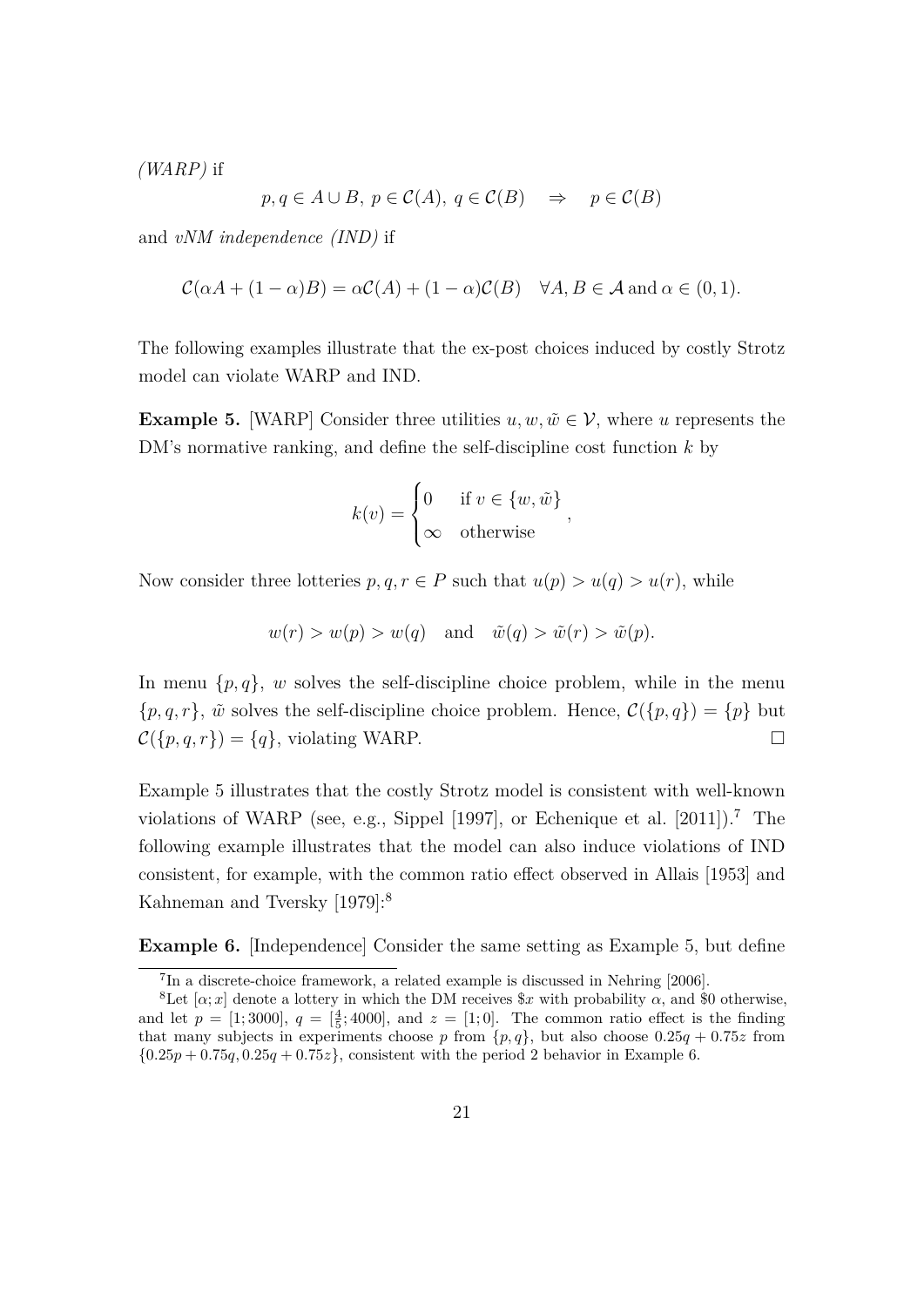the self-discipline cost function *k* by

$$
k(v) = \begin{cases} 0 & \text{if } v = w \\ \frac{1}{2} (u(p) - u(q)) & \text{if } v = u \\ \infty & \text{otherwise} \end{cases}
$$

In menu  $\{p, q\}$ , *u* solves the self-discipline choice problem, while *w* solves the self-discipline choice problem in menu  $\frac{1}{4} \{p, q\} + \frac{3}{4}$  $\frac{3}{4}$ {*r*}. Hence,  $C({p, q}) = {p}$  but we have  $\mathcal{C}\left(\frac{1}{4}\right)$  $\frac{1}{4}$ { $p, q$ } +  $\frac{3}{4}$  $\frac{3}{4} \{r\}\Big) = \Big\{ \frac{1}{4}$  $\frac{1}{4}q + \frac{3}{4}$  $\frac{3}{4}r$ , violating IND.

The examples illustrate that the costly Strotz model can provide a simple temptationdriven explanation for well-documented deviations from standard rationality postulates. The following proposition shows that these features of ex-post choice are directly related to violations of Set Independence for preferences over menus.

<span id="page-21-0"></span>**Proposition 3.** Let  $\sum$  be a costly Strotz preference that induces the choice cor*respondence* C. Then C *satisfies WARP* and *IND* if and only if  $\gtrsim$  *satisfies Set Independence.*

The idea that temptations can induce violations of WARP and IND has been observed before. For instance, the convex self-control model in [Noor and Takeoka](#page-24-2) [\[2010\]](#page-24-2) can induce ex-post violations of WARP and IND. However, the overlap of costly Strotz and convex self-control preferences satisfies Set Independence. Proposition [3](#page-21-0) therefore illustrates that the endogenous choice of temptations in the costly Strotz model induces a novel source of deviations from WARP and IND. For instance, in Noor and Takeoka's [2010] example of the common ratio effect, the normative utility must exhibit *more* risk aversion than the temptation utility; while in Example [6](#page-20-3) the normative utility exhibits *less* risk aversion than the temptation utility. Hence, the common ratio effect arises in their model when a DM controls her urge to avoid risks, while in our model the common ratio effect arises because the DM regulates her urge to seek risks.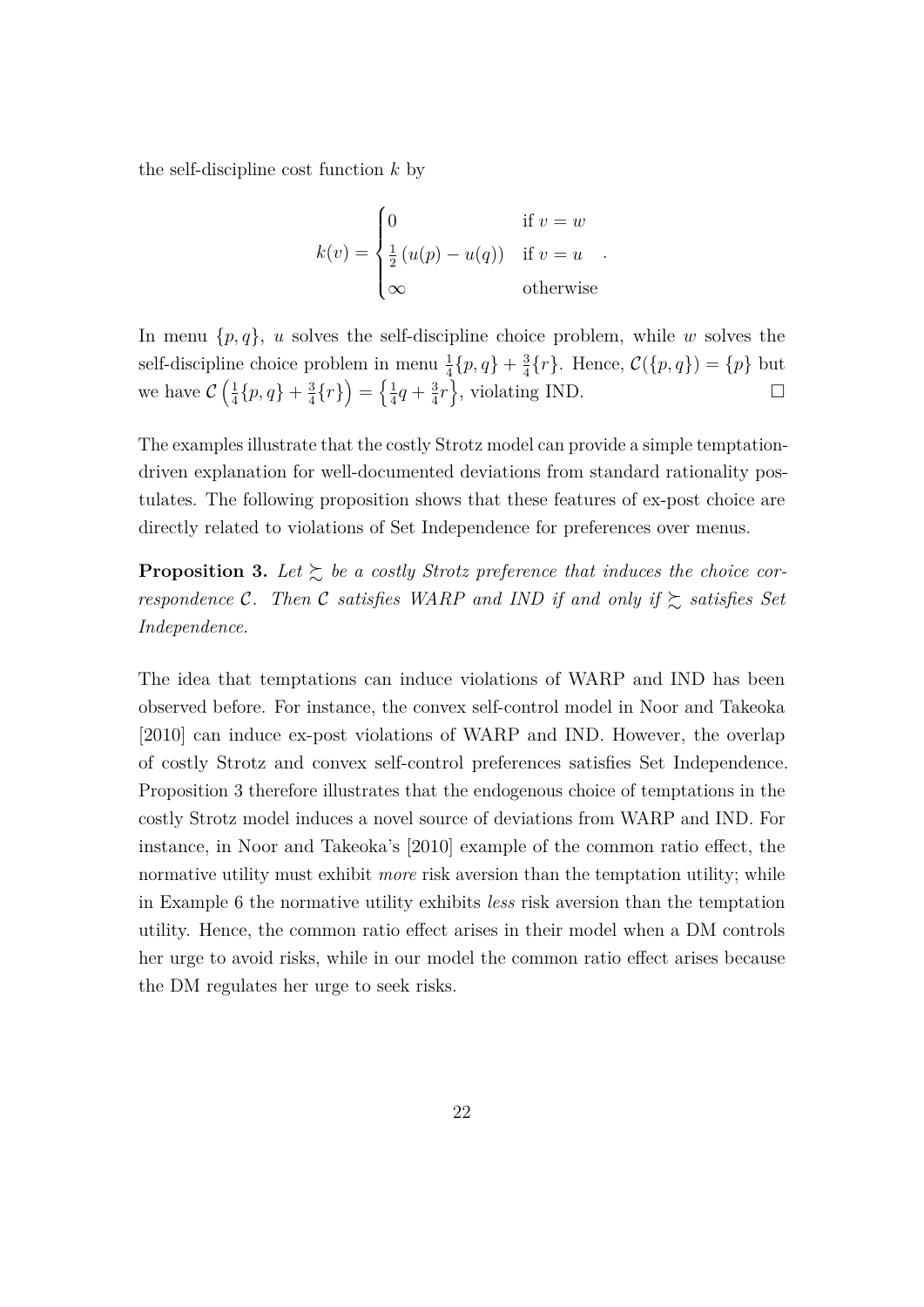## <span id="page-22-0"></span>**5 Conclusion**

In this paper, we propose a model of temptation-driven behavior, in which an agent can exercise costly self-discipline to align her temptations more closely with her normative objectives. In a menu-choice framework, we provide an axiomatic characterization that establishes testable implications of self-discipline. We also show that self-discipline cost can be elicited from choice-data, and provide a behavioral measure of comparative self-discipline.

Self-discipline preferences generalize many well-known models of temptation-driven behavior, such as the random Strotz, self-control, and multiple temptation models. Moreover, by incorporating incentive effects that impact a decision-maker's selfdiscipline choice problem, the model can accommodate novel behavioral implications of temptation and self-control problems. For example, in period 1, self-discipline induces a desire for early resolution of uncertainty, generating violations of Set Independence. In period 2, self-discipline induces menu-dependent temptation rankings, generating commonly observed violations of standard rationality postulates such as WARP and IND. The self-discipline model is therefore sufficiently general to rationalize a wide-range of temptation-driven behaviors, while having enough structure to identify behavioral meaningful parameters from choice-data.

## **References**

- <span id="page-22-1"></span>Ali, S. N. (2011): "Learning Self-Control," *The Quarterly Journal of Economics*, 126, 857–893.
- <span id="page-22-3"></span>Aliprantis, C. D. and K. C. Border (2006): *Infinite Dimensional Analysis: A Hitchhiker's Guide*, Springer.
- <span id="page-22-2"></span>Allais, M. (1953): "Le Comportement de l'Homme Rationnel Devant le Risque: Critique des Postulats et Axiomes de l'École amÉricaine," *Econometrica: Journal of the Econometric Society*, 503–546.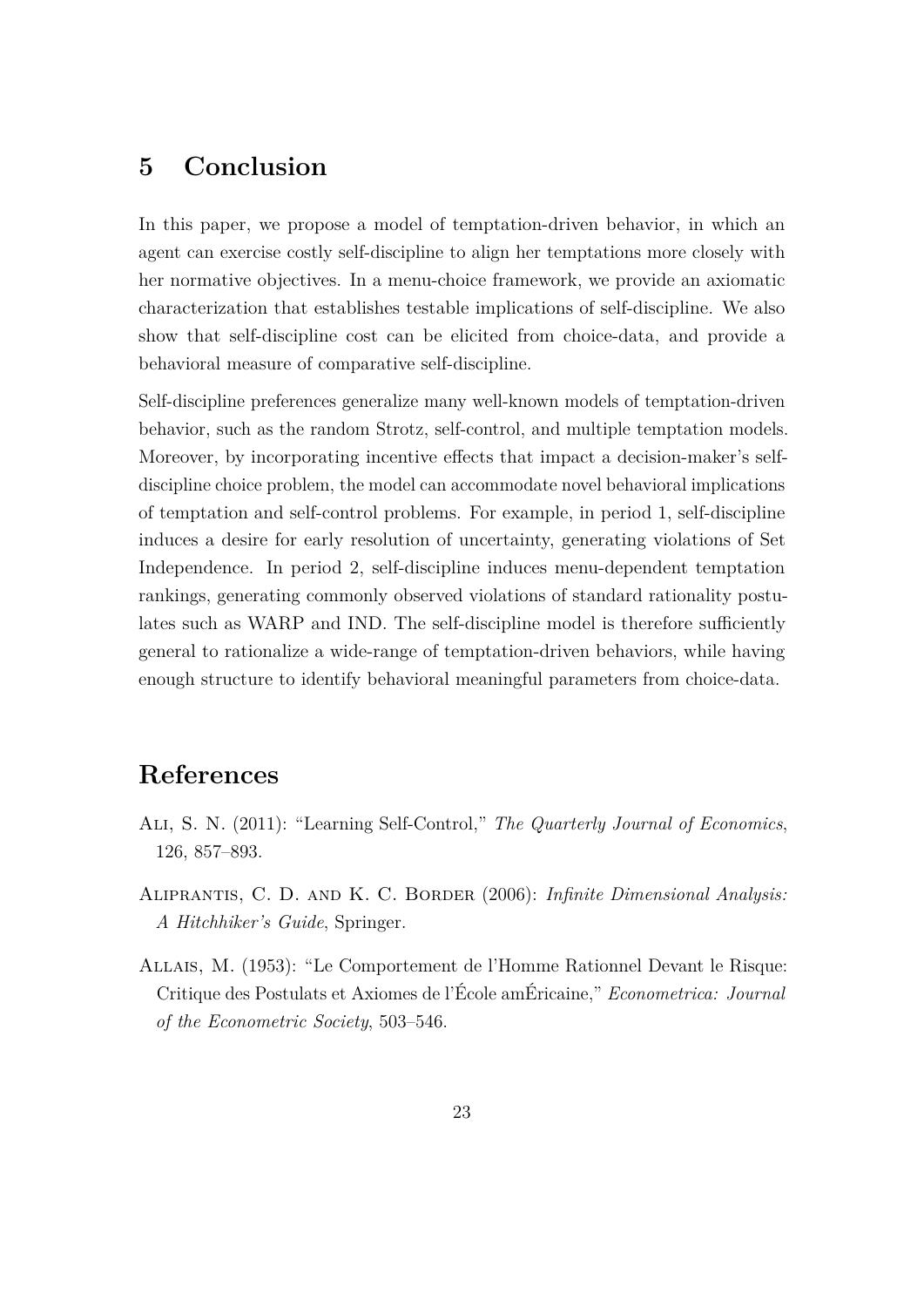- <span id="page-23-5"></span>Bénabou, R. and J. Tirole (2004): "Willpower and Personal Rules," *Journal of Political Economy*, 112, 848–886.
- <span id="page-23-6"></span>Benhabib, J. and A. Bisin (2005): "Modeling Internal Commitment Mechanisms and Self-control: A Neuroeconomics Approach to Consumption-Saving Decisions," *Games and Economic Behavior*, 52, 460–492.
- <span id="page-23-11"></span>Billingsley, P. (1995): *Probability and Measure*, John Wiley and Sons, Inc.
- <span id="page-23-2"></span>Chandrasekher, M. (2014): "Incomplete Menu Preferences and Ambiguity," Mimeo, Arizona State University.
- <span id="page-23-1"></span>CHATTERJEE, K. AND R. V. KRISHNA (2009): "A "Dual Self" Representation for Stochastic Temptation," *American Economic Journal: Microeconomics*, 1, 148–167.
- <span id="page-23-12"></span>DE OLIVEIRA, H., T. DENTI, M. MIHM, AND K. OZBEK (2016): "Rationally Inattentive Preferences and Subjective Informaction Costs," Mimeo.
- <span id="page-23-0"></span>Dekel, E. and B. L. Lipman (2012): "Costly Self-Control and Random Self-Indulgence," *Econometrica*, 80, 1271–1302.
- <span id="page-23-8"></span>Dekel, E., B. L. Lipman, and A. Rustichini (2001): "Representing Preferences with a Unique Subjective State Space," *Econometrica*, 69, 891–934.
- <span id="page-23-3"></span>——— (2009): "Temptation-Driven Preferences," *The Review of Economic Studies*, 76, 937–971.
- <span id="page-23-10"></span>Dunford, N. and J. T. Schwartz (1958): *Linear Operators: General Theory*, Interscience Publishers.
- <span id="page-23-9"></span>Echenique, F., S. Lee, and M. Shum (2011): "The Money Pump as a Measure of Revealed Preference Violations," *Journal of Political Economy*, 119, 1201–1223.
- <span id="page-23-4"></span>Ergin, H. and T. Sarver (2010): "A Unique Costly Contemplation Representation," *Econometrica*, 78, 1285–1339.
- <span id="page-23-7"></span>Fudenberg, D. and D. K. Levine (2006): "A Dual-Self Model of Impulse Control," *The American Economic Review*, 1449–1476.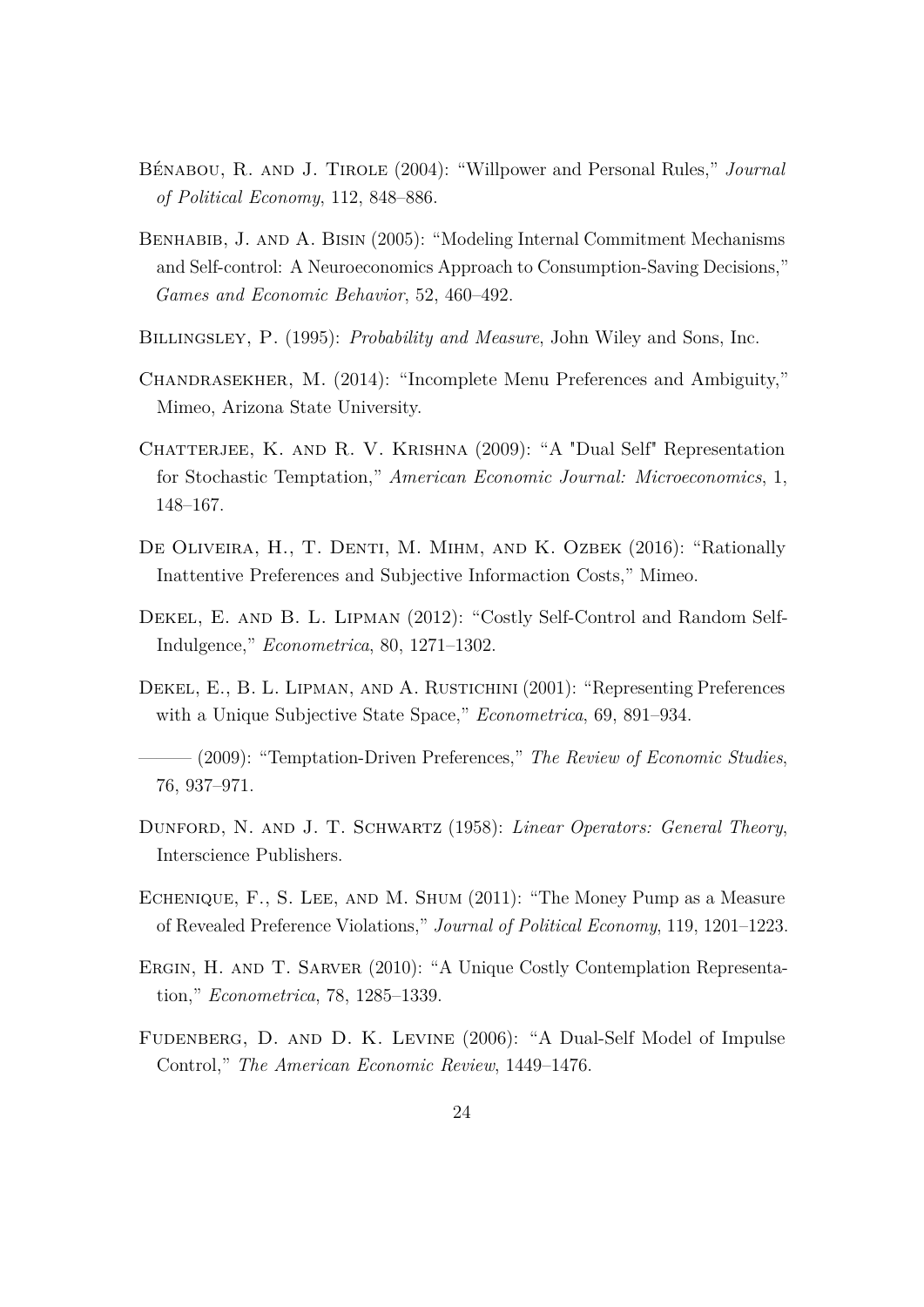- <span id="page-24-0"></span>GUL, F. AND W. PESENDORFER (2001): "Temptation and Self-Control," *Econometrica*, 69, 1403–1435.
- <span id="page-24-6"></span>——— (2006): "Random Expected Utility," *Econometrica*, 74, 121–146.
- <span id="page-24-11"></span>HERSTEIN, I. N. AND J. MILNOR (1953): "An Axiomatic Approach to Measurable Utility," *Econometrica*, 291–297.
- <span id="page-24-10"></span>Kahneman, D. and A. Tversky (1979): "Prospect Theory: An Analysis of Decision under Risk," *Econometrica: Journal of the Econometric Society*, 263–291.
- <span id="page-24-8"></span>Kreps, D. and E. L. Porteus (1978): "Temporal Resolution of Uncertainty and Dynamic Choice Theory," *Econometrica*, 46, 185–200.
- <span id="page-24-5"></span>Luce, R. D. and P. Suppes (1965): *Preference, utility, and subjective probability*, Wiley and Sons.
- <span id="page-24-12"></span>MACCHERONI, F., M. MARINACCI, AND A. RUSTICHINI (2004): "Variational Representation of Preferences under Ambiguity," *International Center for Economic Research Working Papers*, 5/2004.

<span id="page-24-4"></span>– (2006): "Ambiguity Aversion, Robustness, and the Variational Representation of Preferences," *Econometrica*, 74, 1447–1498.

- <span id="page-24-9"></span>Machina, M. J. (1984): "Temporal Risk and the Nature of Induced Preferences," *Journal of Economic Theory*, 33, 199–231.
- <span id="page-24-3"></span>Nehring, K. (2006): "Self-Control through Second Order Preferences," Mimeo.
- <span id="page-24-1"></span>Noor, J. (2011): "Temptation and Revealed Preference," *Econometrica*, 79, 601–644.
- <span id="page-24-2"></span>Noor, J. and N. Takeoka (2010): "Uphill Self-Control," *Theoretical Economics*, 5, 127–158.
- <span id="page-24-7"></span>Normann, D. A. and T. Shallice (2000): "Attention to Action: Willed and Automatic Control of Behavior," in *Cognitive Neuroscience: A Reader*, Oxford: Blackwell.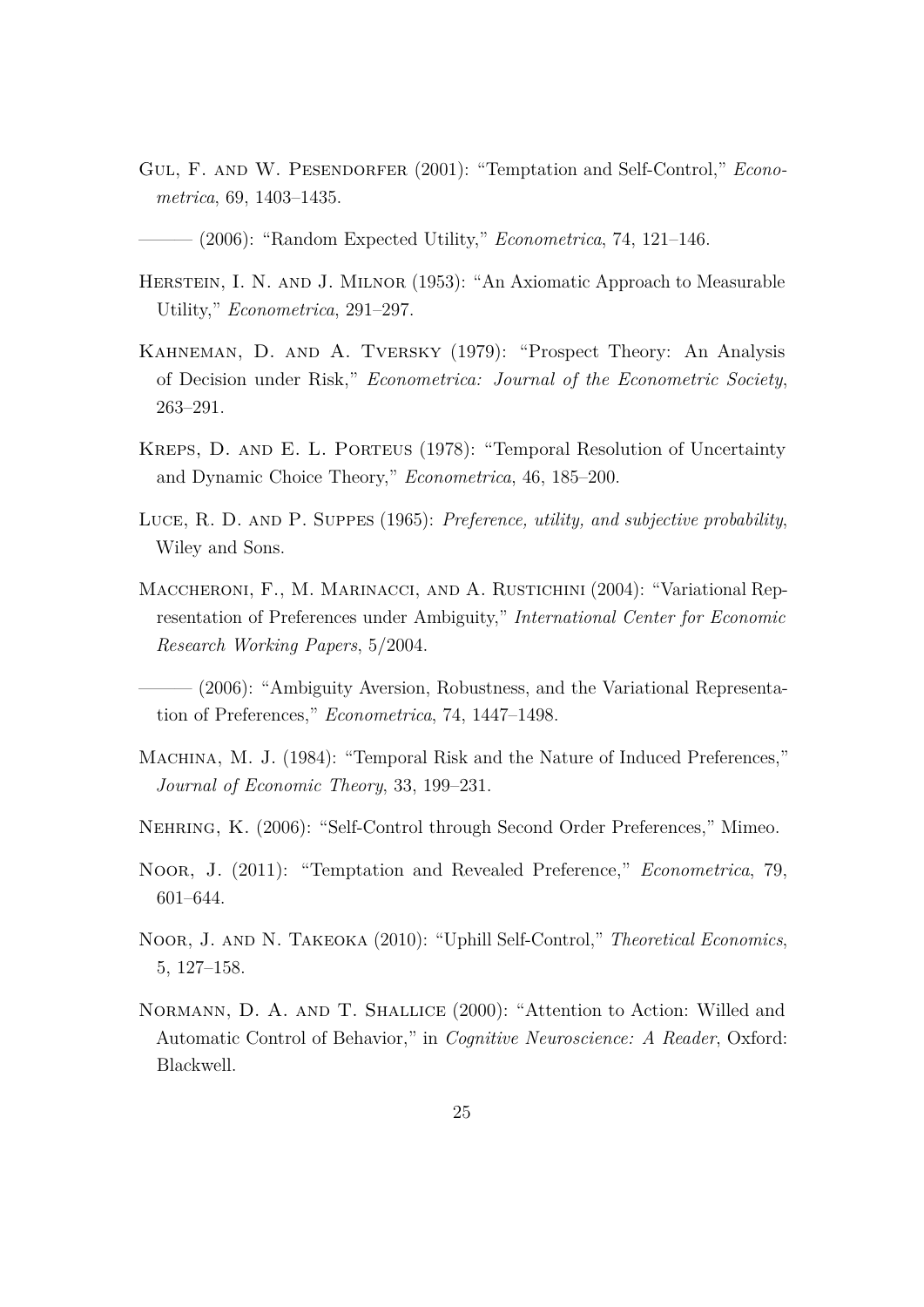- <span id="page-25-1"></span>Olszewski, W. (2007): "Preferences Over Sets of Lotteries," *The Review of Economic Studies*, 74, 567–595.
- <span id="page-25-3"></span>Sippel, R. (1997): "An Experiment on the Pure Theory of Consumer's Behaviour," *The Economic Journal*, 107, 1431–1444.
- <span id="page-25-0"></span>Stovall, J. E. (2010): "Multiple Temptations," *Econometrica*, 78, 349–376.
- <span id="page-25-2"></span>Thaler, R. H. and H. M. Shefrin (1981): "An Economic Theory of Self-Control," *The Journal of Political Economy*, 392–406.

## **A Appendix**

### **A.1 Preliminaries**

Let  $B(\Sigma)$  be the set of bounded  $\Sigma$ -measurable functions mapping  $\mathcal V$  to R. When endowed with the supnorm,  $B(\Sigma)$  is a Banach space. The topological dual of  $B(\Sigma)$ is the space  $ba(\Sigma)$  of all bounded and finitely-additive set functions  $\mu : \Sigma \to \mathbb{R}$ , the duality being

$$
\langle \varphi, \mu \rangle = \int_{\mathcal{V}} \varphi(v) \, \mu(dv)
$$

for all  $\varphi \in B(\Sigma)$  and all  $\mu \in ba(\Sigma)$  (see, e.g., [Dunford and Schwartz](#page-23-10) [\[1958,](#page-23-10) p. 258]). For  $\varphi, \psi \in B(\Sigma)$ , we write  $\varphi \geq \psi$  if  $\varphi(v) \geq \psi(v)$  for all  $v \in \mathcal{V}$ .

Let  $\Phi$  be a non-empty subset of  $B(\Sigma)$ , and  $\Phi_c$  be the constant functions in  $\Phi$ . Set  $\Phi$  is called a *tube* if  $\Phi = \Phi + \mathbb{R}$ . A functional  $I : \Phi \to \mathbb{R}$  is

- (i) *normalized* if  $I(k) = k$  for all  $k \in \Phi_c$ <sup>[9](#page-25-4)</sup>,
- (ii) *monotone* if  $\varphi \geq \psi$  implies  $I(\varphi) \geq I(\psi)$  for all  $\varphi, \psi \in \Phi$ ,
- (iii) *translation invariant* if  $I(\alpha\varphi + (1 \alpha)k) = I(\alpha\varphi) + (1 \alpha)k$  for all  $\varphi \in \Phi$ ,  $k \in \Phi_c$ , and  $\alpha \in [0, 1]$ , such that  $\alpha \varphi, \alpha \varphi + (1 - \alpha)k \in \Phi$ ,

<span id="page-25-4"></span><sup>&</sup>lt;sup>9</sup>We abuse notation by writing *k* for  $k$ **1**, where it is obvious from the context.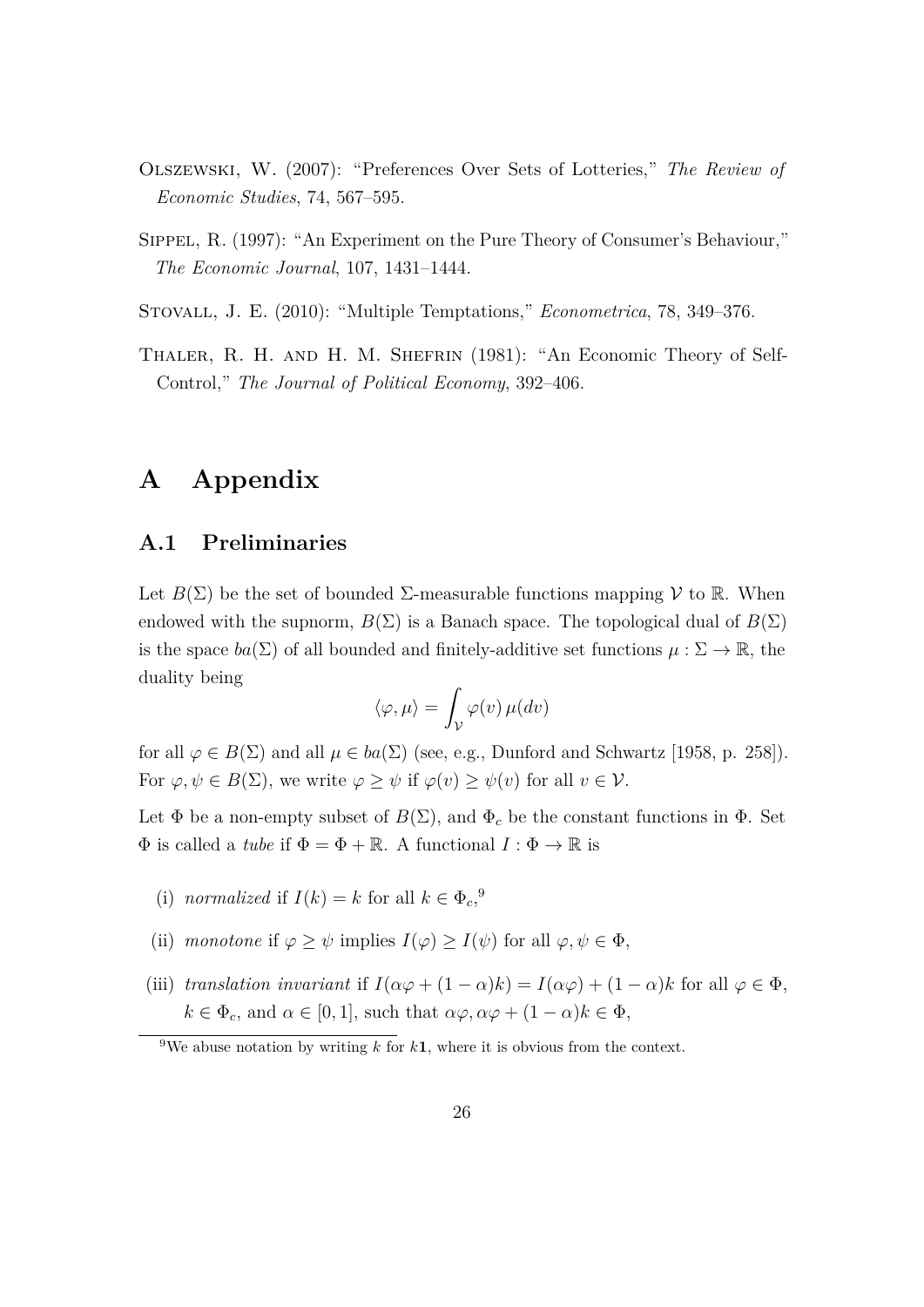(iv) *vertically invariant* if  $I(\varphi + c) = I(\varphi) + c$  for all  $\varphi \in \Phi$  and  $c \in \mathbb{R}$  such that  $\varphi + c \in \Phi$ ,

(v) a *niveloid* if 
$$
I(\varphi) - I(\psi) \le \sup_{v \in \mathcal{V}} (\varphi(v) - \psi(v))
$$
 for all  $\varphi, \psi \in \Phi$ .

For notational convenience, we denote  $\alpha A + (1 - \alpha)B$  by  $A[\alpha]B$  for  $A, B \in \mathcal{A}$  and  $\alpha \in [0,1].$ 

Let  $P^o$  be the interior of *P* (i.e., the set of lotteries with full support), and  $A^o \subset A$ the collection of non-empty closed subsets of  $P^o$ . Denote by  $\bar{p} = (1/n, ..., 1/n)$  the uniform distribution over *X*.

For  $u \in \mathcal{V}$  and  $A \in \mathcal{A}$ , define  $\varphi_A^u : \mathcal{V} \to \mathbb{R}$  by

$$
\varphi_A^u(v) = \max_{p \in M_v(A)} u(p) \quad \forall v \in \mathcal{V}.\tag{3}
$$

When *u* is clear from the context, we omit the superscript *u*. By the Maximum Theorem (see, e.g., [Aliprantis and Border](#page-22-3) [\[2006,](#page-22-3) pp. 569–570]),  $\varphi_A$  is an upper semicontinuous function taking values in  $K = [u_*, u^*]$ , where  $u_* = \min_{p \in P} u(p)$  and  $u^* = \max_{p \in P} u(p)$ . Upper semicontinuous functions are Σ-measurable [\(Billingsley](#page-23-11) [\[1995,](#page-23-11) pp. 184–186]). As a result,  $\varphi_A \in B(\Sigma, K)$ , where  $B(\Sigma, K)$  denotes the functions in  $B(\Sigma)$  assuming values in *K*. Let  $\Phi = {\varphi_A : A \in \mathcal{A}}$  and  $\Phi^o = {\varphi_A : A \in \mathcal{A}^o}$ . Clearly  $0 \in \Phi^o$  and  $\Phi^o \subseteq \Phi$ . Moreover, since  $\varphi_{A[\alpha]B} = \alpha \varphi_A + (1 - \alpha) \varphi_B$  for any  $A, B \in \mathcal{A}$  and  $\alpha \in [0, 1]$ , both  $\Phi$  and  $\Phi^o$  are convex sets. It is straightforward to show that  $\varphi_A = \varphi_{co(A)}$  for all  $A \in \mathcal{A}$ .

### **A.2 Lemmas**

In this Section, we state and prove three lemmas that are essential to establish our results. The first lemma characterizes an important dominance relation on menus. The second lemma provides a representation for a binary relation satisfying Axioms [1](#page-9-1)[–4.](#page-11-0) The third lemma establishes that there is a common solution to the self-discipline choice problem for a collection of menus if and only if the DM is indifferent to the timing of the resolution of uncertainty for these menus.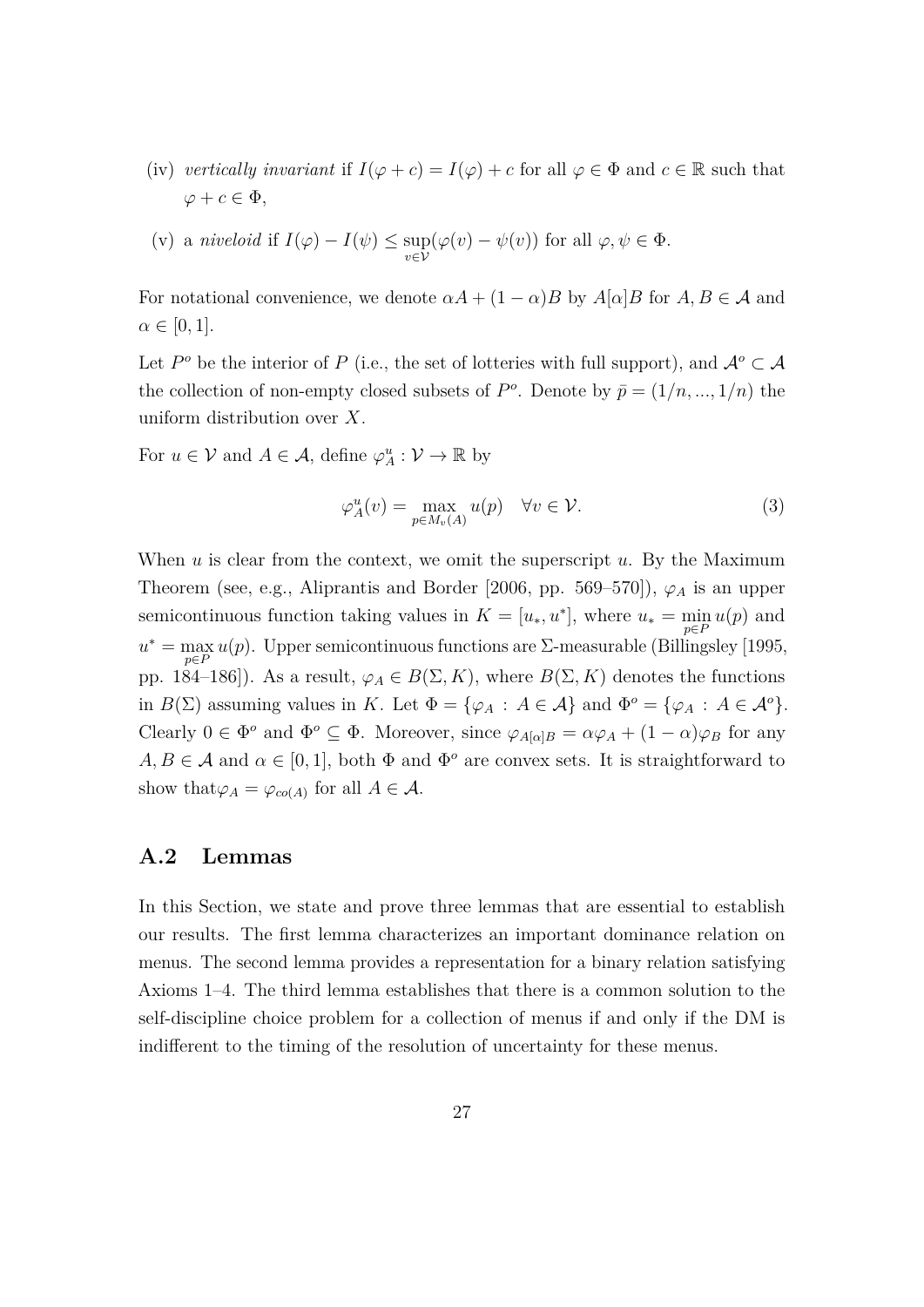#### **A.2.1 A dominance relation on menus**

In the following, fix some  $u \in \mathcal{V}$ .

For  $A \in \mathcal{A}$  and  $p, q \in P$  such that  $u(p) \geq u(q)$ , let  $A_p = \{r \in co(A) : u(r) = u(p)\}$ and  $A_{p,q} = \{r \in co(A) : u(p) \ge u(r) \ge u(q)\}.$  Now define a partial order  $\ge_u^*$  on A by  $A \trianglerighteq_u^* B$  if

$$
u(p) > u(q) \quad \Rightarrow \quad A_p[\frac{1}{2}]B_q \supseteq B_p[\frac{1}{2}]A_q.
$$

There is a "duality" between the order  $\trianglerighteq_u$  on  $\Delta(\mathcal{V})$  and the order  $\trianglerighteq_u^*$  on  $\mathcal{A}$ :

- (i) For  $\pi, \rho \in \Delta(\mathcal{V})$ ,  $\pi \geq_u \rho$  if and only if  $\langle \varphi_A, \pi \rangle \geq \langle \varphi_A, \rho \rangle$  for all  $A \in \mathcal{A}$ .
- (ii) For  $A, B \in \mathcal{A}, A \succeq_u^* B$  if and only if  $\langle \varphi_A, \pi \rangle \ge \langle \varphi_B, \pi \rangle$  for all  $\pi \in \Delta(\mathcal{V})$ .

Part (i) follows from Theorem 4 and Lemma 6 in [Dekel and Lipman](#page-23-0) [\[2012\]](#page-23-0). Part (ii) follows directly from the following lemma.

<span id="page-27-0"></span>**Lemma 1.** For all  $A, B \in \mathcal{A}$ ,  $A \succeq_u^* B$  if and only if  $\varphi_A \geq \varphi_B$ .

*Proof.* **[Sufficiency]:** Let  $A, B \in \mathcal{A}$  such that  $A \succeq_u^* B$ .

First, suppose  $A = A_p \cup A_q$  and  $B = B_p \cup B_q$  for two lotteries  $p, q \in P$  with  $u(p) > u(q)$ , where  $A_p$ ,  $A_q$ ,  $B_p$  and  $B_q$  are non-empty. Fix any  $v \in V$ , and let  $r \in M_v(A_p)$ ,  $r' \in M_v(A_q)$ ,  $s \in M_v(B_p)$ , and  $s' \in M_v(B_q)$ . Since  $A_p[\frac{1}{2}]$  $\frac{1}{2}$ ] $B_q \supseteq B_p[\frac{1}{2}]$  $\frac{1}{2}$ ] $A_q$ , 1  $\frac{1}{2}v(r) + \frac{1}{2}v(s') \geq \frac{1}{2}$  $\frac{1}{2}v(s) + \frac{1}{2}v(r')$ , and so  $v(r) - v(r') \ge v(s) - v(s')$ . Hence,  $\varphi_A(v) \geq \varphi_B(v)$ . Since *v* was arbitrary,  $\varphi_A \geq \varphi_B$ .

Now consider arbitrary  $A, B \in \mathcal{A}$ . Fix  $v \in \mathcal{V}$ , and let  $r \in \arg \max_{p \in M_v(A)} u(p)$  and  $s \in M_v(B)$ . By way of contradiction, suppose  $u(s) > u(r)$ . Then  $A_s[\frac{1}{2}]$  $\frac{1}{2}$ ] $B_r \supseteq B_s$ [ $\frac{1}{2}$  $\frac{1}{2}$ ] $A_r$ . Since  $r \in A_r$  and  $s \in B_s$ , both of these sets are non-empty. Since  $A_s[\frac{1}{2}]$  $\frac{1}{2}$ ] $B_r \supseteq B_s$ [ $\frac{1}{2}$  $\frac{1}{2}$ ] $A_r$ , it follows that  $A_s$  and  $B_r$  are non-empty. Hence, by the argument in the previous paragraph,  $\varphi_{A_s \cup A_r} \geq \varphi_{B_s \cup B_r}$ , and so there exists  $s' \in M_v(A_s \cup A_r) \cap A_s$ , implying  $s' \in M_v(\text{co}(A))$ . Since  $u(s') > u(r)$ , this contradicts  $r \in \arg \max_{p \in M_v(A)} u(p)$ . Hence,  $\varphi_A \geq \varphi_B$ .

**[Necessity]:** Let  $A, B \in \mathcal{A}$  such that  $\varphi_A \geq \varphi_B$ .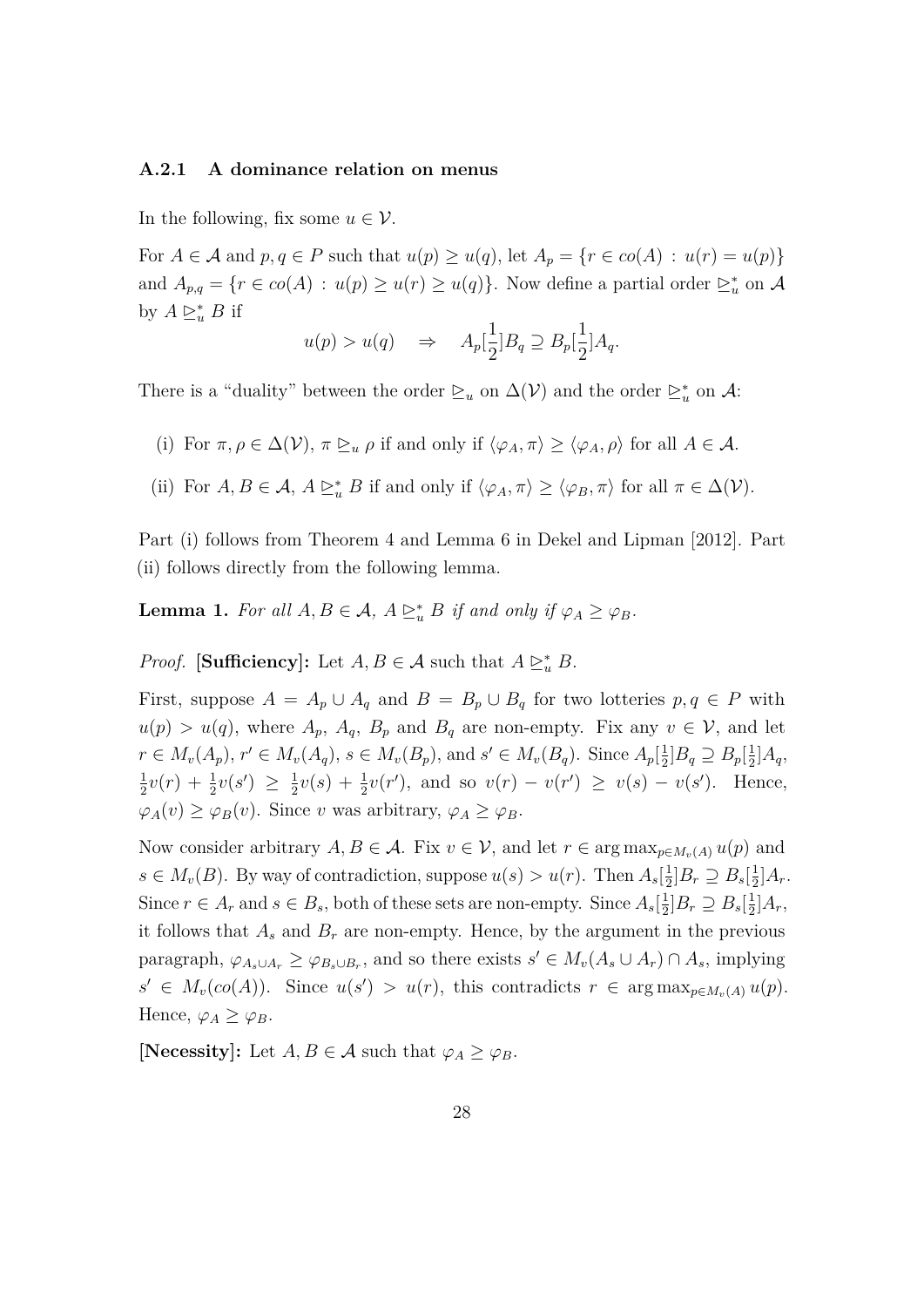Let  $p, q \in P$  such that  $u(p) > u(q)$ . The following steps show  $A_p[\frac{1}{2}]$  $\frac{1}{2}$ ] $B_q \supseteq B_p[\frac{1}{2}]$  $\frac{1}{2}$ ] $A_q$ . *Step 1:* If  $u(w_A) = \min_{a \in A} u(r) \ge \max_{a \in B} u(s) = u(b_B)$ , then the claim is trivially true. Thus, assume that  $u(b_B) > u(w_A)$ . Since  $u, -u \in V$ , we must have  $u(b_A) = \max_{r \in A} u(r) \ge u(b_B)$  and  $u(w_A) \ge \min_{s \in B} u(s) = u(w_B)$ , and so if  $u(p) > u(b_B)$ or  $u(w_A) > u(q)$ , the claim holds easily. Hence, assume  $u(b_B) \ge u(p) > u(q) \ge u(w_A)$ . *Step 2:* We now argue that  $\varphi_{A_{p,q}} \geq \varphi_{B_{p,q}}$ . To see this, let  $v \in V$  such that  $\varphi_B(v) = u(r)$  for some  $r \in M_v(B)$ . First, if  $u(r) > u(p)$ , then for any  $s \in co(B)$ with  $u(p) > u(s)$ , there exists some  $\alpha \in (0,1)$  satisfying  $\alpha r + (1-\alpha)s \in B_p$ . Hence,  $v \cdot [\alpha r + (1-\alpha)s] \geq v \cdot s$  implying  $M_v(B_{p,q}) \subset B_p$ . The same argument applies for *A* yielding  $M_v(A_{p,q}) \subseteq A_p$ , and so  $\varphi_{A_{p,q}}(v) = \varphi_{B_{p,q}}(v)$ . Second, if  $u(p) \ge u(r) \ge u(q)$ , then clearly  $\varphi_{B_{p,q}}(v) = \varphi_B(v)$  and  $\varphi_{A_{p,q}}(v) = \varphi_A(v)$ , and so  $\varphi_{A_{p,q}}(v) \geq \varphi_{B_{p,q}}(v)$ since we have  $\varphi_A \geq \varphi_B$ . Finally, if  $u(q) > u(r)$ , then for any  $s \in B$  with  $u(s) > u(q)$ , there exists some  $\alpha \in (0,1)$  satisfying  $\alpha r + (1-\alpha)s \in B_q$ . Hence, for any  $s \in B$ with  $u(s) > u(q)$ ,  $v \cdot [\alpha r + (1 - \alpha)s] \ge v \cdot s$  implying  $M_v(B_{p,q}) \subset B_q$  and so  $\varphi_{A_{p,q}}(v) \geq \varphi_{B_{p,q}}(v)$ . Thus, we have  $\varphi_{A_{p,q}} \geq \varphi_{B_{p,q}}$ .

*Step 3:* We now show that  $\varphi_{A_p \cup A_q} \geq \varphi_{B_p \cup B_q}$ . Fix some  $w \in \mathcal{W} = \{v \in \mathcal{V} : v \cdot u = 0\}$ and notice that there is a unique  $\bar{\alpha} \in (-1, 1)$  such that  $\bar{v} = \bar{\alpha}u + (\sqrt{1 - \bar{\alpha}^2})w \in \mathcal{V}$ satisfies  $M_{\bar{v}}(A_p \cup A_q) = M_w(A_p) \cup M_w(A_q)$ . That is,  $\bar{v}(r) = \bar{v}(s)$  for all  $r \in M_w(A_p)$ and  $s \in M_w(A_q)$ . We claim that  $M_{\bar{v}}(B_p \cup B_q) \cap M_w(B_q) \neq \emptyset$ . That is,  $\bar{v}(r) \leq \bar{v}(s)$ for all  $r \in M_w(B_p)$  and  $s \in M_w(B_q)$ . Assume, for contradiction, that this is not true. For any  $r \in P$ , let  $r_{w,u} = (u \cdot r) \cdot u + (w \cdot r) \cdot w \in \mathbb{R}^n$  denote the projection of *r* onto the space spanned by *u* and *w* in  $\mathbb{R}^n$ . Note that for any  $E \in \mathcal{A}$ and  $r \in P$ , all points in  $M_w(E_r)$  are projected onto the same point  $r_{w,u}^E \in \mathbb{R}^n$ . Let  $M_{w,u}(E_r) = \{r_{w,u}^E \in \mathbb{R}^n\}$  and let  $M_{w,u}(E_{s,t}) = \bigcup_{u(s) \ge u(r) \ge u(t)} M_{w,u}(E_r)$  for any  $E \in \mathcal{A}$  and  $s, t \in P$ . Note that by assumption we have  $\bar{v}(p_{w,u}^B) > \bar{v}(q_{w,u}^B)$  and  $\bar{v}(p_{w,u}^A) = \bar{v}(q_{w,u}^A)$ . Now, without loss of generality, assume that

$$
\bar{v}(p^B_{w,u})>\bar{v}(p^A_{w,u})=\bar{v}(q^A_{w,u})>\bar{v}(q^B_{w,u})
$$

Define a function  $f : [0, 1] \to \mathbb{R}$  such that  $f(a) = w(r[a]_{w,u}^A) - w(r[a]_{w,u}^B)$  where  $r[a] = ap + (1 - a)q \in P$  for all  $a \in [0, 1]$ . Observe that *f* is a continuous function from [0, 1] into R such that  $f(0) > 0$  and  $f(1) < 0$ . Hence, by the Intermediate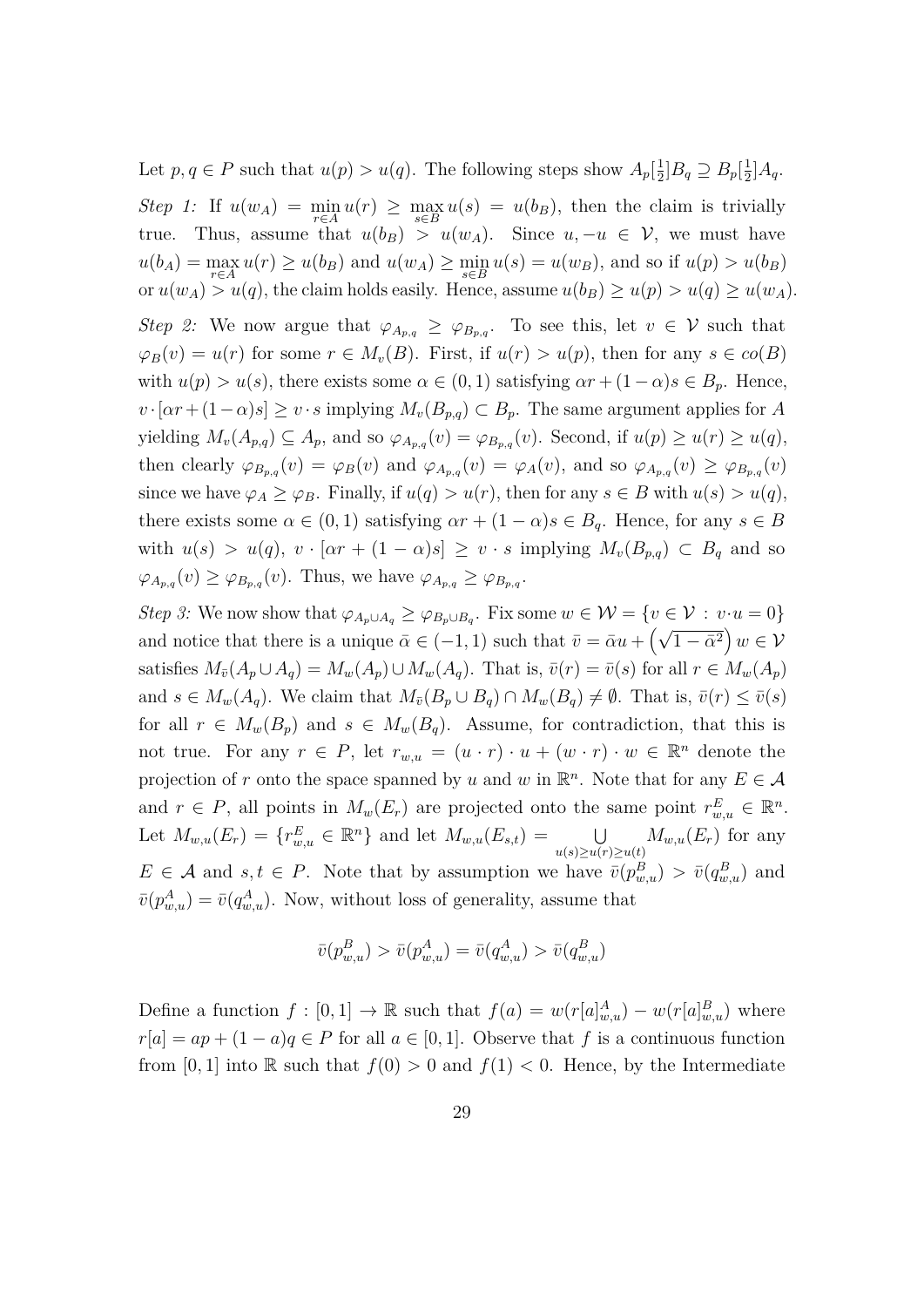Value Theorem, there is some  $a \in (0,1)$  satisfying  $f(a) = 0$ . That is, there is some  $a \in (0,1)$  such that  $w(r[a]_{w,u}^A) - w(r[a]_{w,u}^B) = 0$  implying  $r[a]_{w,u}^A = r[a]_{w,u}^B$ . Therefore, the set  $F = M_{w,u}(A_{p,q}) \cap M_{w,u}(B_{p,q})$  is non-empty. Moreover, it can be easily verified that  $F$  is a closed (and convex) set. Let  $r[a^*]$  be the unique element of  $M_u(F)$ . Note that  $a^* \in (0,1)$ ; that is,  $u(p) > u(r[a^*]) > u(q)$  since  $p_{w,u}^A \neq p_{w,u}^B$ and  $q_{w,u}^A \neq q_{w,u}^B$ .

For all  $a \in (a^*, 1]$ , let  $\alpha^A(a) \in (-1, 1)$  be the unique number such that the vector  $v_a^A = \alpha^A(a)u + \left(\sqrt{1 - (\alpha^A(a))^2}\right)w \in \mathcal{V}$  satisfies  $v_a^A(r[a^*]) = v_a^A(r[a]_{w,u}^A)$ . Note that  $\alpha^{A}(a)$  is a monotonically decreasing upper semicontinuous function. Hence  $\alpha_A^* = \lim_{a \to a^*} \alpha^A(a)$  is well defined. Similarly, for all  $a \in (a^*, 1]$  let  $\alpha^B(a) \in (-1, 1)$ such that  $v_a^B = \alpha^B(a)u + \left(\sqrt{1 - (\alpha^B(a))}^2\right)w \in \mathcal{V}$  satisfies  $v_a^B(r[a^*]) = v_a^B(r[a]_{w,u}^B)$ and define  $\alpha_B^* = \lim_{a \to a^*} \alpha^B(a)$ . Observe that it must be  $-1 < \alpha_B^* \le \alpha_A^* < 1$ . Moreover since  $r[a^*]$  is the unique element of  $M_u(F)$ , without loss of generality, we can assume that  $\alpha_B^* < \alpha_A^*$ .

Pick some  $\hat{\alpha} \in (\alpha_B^*, \alpha_A^*)$  and let  $\hat{v} = \hat{\alpha}u + (\sqrt{1 - \hat{\alpha}^2})w \in \mathcal{V}$ . Note that since  $\alpha_B^* < \hat{\alpha}$  and  $\alpha^B(a)$  is decreasing, there must be some  $\hat{r}_B \in M_{\hat{v}}(M_{w,u}(B_{p,q}))$  such that  $u(\hat{r}_B) > u(r[a^*])$ . Moreover, since  $\hat{\alpha} < \alpha^*_{A} \leq \alpha^A(a)$  for all  $a \in (a^*, 1]$ , we have  $u(r[a^*]) \geq u(\hat{r}_A)$  for all  $\hat{r}_A \in M_{\hat{v}}(M_{w,u}(A_{p,q}))$ . Combining these, we deduce  $\varphi_{A_{p,q}}(\hat{v}) < \varphi_{B_{p,q}}(\hat{v})$ , a contradiction. Hence, it must be  $M_{\bar{v}}(B_p \cup B_q) \cap M_w(B_q) \neq \emptyset$ . Note that any  $v \in \mathcal{V} \setminus \{u, -u\}$  can be uniquely given as  $v = v_{u,w}^{\alpha} = \alpha u + \left(\sqrt{1 - \alpha^2}\right) w$ for some  $w \in W$  and some  $\alpha \in (-1,1)$ . Moreover, for any  $E \in \mathcal{A}$ , and for any  $v_{u,w}^{\alpha}, v_{u,w}^{\beta} \in \mathcal{V}$  with  $w \in W$  and  $\alpha, \beta \in (-1,1)$ , we have  $M_{v_{u,w}^{\alpha}}(E_s \cup E_t) \cap M_w(E_t) = \emptyset$  $\lim_{u \to \infty} M_{v_{u,w}^{\beta}}(E_s \cup E_t) \cap M_w(E_t) = \emptyset$  whenever  $s, t \in P$  with  $u(s) > u(t)$  and  $\alpha < \beta$ . Therefore, given that  $M_{\bar{v}}(A_p \cup A_q) \cap M_w(A_q) \neq \emptyset$  implies  $M_{\bar{v}}(B_p \cup B_q) \cap M_w(B_q) \neq \emptyset$ , for any  $v = \alpha u + (\sqrt{1 - \alpha^2}) w \in V$  with  $w \in W$  and  $\alpha \in (-1, 1)$ , we must have  $M_v(B_p \cup B_q) \cap M_w(B_q) = \emptyset$  implies  $M_v(A_p \cup A_q) \cap M_w(A_q) = \emptyset$ . Thus, we obtain  $\varphi_{A_p \cup A_q} \geq \varphi_{B_p \cup B_q}$ 

*Step 4:* Finally let  $\bar{r} = \frac{1}{2}$  $\frac{1}{2}p + \frac{1}{2}$  $\frac{1}{2}q$ , and let  $C_{\bar{r}} = A_p[\frac{1}{2}]$  $\frac{1}{2}$ ] $B_q$ ,  $C_q = A_q[\frac{1}{2}]$  $\frac{1}{2}$ ] $B_q$ , and  $D_{\bar{r}} = A_q[\frac{1}{2}]$  $\frac{1}{2}$ ] $B_p$ . We want to show that  $C_{\bar{r}} \supseteq D_{\bar{r}}$ . Note that since  $\varphi_{A_p \cup A_q} \geq \varphi_{B_p \cup B_q}$ we have  $\varphi_{C_{\bar{r}} \cup C_q} = \frac{1}{2}$  $\frac{1}{2}\varphi_{A_p\cup A_q}+\frac{1}{2}$  $\frac{1}{2}\varphi_{B_q} \geq \varphi_{B_p \cup B_q} + \frac{1}{2}$  $\frac{1}{2}\varphi_{A_q} = \varphi_{D_{\bar{r}} \cup C_q}$ . Assume for contradiction that there exists some  $s \in D_{\bar{r}} \setminus C_{\bar{r}}$ . Then  $C_{\bar{r}}$  and  $E = co({s} \cup C_q)$ are both closed and convex sets in  $\mathbb{R}^n$  with  $C_{\bar{r}} \cap E = \emptyset$ . Hence, by a Strong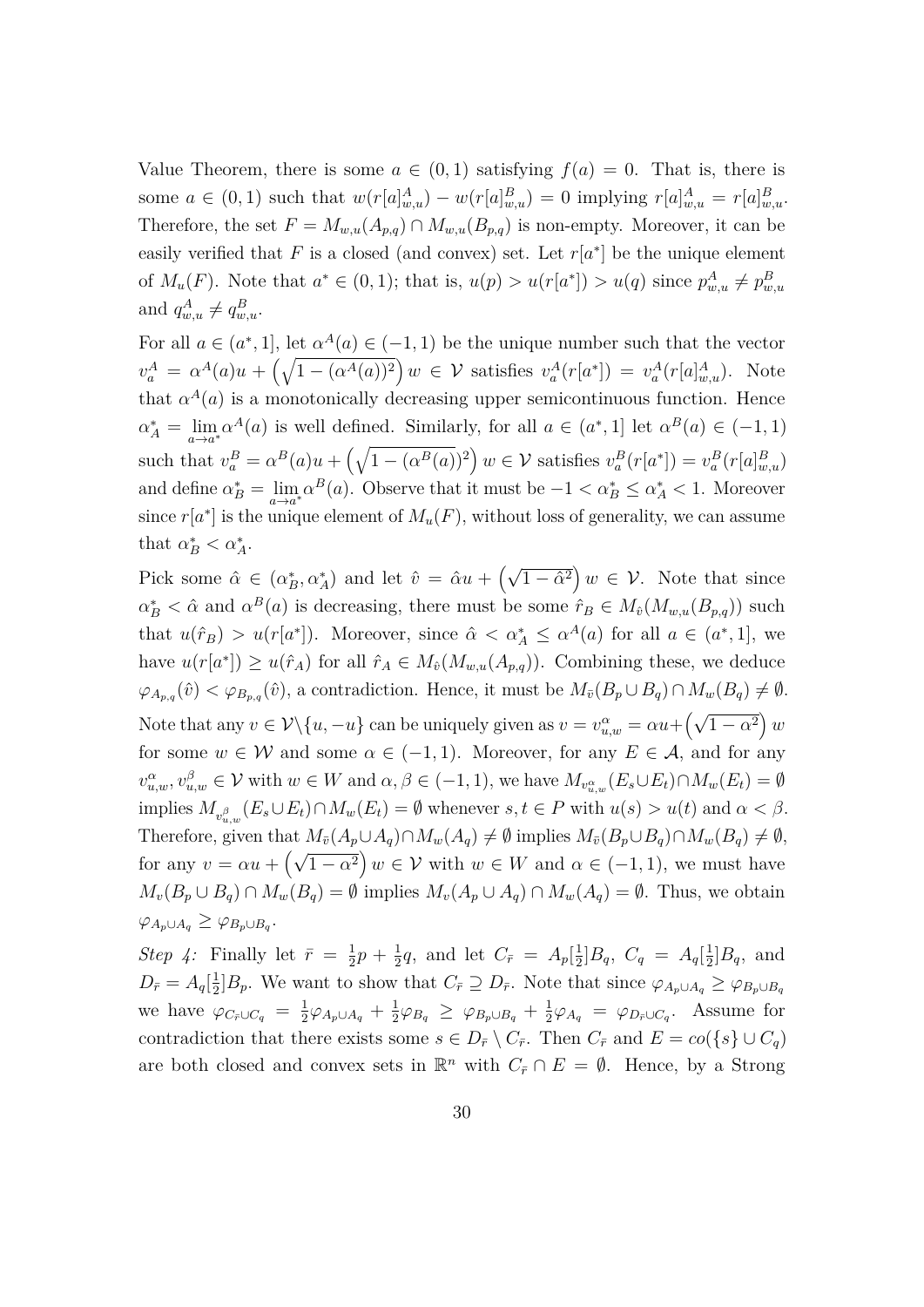Separating Hyperplane Theorem (see, e.g., [Dunford and Schwartz](#page-23-10) [\[1958,](#page-23-10) p. 417] or [Aliprantis and Border](#page-22-3) [\[2006,](#page-22-3) p. 207]), there exists some  $v \in V$  and  $k \in \mathbb{R}$  such that  $v \cdot e > k$  for all  $e \in E$  and  $v \cdot f < k$  for all  $f \in C_{\bar{r}}$ . If  $v \cdot s \ge v \cdot e$  for all  $e \in C_q$ , then we must have  $\varphi_{D_{\bar{r}} \cup C_q}(v) = u \cdot s > u \cdot q = \varphi_{D_{\bar{r}} \cup C_q}(v)$ , a contradiction. Thus, assume that we have  $\max_{a \in \mathbb{R}^d} v \cdot e > v \cdot s$  and let  $c \in C_q$  such that  $v \cdot c \geq v \cdot e$  for all  $e \in C_q$ . *e*∈*C<sup>q</sup>* Now define  $\alpha = \frac{u \cdot s - u \cdot c}{(v \cdot c - v \cdot s) + (u \cdot c)}$  $\frac{u \cdot s - u \cdot c}{(v \cdot c - v \cdot s) + (u \cdot s - u \cdot c)} \in (0, 1)$  and  $w = \alpha v + (1 - \alpha)u$ . Then we have  $w \cdot s = w \cdot c \geq w \cdot e$  for all  $e \in C_q$ . On the other hand,  $w \cdot c = w \cdot s > w \cdot f$  for all  $f \in C_{\bar{r}}$ . Thus, we must have  $\varphi_{D_{\bar{r}} \cup C_q}(v_w) = u \cdot s > u \cdot q = \varphi_{D_{\bar{r}} \cup C_q}(v_w)$ , a contradiction. To summarize, there cannot be any  $s \in D_{\bar{r}} \setminus C_{\bar{r}}$ , and so  $A_p[\frac{1}{2}]$  $\frac{1}{2}$ ] $B_q \supseteq B_p[\frac{1}{2}]$  $\frac{1}{2}$ ] $A_q$ .  $\Box$ 

#### **A.2.2 Implications of Axioms [1–](#page-9-1)[4](#page-11-0)**

The following lemma shows how the self-discipline representation is obtained from Axioms [1–](#page-9-1)[6.](#page-12-0)

<span id="page-30-0"></span>**Lemma 2.** Let  $\succsim$  be a binary relation on A that satisfies Axioms [1](#page-9-1)[–6.](#page-12-0) Then:

- *(i) There exists*  $u \in V$  *such that, for all*  $p, q \in P$ *,*  $u(p) \geq u(q)$  *if and only if*  $\{p\} \succeq \{q\}.$
- *(ii) Every menu*  $A \in \mathcal{A}$  *has a singleton equivalent*  $p_A \in P$ *.*
- *(iii) The function*  $c^*$  *defined on*  $\Delta$ ( $V$ ) *by*

$$
c^*(\pi) = \sup_{A \in \mathcal{A}} (\langle \varphi_A^u, \pi \rangle - u(p_A)) \quad \forall \pi \in \Delta(\mathcal{V})
$$

*is non-negative lower-semicontinuous and proper.*

*(iv) The functional*  $U : \mathcal{A} \to \mathbb{R}$ *, defined by* 

$$
U(A) = \max_{\pi \in \Delta(\mathcal{V})} (\langle \varphi_A^u, \pi \rangle - c^*(\pi)) \quad \forall A \in \mathcal{A},
$$

*represents*  $\succeq$ *.* 

*Proof.* Let  $\geq$  be a binary relation on A that satisfies Axioms [1–](#page-9-1)[6.](#page-12-0)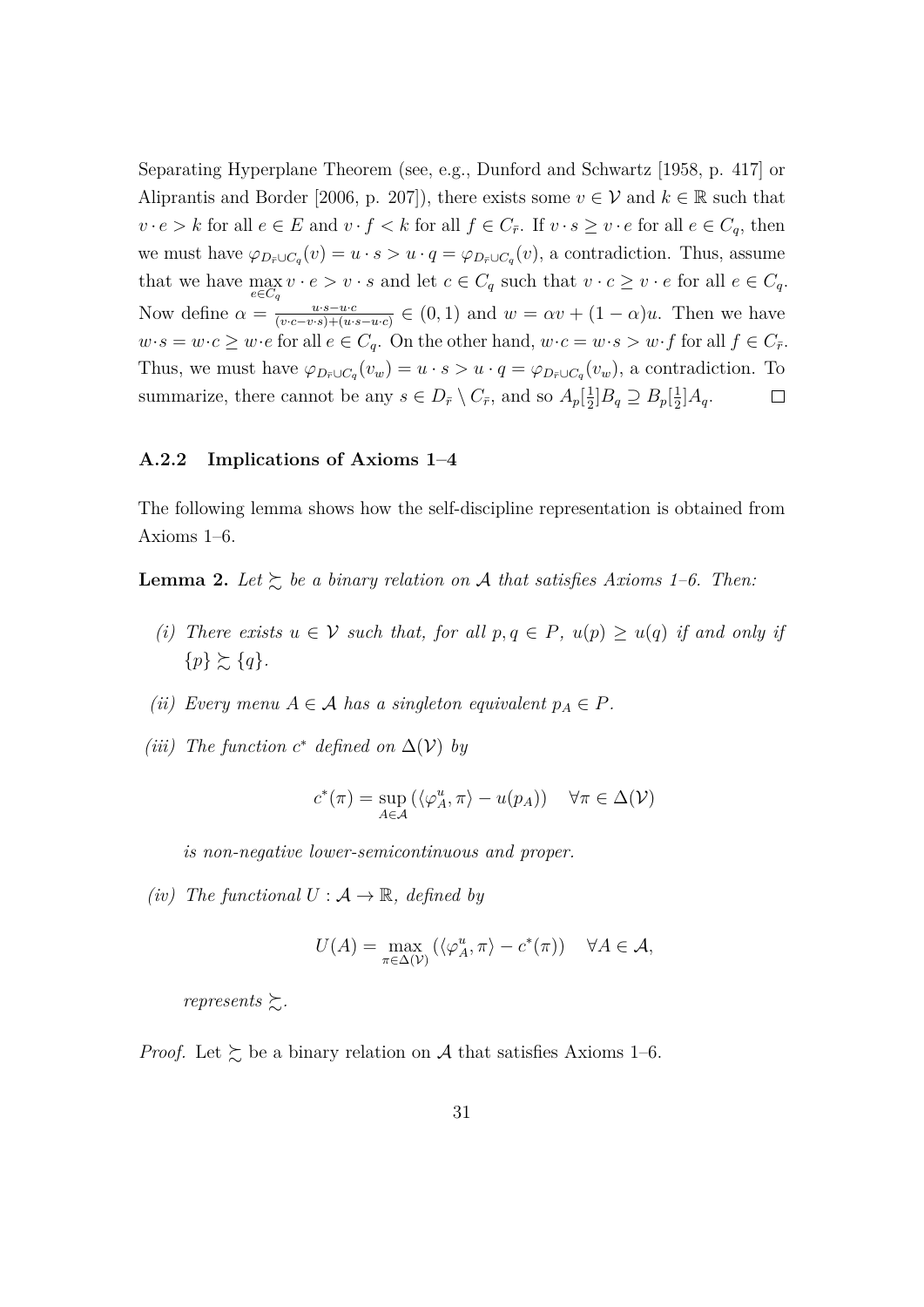**[Part (i)]:** Let  $p, q \in P$  and assume that  $\{p\} \sim \{q\}$ . By Axiom [5,](#page-11-1) we have  ${p} \gtrsim {q}$ [ $\frac{1}{2}$  $\frac{1}{2}$ | $\{p\}$ . This implies  $\{q\}$ | $\frac{1}{2}$  $\frac{1}{2}$  $\{p\} \succeq \{q\}$  by Axiom [6,](#page-12-0) and so we must have  $\{p\} \sim \{q\}$ [ $\frac{1}{2}$ ]  $\frac{1}{2}$ [ $\{p\}$ ]. By Axiom [6](#page-12-0) again, we have  $\{p\}$ [ $\frac{1}{2}$  $\frac{1}{2}$ ]{*r*} ~ {*q*}[ $\frac{1}{2}$  $\frac{1}{2}$ |{*r*} for any *r* ∈ *P*. Hence, by [Herstein and Milnor](#page-24-11) [\[1953\]](#page-24-11), there exists  $u \in V$  representing the commitment ranking.

**[Part (ii)]:** Since *A* is non-empty and compact, and *u* is a continuous function on *P*, there exist some  $b, w \in A$  such that  $\{b\} \succsim \{p\} \succsim \{w\}$  for all  $p \in A$ . Clearly  ${b} \gtrsim A \gtrsim {w}$  by Axiom [4,](#page-11-0) and so by Axiom [2,](#page-10-0) the following (non-empty) sets, whose union is equal to [0*,* 1], must be closed:

$$
\{\alpha \in [0,1] : \{b\}[\alpha]\{w\} \succsim A\} \quad \text{and} \quad \{\alpha \in [0,1] : A \succsim \{b\}[\alpha]\{w\}\}.
$$

Since  $[0, 1]$  is a connected set, the two subsets above must intersect; that is, there must exist some  $\alpha \in [0,1]$  such that  $A \sim \{b\}[\alpha]\{w\}$ . Let  $p_A \in P$  be equal to  $\alpha b + (1 - \alpha)w$ . Finally, note that if  $A \in \mathcal{A}^o$ , then  $b, w \in P^o$ , and so  $p_A \in P^o$ .

**[Part (iii)**]: For any  $\pi \in \Delta(\mathcal{V})$ ,  $\langle \varphi_{\{p\}}, \pi \rangle - u(p) = u(p) - u(p) = 0$ , and so  $c^*$ is non-negative. Since  $c^*$  is the supremum of continuous functions, it is lower semicontinuous. Finally, for any  $A \in \mathcal{A}$ ,  $\langle \varphi_A, \delta_{-u} \rangle = u(w_A)$ . Since  $u(r) \succsim u(w_A)$ for all  $r \in A$ , it follows that  $A_p\left[\frac{1}{2}\right]$  $\frac{1}{2}$ ] $\{w_A\}_q \supseteq \{w_A\}_p[\frac{1}{2}]$  $\frac{1}{2}$ ] $A_q$  for all  $p, q \in P$  such that  ${p} \succ {q}$ . To see why, note that  ${w_A}_p \neq \emptyset$  if and only if  ${p} \sim {w_A}$ , but then  $A_q = \emptyset$ . Hence, by Axiom [4,](#page-11-0)  $A \succeq \{w_A\}$  and so  $u(p_A) \geq u(w_A)$ . It follows that  $\langle \varphi_A, \delta_{-u} \rangle - u(p_A) \leq 0$  for all  $A \in \mathcal{A}$ , and so  $c^*(\delta_{-u}) = 0$ . Hence,  $c^*$  is proper.

**[Part (iv)]:** To establish the desired representation, we show that there is a normalized convex niveloid  $I: \Phi \to \mathbb{R}$  such that, for all menus *A* and *B*,  $A \succeq B$  if and only if  $I(\varphi_A) \geq I(\varphi_B)$ . Following the approach in [Maccheroni et al.](#page-24-4) [\[2006\]](#page-24-4), an application of Fenchel-Moreau duality then establishes  $I(\varphi_A) = \max_{\pi \in \Delta(V)} (\langle \varphi_A, \pi \rangle - c^*(\pi))$ for all  $A \in \mathcal{A}$ . The key step in the proof is establishing the functional *I* which satisfies the prerequisite properties. For technical reasons, we start by defining a functional  $I^o$  on  $\mathcal{A}^o$ , and then use Axiom [2](#page-10-0) to extend the functional to  $\mathcal{A}$ .

Define the functional  $I^o: \Phi^o \to \mathbb{R}$  by  $I^o(\varphi_A) = u(p_A)$  for all  $A \in \mathcal{A}$ . If  $p_A$  and  $q_A$ are two singleton equivalents of *A*, then  $u(p_A) = u(q_A)$ . Hence,  $I^o$  is well-defined. Moreover, for any menus  $A, B \in \mathcal{A}^o$  with singleton equivalents  $p_A$  and  $p_B, A \succeq B$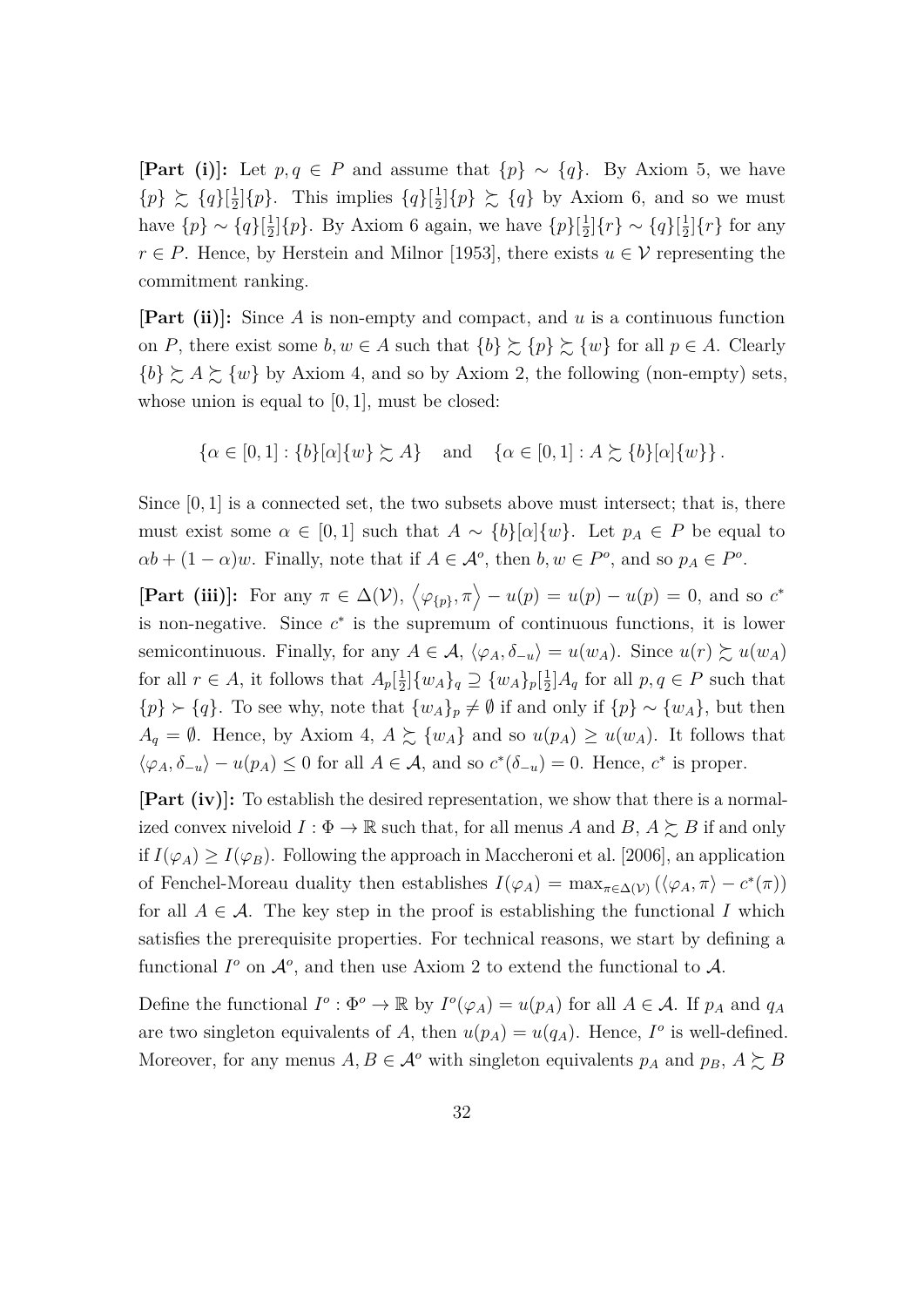if and only if  $\{p_A\} \succsim \{p_B\}$  if and only if  $u(p_A) \geq u(p_B)$ . Hence,  $I^o(\varphi_A) \geq I^o(\varphi_B)$ if and only if  $A \succeq B$ .

We start by establishing that  $I^o$  is a normalize convex niveloid. We proceed in steps. Step 1 shows that  $I^o$  is normalized. Step 2 uses Axiom [5](#page-11-1) to show  $I^o$  is convex. Step 3 uses Axiom [6](#page-12-0) to show  $I^{\circ}$  is translation invariant. Step 4 uses a result in [Maccheroni et al.](#page-24-12)  $[2004]$  to show that  $I^o$  is vertically invariant. Step 5 uses Axioms [4](#page-11-0) and [3,](#page-10-1) and Lemma [1](#page-27-0) to show that  $I^o$  is monotone. Finally, Step 6 applies a number of results in [Maccheroni et al.](#page-24-12) [\[2004\]](#page-24-12) to establish that  $I^o$  is a niveloid.

*Step 1: I o is normalized.*

Let  $k \in \mathbb{R}$  such that  $k \in \Phi^o$ . That means there is a lottery  $p \in P^o$  such that  $k = \varphi_{\{p\}} = u(p)$ . Hence,  $I^o(k) = I^o(\varphi_{\{p\}}) = u(p) = k$ .

*Step 2: I o is convex.*

Let  $A, B \in \mathcal{A}^o$  and  $\alpha \in [0, 1]$ . Note that  $A[\alpha]B \in \mathcal{A}^o$  and so  $\varphi_{A[\alpha]B} \in \Phi^o$ . By part (ii) there exist some  $p_A, p_B \in P^o$  such that  $\{p_A\} \sim A$  and  $\{p_B\} \sim B$ . By Axiom [5,](#page-11-1) we have  $\{p_A\}[\alpha]\{p_B\} \succeq A[\alpha]B$ , and so

$$
\alpha I^o(\varphi_A) + (1 - \alpha)I^o(\varphi_B) = \alpha u(p_A) + (1 - \alpha)u(p_B)
$$
  
=  $I^o(\varphi_{\{p_A\}[\alpha]\{p_B\}})$   

$$
\geq I^o(\varphi_{A[\alpha]B})
$$
  
=  $I^o(\alpha\varphi_A + (1 - \alpha)\varphi_B).$ 

*Step 3: I o is translation invariant.*

Let  $A \in \mathcal{A}^o$ ,  $p \in P$  with  $u(p) = k$ , and  $\alpha \in (0,1)$ . Let  $b, w \in A$  such that  ${b} \gtrsim {q} \gtrsim {w}$  for all  $q \in A$ . By part (i),  ${b}[\alpha]{\pi} \gtrsim {q}[\alpha]{\pi} \gtrsim {w}[\alpha]{\pi}$ for all  $q \in A$ , and so by Axiom [4](#page-11-0)  $\{b\}[\alpha]\{\bar{p}\}\gtrsim A[\alpha]\{\bar{p}\}\gtrsim \{w\}[\alpha]\{\bar{p}\}.$  The argument used in the proof of Claim part (ii) yields a  $\beta \in [0, 1]$  such that

$$
(\{b\}[\alpha]\{\bar{p}\})[\beta]\left(\{w\}[\alpha]\{\bar{p}\}\right) \sim A[\alpha]\{\bar{p}\}.
$$

Hence,  $r = \beta b + (1 - \beta)w \in P^{\circ}$  satisfies  $\{r\}[\alpha]\{\bar{p}\} \sim A[\alpha]\{\bar{p}\}$ . By Axiom [6,](#page-12-0) it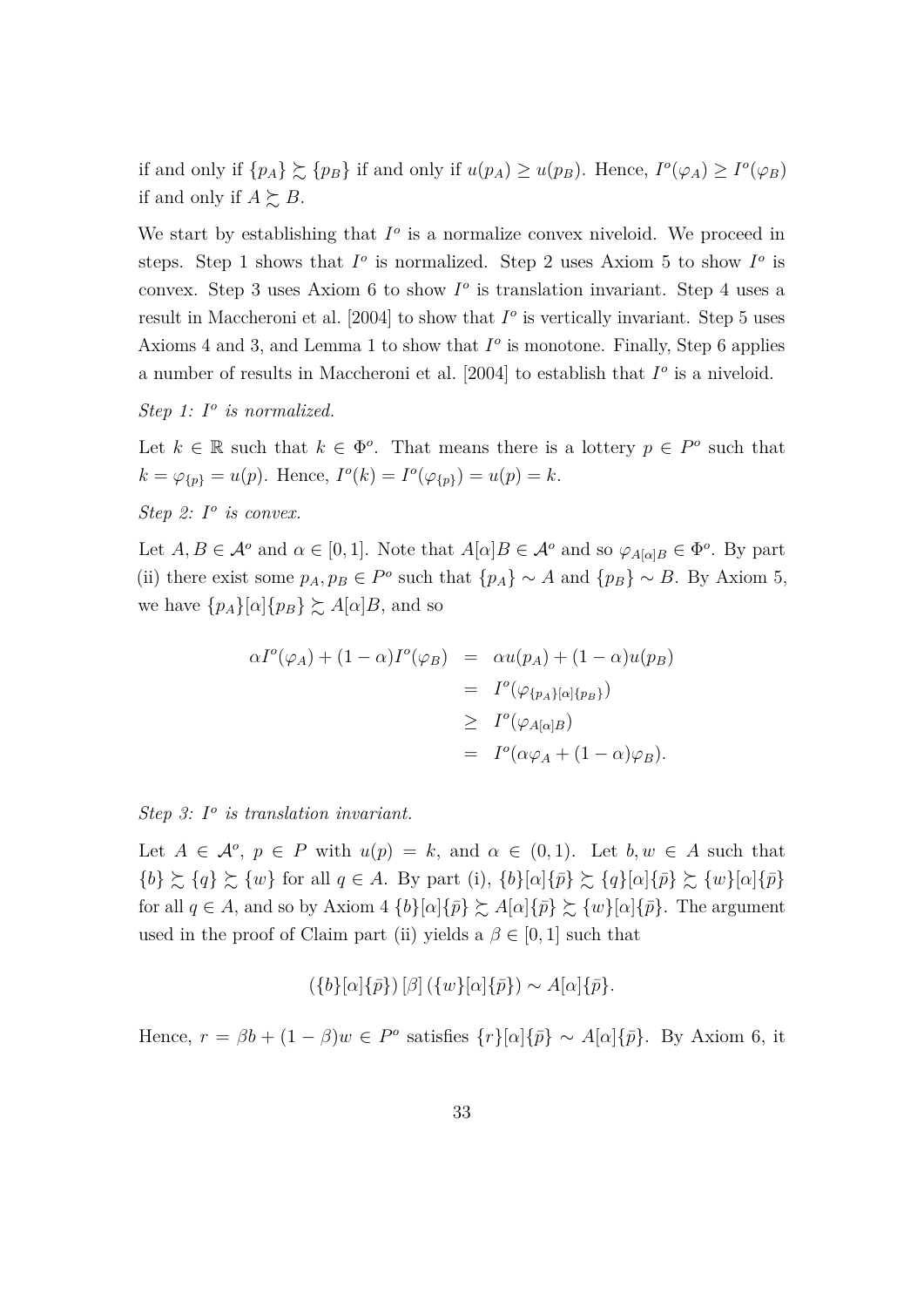follows that  $\{r\}[\alpha]\{p\} \sim A[\alpha]\{p\}$ , and so

$$
I^{o}(\alpha \varphi_{A} + (1 - \alpha)k) = I^{o}(\varphi_{A[\alpha]\{p\}}) = I^{o}(\varphi_{\{r\}[\alpha]\{p\}})
$$
  
=  $\alpha u(r) + (1 - \alpha)u(p) = \alpha u(r) + (1 - \alpha)k$   
=  $\alpha u(r) + (1 - \alpha)u(\bar{p}) + (1 - \alpha)k$   
=  $I^{o}(\varphi_{\{r\}[\alpha]\{\bar{p}\}}) + (1 - \alpha)k$   
=  $I^{o}(\varphi_{A[\alpha]\{\bar{p}\}}) + (1 - \alpha)k$   
=  $I^{o}(\alpha \varphi_{A} + (1 - \alpha)\varphi_{\{\bar{p}\}}) + (1 - \alpha)k$   
=  $I^{o}(\alpha \varphi_{A}) + (1 - \alpha)k$ ,

establishing that  $I^o$  is translation invariant.

*Step 4: I o is vertically invariant.*

The result follows from Step 1 of the proof of Lemma 20 in [Maccheroni et al.](#page-24-12) [\[2004\]](#page-24-12) once we show that for all  $A \in \mathcal{A}^o$  and  $k \in \mathbb{R}$  such that  $\varphi_A + k \in \Phi^o$ , there exists some  $\alpha \in (0, 1)$  satisfying  $\frac{\varphi A}{\alpha}, \frac{\varphi_A + k}{\alpha}$  $a^{\frac{1+k}{\alpha}} \in \Phi^o$ . To see this, let  $p^{\theta} = \theta p + (1 - \theta)\bar{p}$  for any  $p \in P$  and  $\theta > 0$  and note that for any given  $p \in P^o$  there exists some  $\theta > 1$ such that  $p^{\theta} \in P^o$ . Clearly if  $p^{\theta} \in P^o$ , then  $p^{\theta'} \in P^o$  for any  $\theta' < \theta$ .

Since  $A \in \mathcal{A}^o$  is a finite set, there must exist some  $\theta > 1$  such that  $p^{\theta} \in P^o$  for all  $p \in A$ . Pick any such  $\theta > 1$ , and call it  $\theta_A$ . Since  $\varphi_A + k \in \Phi^o$ , there must exist some  $B \in \mathcal{A}^o$  such that  $\varphi_B = \varphi_A + k$ . Similarly,  $B \in \mathcal{A}^o$  is a finite set, and so there must exist some  $\theta > 1$  such that  $p^{\theta} \in P^{\circ}$  for all  $p \in B$ . Pick any such  $\theta > 1$ , and call it  $\theta_B$  and let  $\theta_* = \min{\{\theta_A, \theta_B\}}$ .

Let  $A^{\theta_*} = \{p^{\theta_*} : p \in A\} \in \mathcal{A}^o$  and  $B^{\theta_*} = \{p^{\theta_*} : p \in B\} \in \mathcal{A}^o$ . Observe that  $v \cdot p^{\theta} = \theta(v \cdot p)$  for any  $v \in V$ ,  $p \in P$ , and  $\theta > 0$ . Therefore, we have  $\varphi_{A^{\theta_*}} = \theta_* \cdot \varphi_A \in \Phi^o$  and  $\varphi_{B^{\theta_*}} = \theta_* \cdot \varphi_B \in \Phi^o$ . Let  $\alpha = 1/\theta_*$ . We have shown *ϕ<sup>A</sup>*  $\frac{\partial A}{\partial \alpha}$ <sup>*,*</sup>  $\frac{\varphi_A+k}{\alpha}$  $\frac{q+k}{\alpha} \in \Phi^o$  as desired. Hence, by [Maccheroni et al.](#page-24-12) [\[2004,](#page-24-12) Lemma 20],  $I^o$  is vertically invariant.

*Step 5: I o is monotone.*

Let  $A, B \in \mathcal{A}^o$  such that  $\varphi_A \geq \varphi_B$ . Since  $\varphi_A = \varphi_{co(A)}$  and  $\varphi_B = \varphi_{co(B)}$ , it follows that  $\varphi_{co(A)} \geq \varphi_{co(B)}$ . Moreover, it follows immediately from Lemma [1,](#page-27-0) that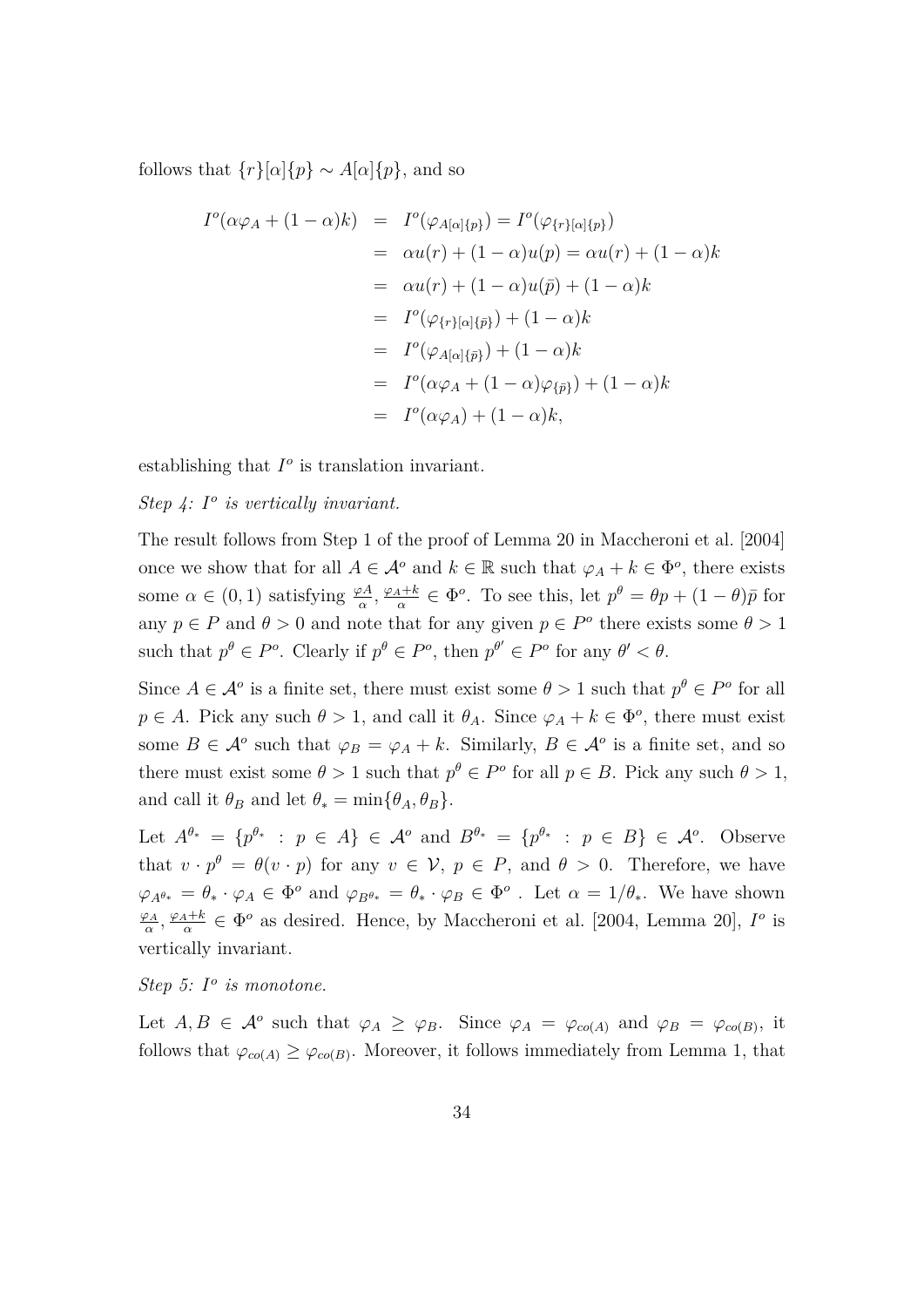$\varphi_{co(A)} \geq \varphi_{co(B)}$  implies  $A \trianglerighteq B$ . Hence, by Axiom [4,](#page-11-0)  $co(A) \succsim co(B)$ . As a result, Axiom [3](#page-10-1) implies  $I^o(\varphi_A) \geq I^o(\varphi_B)$ .

*Step 6: I o is a niveloid.*

Since  $I^o$  is vertically invariant, the functional  $I^*$ :  $\Phi^o + \mathbb{R} \to \mathbb{R}$ , defined by  $I^*(\varphi + k) = I^o(\varphi) + k$  for all  $\varphi \in \Phi^o$ , is the unique vertically invariant extension of  $I^*$  to the tube generated by  $\Phi^o$  [\(Maccheroni et al.](#page-24-12) [\[2004,](#page-24-12) Lemma 22]). Moreover, since  $\Phi^o$  is a convex set and  $I^o$  is a convex functional, the obvious adaption of the arguments in [Maccheroni et al.](#page-24-12)  $[2004]$  establishes that  $I^*$  is also convex. We now show that *I*<sup>∗</sup> must also be monotone. By the first paragraph in the proof of Lemma 24 in [Maccheroni et al.](#page-24-12) [\[2004\]](#page-24-12), it is sufficient to show that if  $\varphi, \psi \in \Phi^{\circ}$  and  $\varphi + k \geq \psi$ , then  $I^*(\varphi + k) \geq I^*(\psi)$ .

Let  $A, B \in \mathcal{A}^o$  and  $k \in \mathbb{R}$  such that  $\varphi_A + k \geq \varphi_B$ . Clearly there exists  $\alpha \in (0, 1)$ such that

$$
\alpha(\varphi_A + k) + (1 - \alpha)\varphi_B = \alpha\varphi_A + (1 - \alpha)\varphi_B + \alpha k \in \Phi^o.
$$

Moreover, since  $\varphi_A + k \geq \varphi_B$ ,  $\alpha(\varphi_A + k) + (1 - \alpha)\varphi_B \geq \varphi_B$ . Now assume, for contradiction, that  $I^*(\varphi_A + k) < I^*(\varphi_B)$ . Since  $I^*$  is convex, this would imply

$$
I^o(\varphi_B) = \alpha I^*(\varphi_B) + (1 - \alpha)I^*(\varphi_B)
$$
  
>  $\alpha I^*(\varphi_A + k) + (1 - \alpha)I^*(\varphi_B)$   
 $\geq I^*(\alpha(\varphi_A + k) + (1 - \alpha)\varphi_B).$   
=  $I^o(\alpha(\varphi_A + k) + (1 - \alpha)\varphi_B)$ 

which contradicts that  $I^o$  is monotone, and thus  $I^*$  must be monotone.

Since  $I^o$  is vertically invariant, and its unique vertically invariant extension to the tube generated by  $\Phi^o$ ,  $I^*$ , is monotone,  $I^o$  is a niveloid by Lemma 23 in [Maccheroni](#page-24-12) [et al.](#page-24-12)  $[2004]$ . In sum, we have shown that  $I^o$  is a normalized convex niveloid.

We now extend  $I^o$  to  $\Phi$ . For any menu  $A \in \mathcal{A}$  and number  $m \in \mathbb{N}$ , define  $A^m = A[\frac{m-1}{m}]$  $\left[\frac{n-1}{m}\right]\{\bar{p}\}\$ and denote  $\varphi_A^m = \varphi_{A^m}$ . Note that for all  $A \in \mathcal{A}$  and  $m \in \mathbb{N}$ ,  $A^m \in \mathcal{A}^o$  and  $\varphi_A^m \to \varphi_A$  uniformly as  $m \to \infty$ . Define the a functional  $I: \Phi \to \mathbb{R}$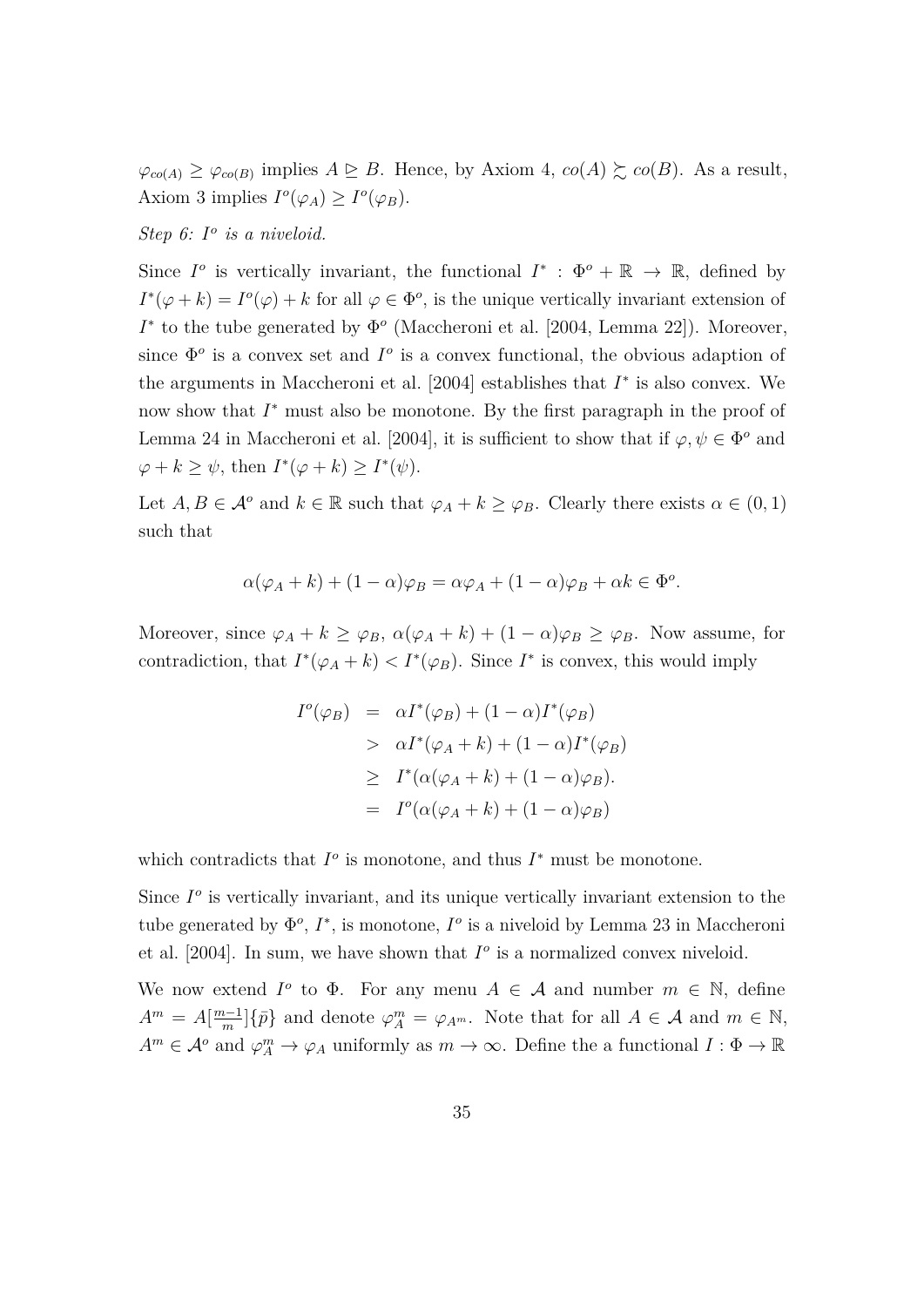by

$$
I(\varphi_A) = \lim_{m \to \infty} I^o(\varphi_A^m) \qquad \forall A \in \mathcal{A}.
$$

Since  $I^o$  is a niveloid, it is a continuous function, and so  $I^o$  preserves convergence. Thus, for any menu  $A \in \mathcal{A}$ , the sequence  $\{I^o(\varphi_A^m)\}_{m\in\mathbb{N}}$  converges to a point in [*u*∗*, u*<sup>∗</sup> ] showing that *I* is well-defined. The following arguments show that *I* preserves the properties of  $I^o$ , i.e., it is also a normalized convex niveloid.

Since  $I^o$  is a niveloid, we have  $I^o(\varphi_A^m) - I^o(\varphi_A^m) \le \max(\varphi_A^m - \varphi_A^m)$  for any  $A, B \in \mathcal{A}$ , and  $m \in \mathbb{N}$ . Thus we obtain,

$$
I(\varphi_A) - I(\varphi_B) = \lim_{m \to \infty} (I^o(\varphi_A^m)) - \lim_{m \to \infty} (I^o(\varphi_B^m))
$$
  
= 
$$
\lim_{m \to \infty} (I^o(\varphi_A^m) - I^o(\varphi_B^m))
$$
  

$$
\leq \lim_{m \to \infty} (\max(\varphi_A^m - \varphi_B^m))
$$
  
= 
$$
\lim_{m \to \infty} \frac{m-1}{m} (\max(\varphi_A - \varphi_B))
$$
  
= 
$$
\max(\varphi_A - \varphi_B),
$$

establishing that *I* is a niveloid.

Clearly *I* is normalized. Now let  $A, B \in \mathcal{A}$ , and  $\alpha \in [0, 1]$ . Since  $\Phi$  is a convex set,  $\alpha\varphi_A + (1-\alpha)\varphi_B \in \Phi$ , and so by convexity of *I*<sup>o</sup> we have

$$
I(\alpha \varphi_A + (1 - \alpha)\varphi_B) = \lim_{m \to \infty} \left( I^o(\varphi_{A[\alpha]B}^m) \right)
$$
  
\n
$$
= \lim_{m \to \infty} \left( I^o(\alpha \varphi_A^m + (1 - \alpha)\varphi_B^m) \right)
$$
  
\n
$$
\leq \lim_{m \to \infty} \left( \alpha I^o(\varphi_A^m) + (1 - \alpha)I^o(\varphi_B^m) \right)
$$
  
\n
$$
= \alpha \lim_{m \to \infty} I^o(\varphi_A^m) + (1 - \alpha) \lim_{m \to \infty} I^o(\varphi_B^m)
$$
  
\n
$$
= \alpha I(\varphi_A) + (1 - \alpha)I(\varphi_B),
$$

showing that  $I$  is convex. As a result,  $I$  is a normalized convex niveloid which assumes values in *K*.

Since  $\Phi$  is a convex subset of  $B(\Sigma, K)$  and *I* is a normalized convex niveloid, the obvious adaption of the arguments in the proof of Lemma 27 in [Maccheroni et al.](#page-24-12)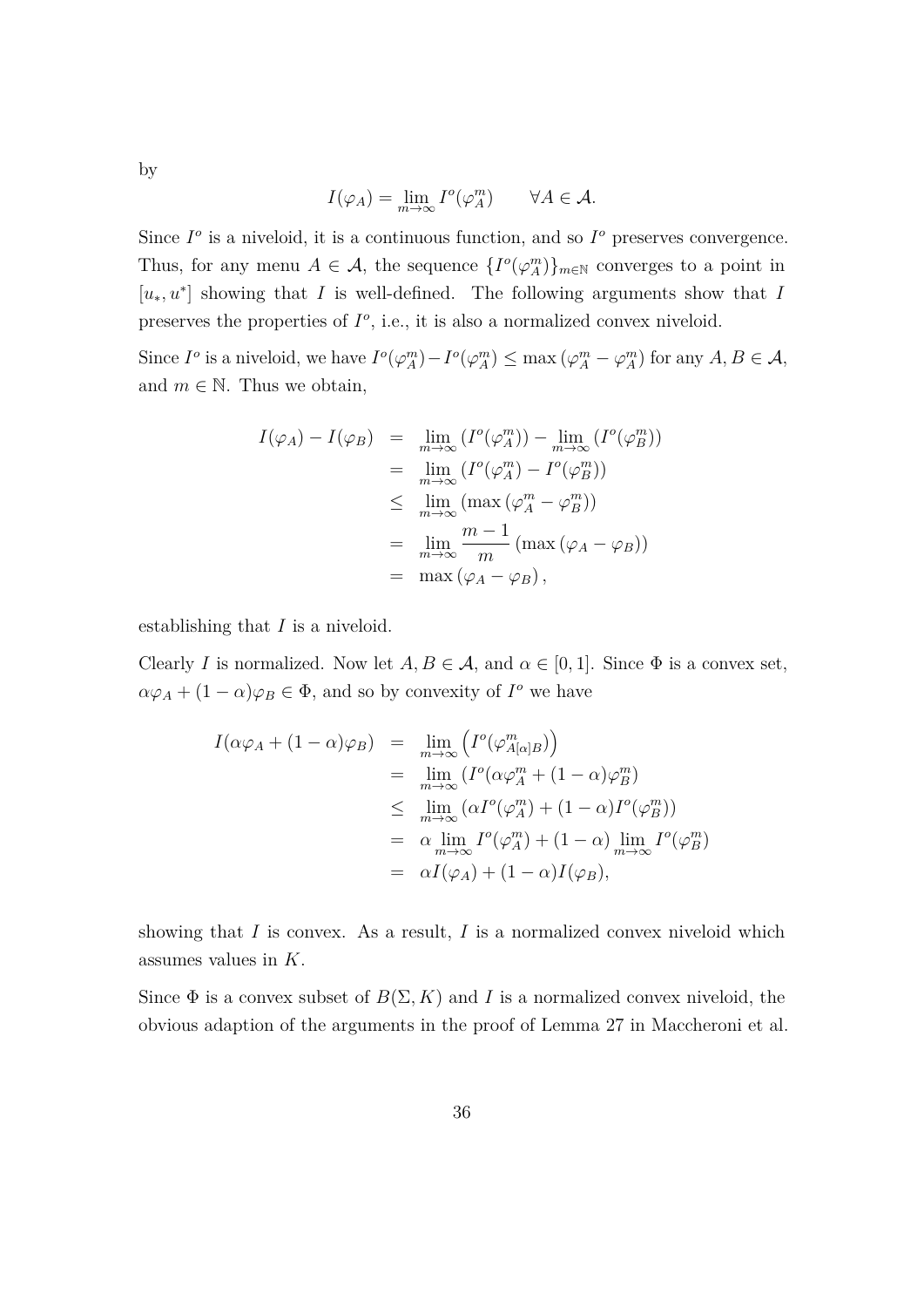[\[2004\]](#page-24-12) establishes that

$$
I(\varphi) = \max_{\pi \in \Delta(\mathcal{V})} (\langle \varphi, \pi \rangle - c^*(\pi)) \qquad \forall \varphi \in \Phi.
$$

Hence, it remains to show that, for all  $A, B \in \mathcal{A}, A \succsim B$  if and only if  $I(\varphi_A) \geq I(\varphi_B)$ . We establish the contrapositive for each direction.

First, suppose that  $A \succ B$ .

Using parts (i) and (ii), we can find  $p, q \in P$  such that  $A \succ \{p\} \succ \{q\} \succ B$ . Then by Axiom [2,](#page-10-0) there exists some  $M \in \mathbb{N}$  such that for all  $m \geq M$ ,

$$
A^m \succsim \{p\} \succ \{q\} \succsim B^m
$$

Otherwise, it must be the case that  $\{p\} \succsim A$  or  $B \succsim \{q\}$ , a contradiction. Thus, for all  $m \geq M$ , we must have

$$
I^o(\varphi_A^m) \ge u(p) > u(q) \ge I^o(\varphi_B^m)
$$

Since weak inequalities are preserved in the limit, we obtain

$$
I(\varphi_A) \ge u(p) > u(q) \ge I(\varphi_B)
$$

and so  $I(\varphi_A) > I(\varphi_B)$ .

For the converse, suppose that  $I(\varphi_A) > I(\varphi_B)$ .

By construction,  $u^* \geq I(\varphi_A) > I(\varphi_B) \geq u_*$ . Hence, there exist  $p, q \in P$  such that

$$
I(\varphi_A) > u(p) > u(q) > I(\varphi_B).
$$

Since *I* is continuous, there exists  $M \in \mathbb{N}$  such that for all  $m \geq M$ ,

$$
I^{o}(\varphi_A^m) \ge u(p) > u(q) \ge I^{o}(\varphi_B^m).
$$

implying that for all  $m \geq M$ ,

$$
A^m \succsim \{p\} \succ \{q\} \succsim B^m
$$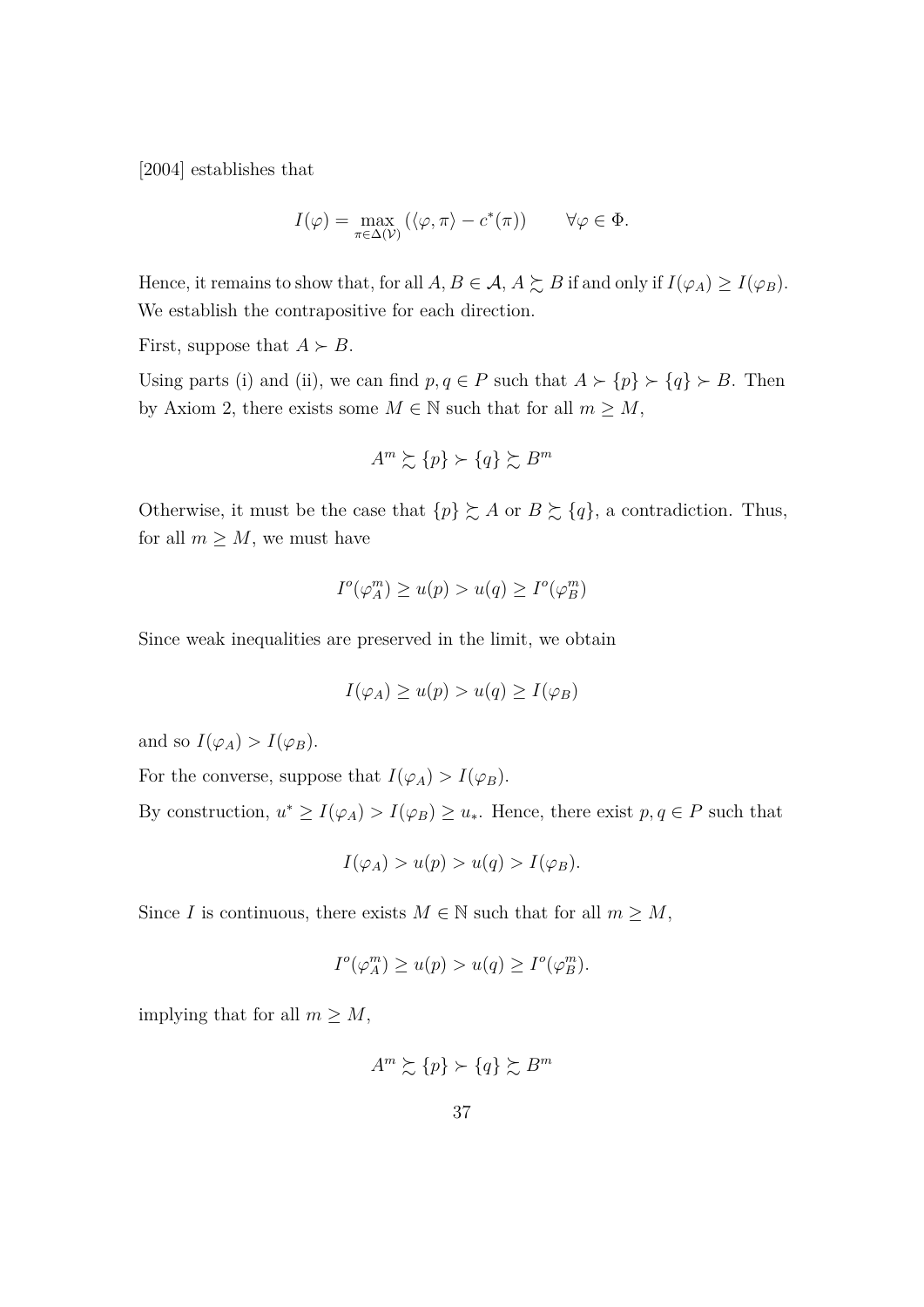Hence, by Axiom [2,](#page-10-0) it follows that

$$
A \succsim \{p\} \succ \{q\} \succsim B,
$$

and so  $A \succ B$ .

As a result, the function  $U : \mathcal{A} \to \mathbb{R}$ , defined by  $U(A) = I(\varphi_A)$  represents  $\succsim$ .  $\Box$ 

#### **A.2.3 Indifference to the timing of the resolution of uncertainty**

Our final lemma is used in the proof of Propositions [1](#page-15-0) and [3.](#page-21-0) For a self-discipline preference  $\succeq$  represented by  $(u, c)$ , it provides a necessary and sufficient condition for there to be a common solution to the self-discipline choice problem for a finite collection of menus. The argument follows the proof of Lemma 1 in [De Oliveira](#page-23-12) [et al.](#page-23-12) [\[2016\]](#page-23-12).

Let  $U: \mathcal{A} \to \mathbb{R}$  and  $\mathcal{D}: \mathcal{A} \to \mathbb{R}$  represent, respectively, the value function and policy correspondence of the self-discipline choice problem

$$
\max_{\pi \in \Delta(\mathcal{V})} (\langle \varphi_A, \pi \rangle - c(\pi))
$$

with parameters (*u, c*).

For  $A_1, ..., A_N \in \mathcal{A}$  and  $\alpha_1, ..., \alpha_N \in (0,1)$  such that  $\sum_{i=1}^N \alpha_i = 1$ , denote by  $\sum_i \alpha_i A_i = \{\sum_i \alpha_i p_i : p_i \in A_i \; \forall i = 1, ..., N\}$ . We observe (without proof) that *U* has the following convexity property:

$$
U(\sum_{i} \alpha_i A_i) \leq \sum_{i} \alpha_i U(A_i).
$$

<span id="page-37-0"></span>**Lemma 3.** *Let*  $A_1, ..., A_N \in \mathcal{A}$  *and*  $\alpha_1, ..., \alpha_N \in (0, 1)$  *such that*  $\sum_{i=1}^N \alpha_i = 1$ *. Then the following statements are equivalent:*

- $(i)$   $U(\sum_i \alpha_i A_i) = \sum_i \alpha_i U(A_i).$
- $(iii)$   $\bigcap_i \mathcal{D}(A_i) \neq \emptyset$ .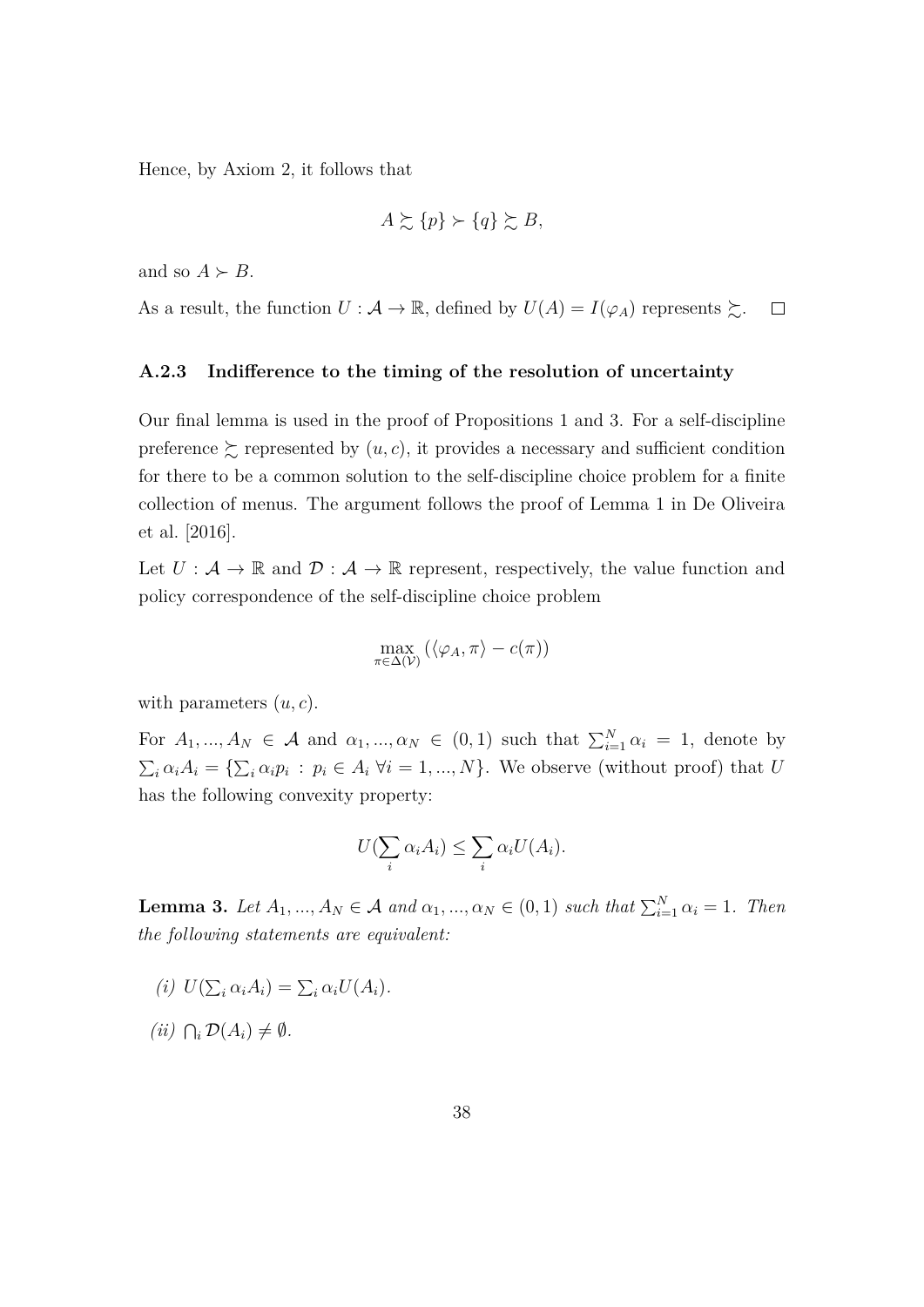*Proof.* [(i) implies (ii)]: Let  $A_1, ..., A_N \in \mathcal{A}$  and  $\alpha_1, ..., \alpha_N \in (0, 1)$  such that  $\sum_{i=1}^{N} \alpha_i = 1$  and  $U(\sum_i \alpha_i A_i) = \sum_i \alpha_i U(A_i)$ . We proceed by induction on *N*. If  $N = 1$ , (ii) trivially holds. Now suppose that  $N > 1$ , and that (i) implies (ii) for *N* − 1.

Without loss of generality, let  $\alpha_1 = \min_i \alpha_i$ , and set

$$
B = \frac{\alpha_2}{1 - \alpha_1} A_2 + \dots + \frac{\alpha_N}{1 - \alpha_1} A_N.
$$

Since  $\alpha_i/(1 - \alpha_1) \leq 1$  for all  $i = 2, ..., N$ , we have  $B \in \mathcal{A}$ . By the convexity property of *U*,

$$
U(B) \le \sum_{i=2}^{N} \left(\frac{\alpha_i}{1-\alpha_1}\right) U(A_i)
$$

and

$$
\sum_i \alpha_i U(A_i) = U\left(\sum_i \alpha_i A_i\right) = U\left(A_1[\alpha_1]B\right) \leq \alpha_1 U(A_1) + (1 - \alpha_1)U(B).
$$

Hence, we get

$$
\sum_{i=2}^{N} \alpha_i U(A_i) = (1 - \alpha_1)U(B)
$$

and

$$
\alpha_1 U(A_1) + (1 - \alpha_1)U(B) = U(A_1[\alpha_1]B).
$$

Now choose some  $\pi \in \mathcal{D}(A_1[\alpha_1]B)$ . Then

$$
\langle \alpha_1 \varphi_{A_1} + (1 - \alpha_1) \varphi_B, \pi \rangle - U(A_1[\alpha_1]B) = c(\pi) \ge \langle \varphi_{A_1}, \pi \rangle - U(A_1).
$$

Replacing  $U(\varphi_{A_1})$  with  $\frac{1}{\alpha_1}U(A_1[\alpha_1]B) - \frac{1-\alpha_1}{\alpha_1}$  $\frac{-\alpha_1}{\alpha_1}U(B)$ , and rearranging, we get

$$
(1 - \alpha_1) \langle \varphi_B, \pi \rangle - \frac{1 - \alpha_1}{\alpha_1} U(B) \ge (1 - \alpha_1) \langle \varphi_{A_1}, \pi \rangle - \frac{1 - \alpha_1}{\alpha_1} U(A_1[\alpha_1]B).
$$

Multiplying both sides of the inequality by  $\alpha_1/(1-\alpha_1)$  and adding  $(1-\alpha_1)\langle\varphi_B, \pi\rangle$ , we get

$$
\langle \varphi_B, \pi \rangle - U(B) \ge \langle \alpha_1 \varphi_{A_1} + (1 - \alpha_1) \varphi_B, \pi \rangle - U(A_1[\alpha_1]B),
$$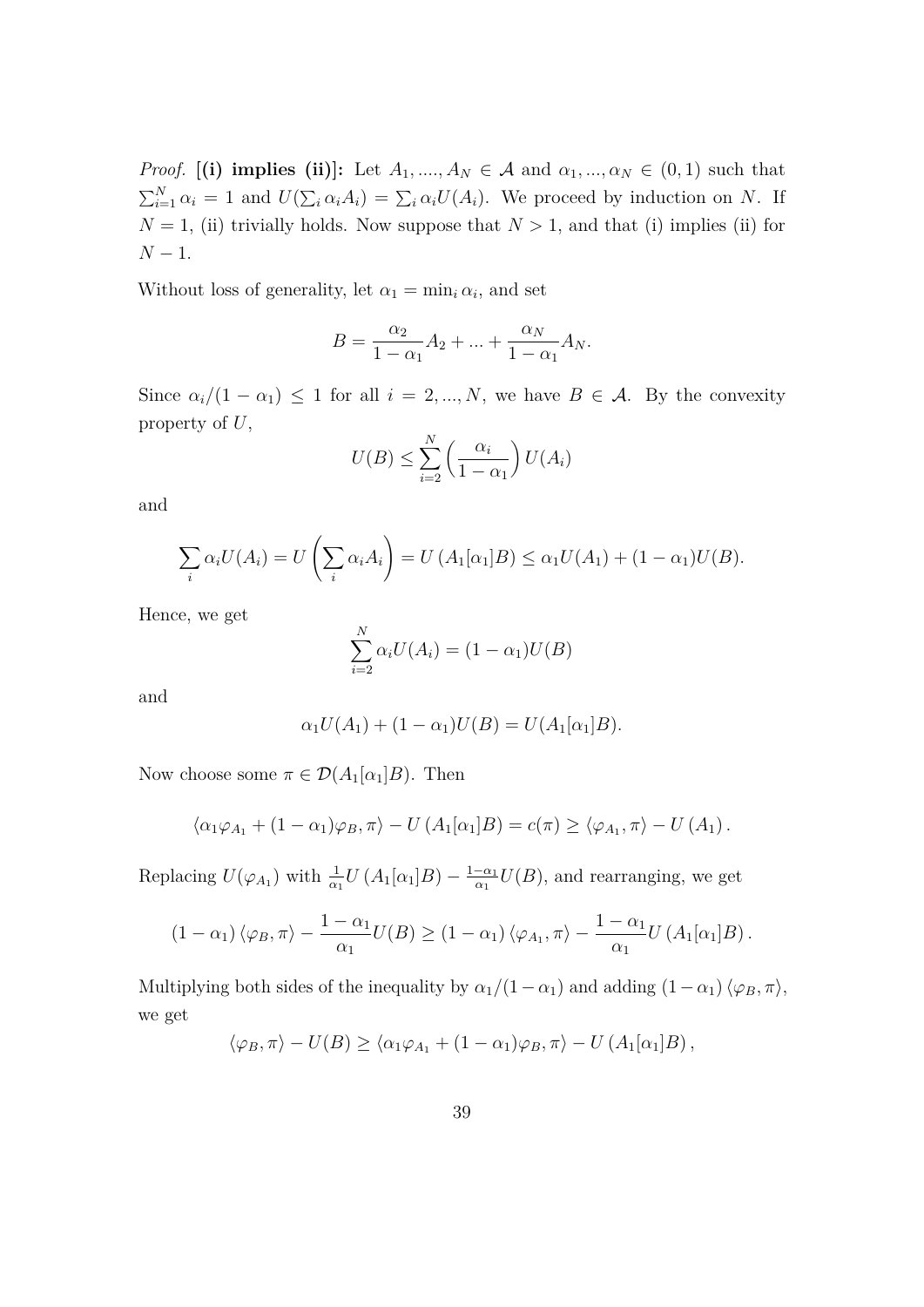which implies that  $\langle \varphi_B, \pi \rangle - U(B) \ge c(\pi)$ . It follows that  $\pi \in \mathcal{D}(B)$ . An analogous argument shows that  $\pi \in \mathcal{D}(A_1)$ . As a result,

$$
\mathcal{D}(A_1[\alpha_1]B) \subset \mathcal{D}(A_1) \cap \mathcal{D}(B).
$$

Since  $\sum_{i=2}^{N} \alpha_i U(A_i) = (1 - \alpha_1)U(B)$ , by the inductive assumption,  $\mathcal{D}(B) \subset \mathcal{D}(A_i)$ for all  $i = 2, ..., N$ , and so  $\mathcal{D}(\sum_i \alpha_i A_i) \subset \mathcal{D}(A_i)$  for all  $i = 1, ..., N$ . Since  $\mathcal{D}\left(\sum_i \alpha_i A_i\right) \neq \emptyset$ , we have  $\bigcap_i \mathcal{D}(A_i) \neq \emptyset$ .

 $[(ii)$  implies (i): Suppose (ii) holds, and let $\pi \in \bigcap_i \mathcal{D}(A_i)$ . Then

$$
\sum_i \alpha_i U(A_i) = \left\langle \sum_i \alpha_i \varphi_{A_i}, \pi \right\rangle - c(\pi) \leq U \left( \sum_i \alpha_i A_i \right).
$$

On the other hand, the convexity property of *U* implies

$$
\sum_i \alpha_i U(A_i) \geq U\left(\sum_i \alpha_i A_i\right).
$$

 $\Box$ 

Hence,  $U(\sum_i \alpha_i A_i) = \sum_i \alpha_i U(A_i)$ , and so (i) holds.

## **A.3 Proofs for the results in the text**

#### **Proof of Theorem [1](#page-13-0)**

It is straightforward to show that a self-discipline preference satisfies Axioms [1–](#page-9-1)[6](#page-12-0) (in particular, Axiom [4](#page-11-0) follows from the sufficiency part of Lemma [1\)](#page-27-0). For the converse, let  $\succsim$  be a binary relation that satisfies Axioms [1–](#page-9-1)[6.](#page-12-0) Then by Lemma [2,](#page-30-0)  $(u, c^*)$  represents  $\succsim$  and so  $\succsim$  is a self-discipline preference.

#### **Proof of Theorem [2](#page-16-0)**

Let  $\succsim$  be a self-discipline preference represented by  $(u, c)$ .

**[Part (i)]:** It is straightforward to show that *u* represents the commitment ranking. With the normalization  $u \in V$ , uniqueness follows by standard arguments.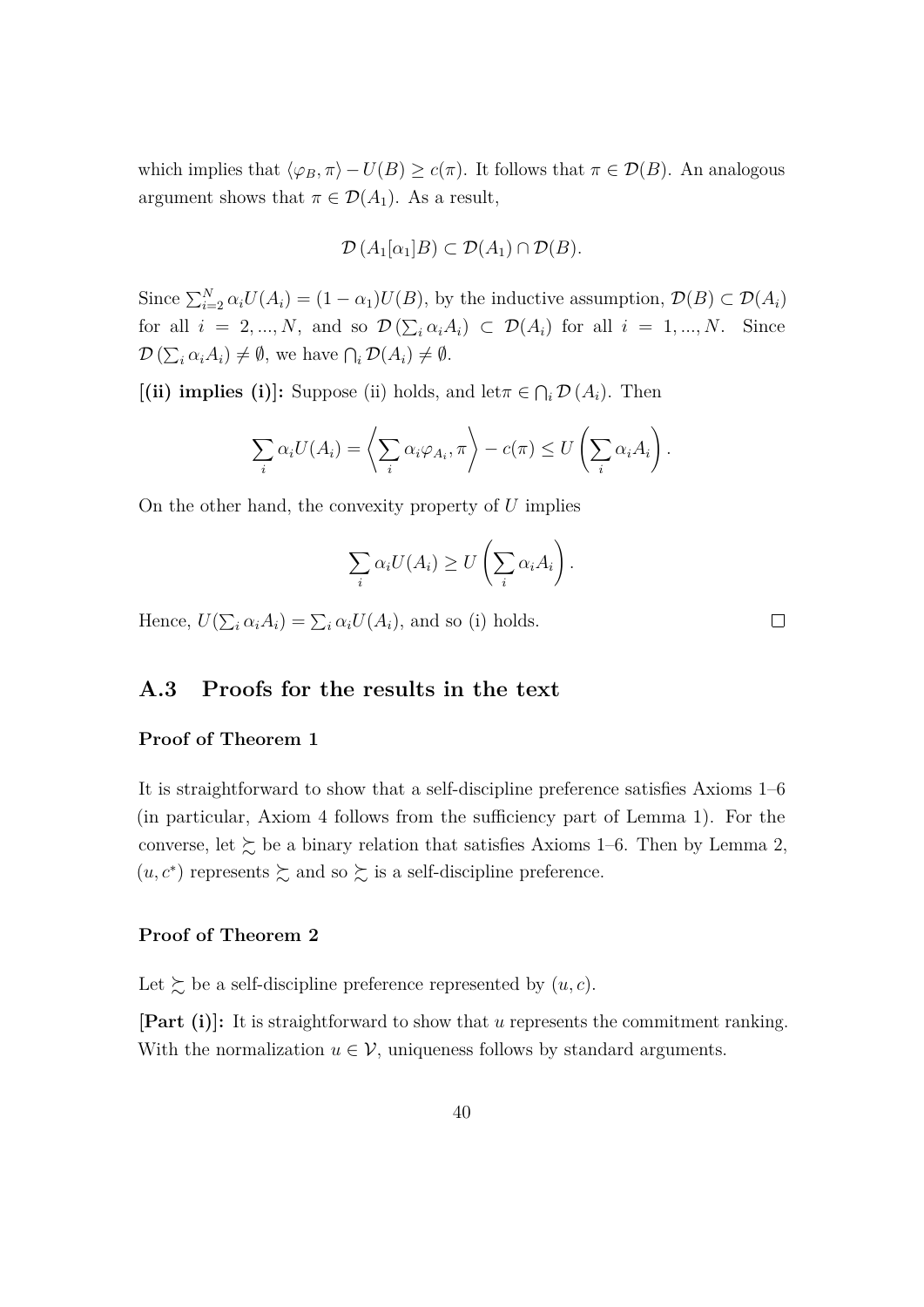**[Part (ii)**]: By Lemma [2,](#page-30-0)  $(u, c^*)$  also represents  $\geq$ . It therefore remains to show that  $c \geq c^*$  (establishing  $c^*$  as the minimal self-discipline cost function). By way of contradiction, suppose  $c(\pi) < c^*(\pi)$  for some  $\pi \in \Delta(\mathcal{V})$ . Then, by definition of  $c^*$ , there exists a menu  $A \in \mathcal{A}$  such that  $\langle \varphi_A, \pi \rangle - u(p_A) > c(\pi)$ , i.e.,  $\langle \varphi_A, \pi \rangle - c(\pi) > u(p_A)$ . Hence,  $u(p_A) = \max_{\rho \in \Delta(\mathcal{V})} (\langle \varphi_A, \rho \rangle - c(\rho)) > u(p_A)$ , a contradiction.

### **Proof of Corollary [1](#page-17-1)**

Let  $\succeq$  be a self-discipline preference with canonical representation  $(u, c^*)$ , and let *c* be another cost function such that  $(u, c)$  also represents  $\succeq$ . By Theorem [2,](#page-16-0)  $c^* \leq c$ .

**[Part (i)]:** Let  $\pi \in \mathcal{D}(A|u, c)$  for some  $A \in \mathcal{A}$ , and let  $p_A$  be the singleton equivalent of *A*. Hence,  $\langle \varphi_A, \pi \rangle - c(\pi) = u(p_A)$ . Now suppose  $c(\pi) > c^*(\pi)$ . Then

$$
\langle \varphi_A, \pi \rangle - c^*(\pi) > u(p_A) = \max_{\rho \in \Delta(\mathcal{V})} \left[ \langle \varphi_A, \rho \rangle - c^*(\rho) \right],
$$

a contradiction. Hence,  $c(\pi) = c^*(\pi)$ .

**[Part (ii)]:** Let  $\pi \in \mathcal{D}(A|u, c)$  for some  $A \in \mathcal{A}$  with singleton equivalent  $p_A$ . From part (ii),

$$
\langle \varphi_A, \pi \rangle - c^*(\pi) = \langle \varphi_A, \pi \rangle - c(\pi) = u(p_A),
$$

and so  $\pi \in \mathcal{D}(A|u, c^*)$ .

### **Proof of Proposition [2](#page-17-0)**

Let  $(u, c^*)$  be a canonical representation for a self-discipline preference. In the proof of Lemma [2,](#page-30-0) part (iii), we show that  $c^*$  is grounded. Since  $c^*$  is the supremum over linear functions,  $c^*$  is convex. Finally, to establish *u*-monotonicity, let  $\pi, \rho \in \Delta(\mathcal{V})$ with  $\pi \geq u \rho$ . Then

$$
\langle \varphi_A, \pi \rangle \ge \langle \varphi_A, \rho \rangle \qquad \forall A \in \mathcal{A}.
$$

Hence,

$$
\sup_{A\in\mathcal{A}} (\langle \varphi_A, \pi \rangle - u(p_A)) \geq \sup_{A\in\mathcal{A}} (\langle \varphi_A, \rho \rangle - u(p_A)),
$$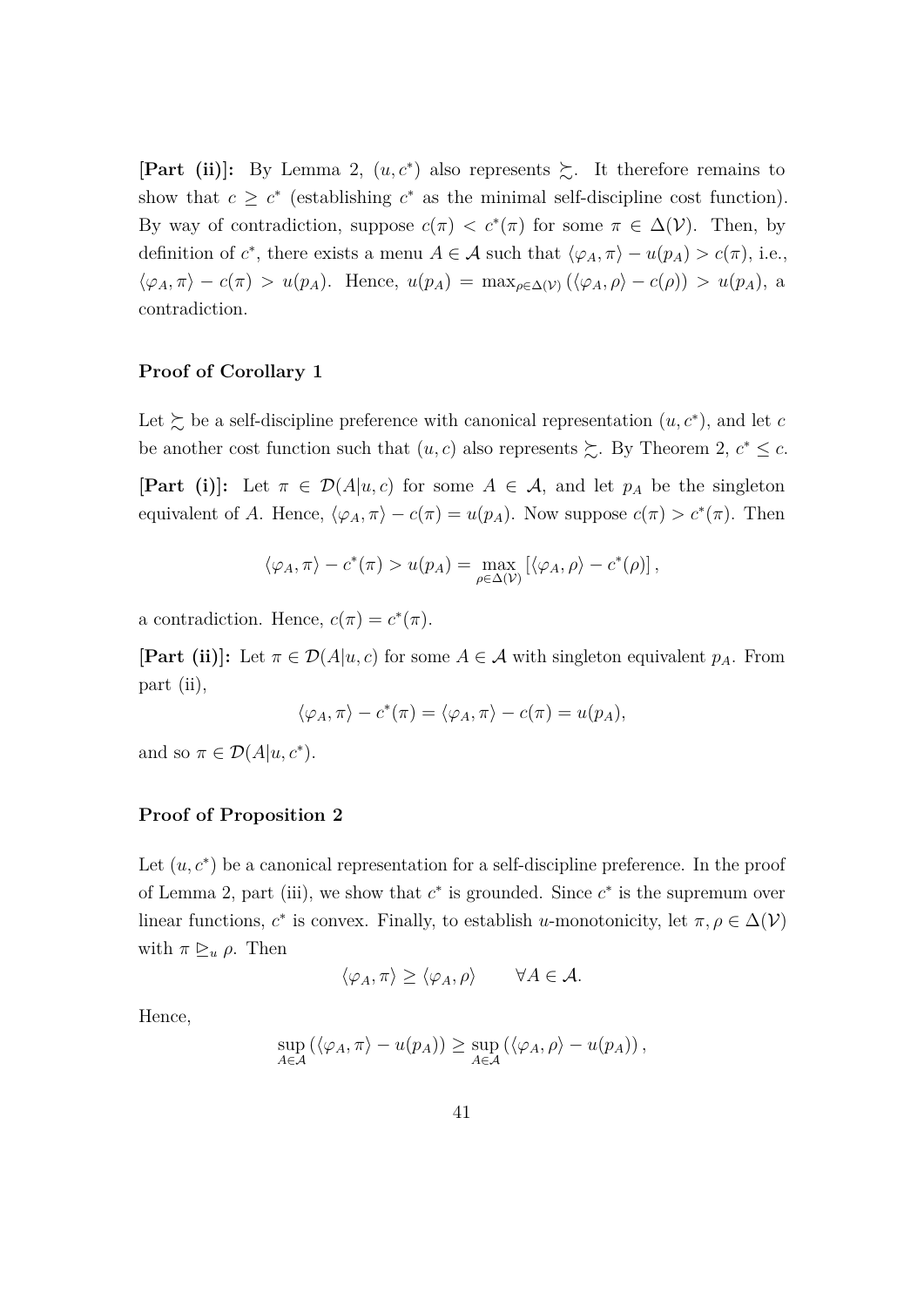and so  $c^*(\pi) \geq c^*(\rho)$ .

#### **Proof of Theorem [3](#page-19-0)**

Let  $\succsim_1$  and  $\succsim_2$  be self-discipline preferences with canonical representations  $(u_1, c_1^*)$ and  $(u_2, c_2^*)$ , respectively.

**[(i) implies (ii)]:** Suppose  $\succsim_2$  has a stronger preference for commitment than  $\succsim_1$ . Thus, for any  $p, q \in P$ ,  $\{p\} \succsim_1 \{q\}$  implies  $\{p\} \succsim_2 \{q\}$ . We want to show that also  $\{p\} \succeq_2 \{q\}$  implies  $\{p\} \succeq_1 \{q\}$  and so  $u_2 = u_1$ . Suppose, for contradiction, that this is not the case; that is, there exist  $p, q \in P$  such that  $\{p\} \succeq_2 \{q\}$  and  ${q} \succ_1 {p}$ . Since  ${q} \succ_1 {p}$ , we must have  ${q} \succ_2 {p}$  and so  ${p} \sim_2 {q}$ . Since *u*<sub>2</sub> is non-constant, there must exist some  $r \in P$  such that either  $\{r\} \succ_2 \{p\}$  or  $\{p\} \succ_2 \{r\}$ . Suppose  $\{r\} \succ_2 \{p\}$  (the argument in the opposite case is analogous). Then  $\{r\}[\alpha]\{p\} \succ \{p\}$  for all  $\alpha \in (0,1)$ *.* On the other hand, since  $\{q\} \succ_1 \{p\}$ , there exists some  $\alpha \in (0,1)$  such that  $\{q\} \succ_1 \{r\}[\alpha]\{p\}$ . Since  $\succsim_2$  has a stronger preference for commitment, it follows that  $\{q\} \succsim_2 \{r\}[\alpha]\{p\} \succ_2 \{p\} \sim_2 \{q\}$ , which is a contradiction.

Now consider a menu *A* and let  $\{p_A\} \sim_1 A$  and  $\{q_A\} \sim_2 A$ . Since  $\succsim_2$  has a stronger preference for commitment than  $\sum_1$ ,  $\{p_A\} \sum_2 \{q_A\}$  and so  $u_2(p_A) \ge u_2(q_A)$ . As a result, for any  $\pi \in \Delta(\mathcal{V}),$ 

$$
c_2(\pi) = \sup_{A \in \mathcal{A}} (\langle \varphi_A, \pi \rangle - u_2(q_A))
$$
  
\n
$$
\geq \sup_{A \in \mathcal{A}} (\langle \varphi_A, \pi \rangle - u_1(p_A))
$$
  
\n
$$
= c_1(\pi).
$$

 $[(ii)$  implies (i): Suppose that  $u_1 = u_2$  and  $c_1 \leq c_2$ . Let  $\{p\} \succeq_1 A$  for some  $p \in P$  and  $A \in \mathcal{A}$ . Then we have,

$$
u_2(p) = u_1(p)
$$
  
\n
$$
\geq \max_{\pi \in \Delta(\mathcal{V})} (\langle \varphi_A, \pi \rangle - c_1(\pi))
$$
  
\n
$$
\geq \max_{\pi \in \Delta(\mathcal{V})} (\langle \varphi_A, \pi \rangle - c_2(\pi)),
$$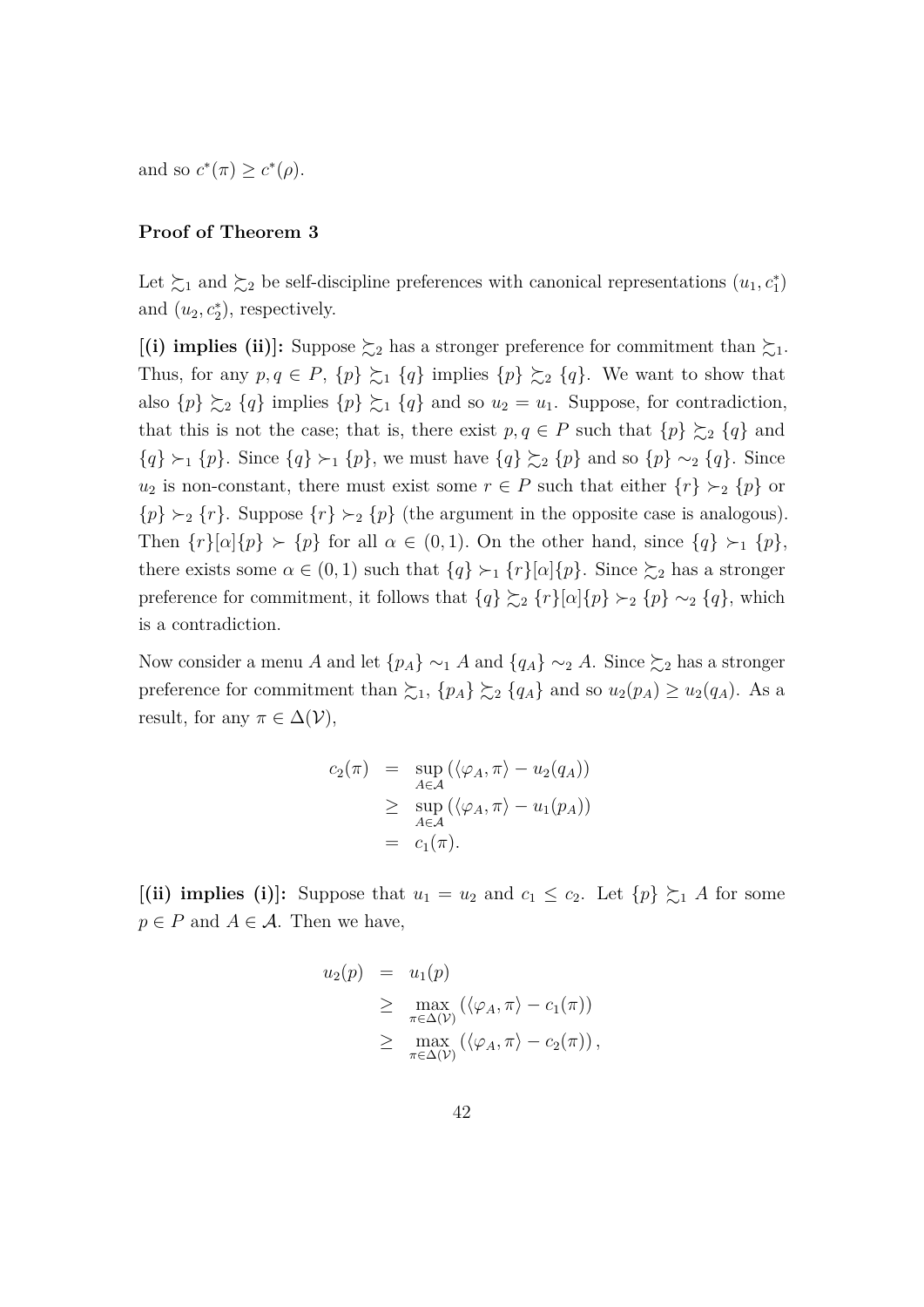and so  $\{p\} \succsim_2 A$ .

#### **Proof of Proposition [1](#page-15-0)**

Let  $\succeq$  be a self-discipline preference with canonical representation  $(u, c^*)$ . It is straightforward to show that random Strotz preferences satisfy Set Independence. For the converse, define the functional  $U : A \to \mathbb{R}$  as in Lemma [2](#page-30-0) part (iv).

Let  $A, B \in \mathcal{A}$  and  $\alpha \in (0, 1)$ , and let  $p_A$  and  $p_B$  be singleton equivalents of A and *B*, respectively. By Set Independence,  $\{p_A\}[\alpha]\{p_B\} \sim \{p_A\}[\alpha]B \sim A[\alpha]B$ . Hence,  $U(A[\alpha]B) = \alpha U(A) + (1 - \alpha)U(B)$ . By induction, for menus  $A_1, \ldots, A_N \in \mathcal{A}$  and  $\alpha_1, \ldots, \alpha_N \in [0, 1]$  such that  $\sum_i \alpha_i = 1$ ,

$$
U(\sum_i \alpha_i A_i) = \sum_i \alpha_i U(A_i).
$$

By Lemma [3,](#page-37-0) it follows that  $\bigcap_i \mathcal{D}(A_i|u, c^*) \neq \emptyset$ . Hence, the collection of closed sets  ${\mathcal{D}}(A|u, c^*)$ :  $A \in \mathcal{A}$  has the finite intersection property. Since  $\Delta(\mathcal{V})$  is compact, it follows that  $\bigcap_{A \in \mathcal{A}} \mathcal{D}(A|u, c^*) \neq \emptyset$ .

Now let  $\pi \in \bigcap_{A \in \mathcal{A}} \mathcal{D}(A|u, c^*)$ . Then, for all menus  $A \in \mathcal{A}$ ,

$$
U(A) = \langle \varphi_A, \pi \rangle - c(\pi),
$$

and so, for all menus  $A, B \in \mathcal{A}$ ,

$$
A \succsim B \quad \Leftrightarrow \quad \langle \varphi_A, \pi \rangle \ge \langle \varphi_A, \pi \rangle \, .
$$

Hence, is a random Strotz preference represented by  $(u, \pi)$ .

#### **Proof of Proposition [3](#page-21-0)**

Let  $u \in V$ , and let  $k : V \to [0, \infty]$  be lower semicontinuous and proper. Without loss of generality, we assume that *k* is grounded. Denote by  $U : \mathcal{A} \to \mathbb{R}$  the value function, and by  $\mathcal{D}: \mathcal{A} \implies \mathcal{V}$  the policy correspondence, corresponding to the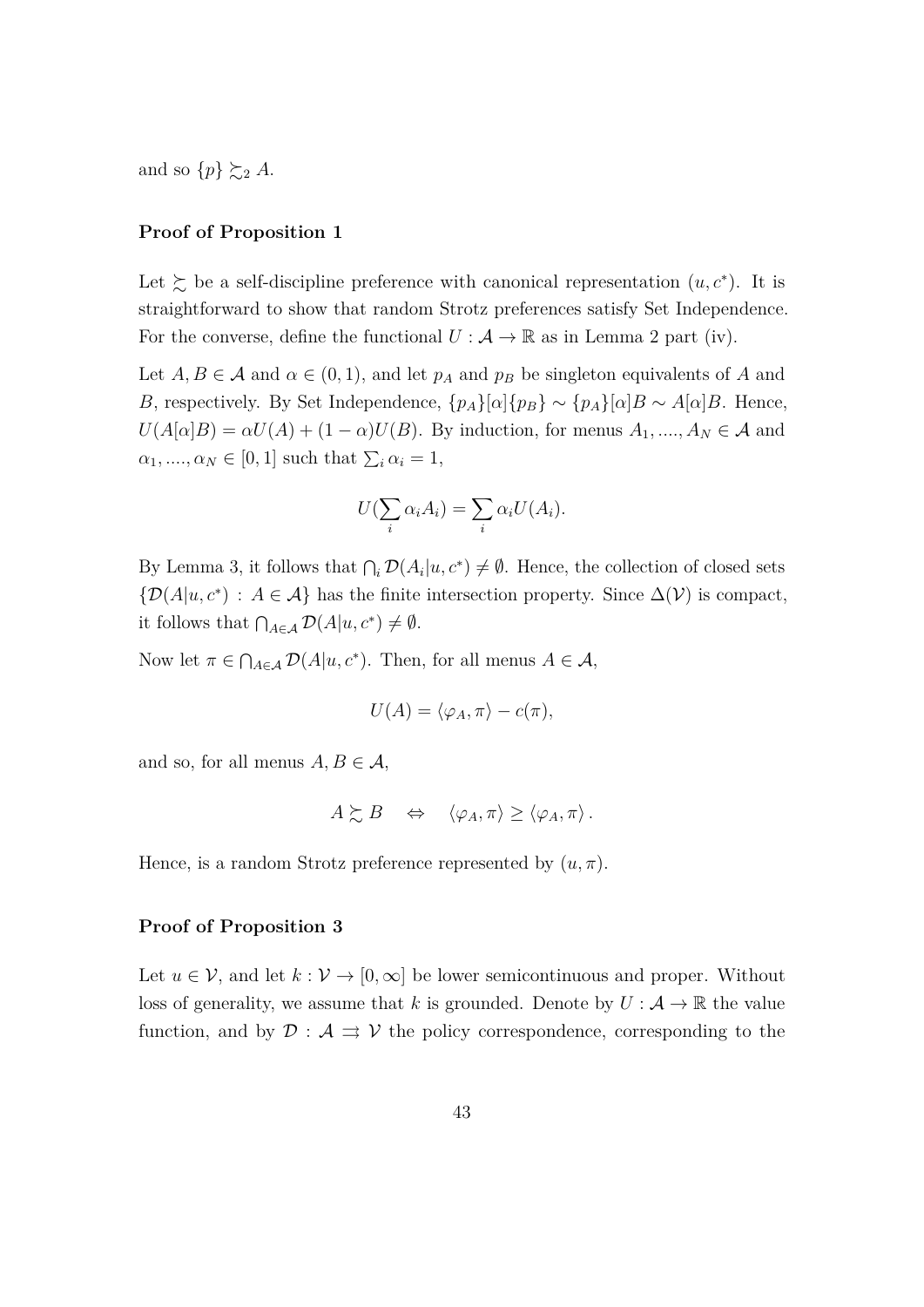self-discipline choice problem

$$
\max_{v \in \mathcal{V}} (\varphi_A(v) - k(v)).
$$

Let  $\mathcal{C} : \mathcal{A} \rightrightarrows \mathcal{A}$  denote the choice correspondence induced by  $(u, k)$ , defined by

$$
C(A) = \bigcup_{v \in \mathcal{D}(A|u,k)} \arg \max_{p \in M_v(A)} u(p) \quad \forall A \in \mathcal{A}.
$$

For a menu *A* and lottery *p*, denote by  $\mathcal{W}_p = \{w \in \mathcal{V} : p \in M_w(A)\} \cap \mathcal{D}(A)$ .

**[Sufficiency]:** Consider a menu  $A \in \mathcal{A}$  with  $p \in \mathcal{C}(A)$ . Since  $\succeq$  is a costly Strotz preference,  $\mathcal{W}_p \neq \emptyset$  and there exists  $\kappa \in \mathbb{R}_+$  such that  $k(w) = \kappa$  all  $w \in \mathcal{W}_p$ . By way of contradiction, suppose that  $\kappa > 0$ . Since *k* is grounded, it follows that there exists  $q \in A$  such that  $u(p) > u(q)$ . Since  $\kappa > 0$ , there exists  $\bar{\alpha} \in (0, 1)$  such that  $\bar{\alpha}(u(p) - u(q)) < \kappa$ . Hence,  $p \notin C(A[\alpha]\{q\})$ , contradicting vNM independence. It follows that, for all menus  $A \in \mathcal{A}$  and  $p \in \mathcal{C}(A)$ ,  $w \in \mathcal{W}_p$  implies  $k(w) = 0$ . Hence, for any menu *A*, if  $p, q \in C(A)$ , then  $w \in W_p \cup W_q$  implies  $k(w) = 0$  and so  $u(p) = u(q).$ 

As a result, with an obvious abuse of notation,  $U(A) = u(C(A))$ . Now observe that vNM Independence implies, for any  $A, B \in \mathcal{A}$  and  $\alpha \in (0, 1)$ ,

$$
u(C(A[\alpha]B)) = \alpha u(C(A)) + (1-\alpha)u(C(B)).
$$

Hence,  $\succsim$  satisfies Set Independence.

**[Necessity]:** Suppose  $\succsim$  satisfies Set Independence. By Lemma [3](#page-37-0) and the argument in the proof of Proposition [1,](#page-15-0) there exists  $v \in \bigcap_{A \in \mathcal{A}} \mathcal{D}(A)$ , and so  $U(A) = \varphi_A(v)$ for all  $A \in \mathcal{A}$ . As a result, for any menu  $A \in \mathcal{A}$ ,  $\mathcal{C}(A) = \arg \max_{p \in M_v(A)} u(p)$ , and  $\mathcal C$  therefore satisfies WARP and vNM independence.

#### **A.4 Models of temptation-driven behavior**

In this Section, we briefly review some well-known models of temptation-driven behavior referred to in the main text. All of these models have in common that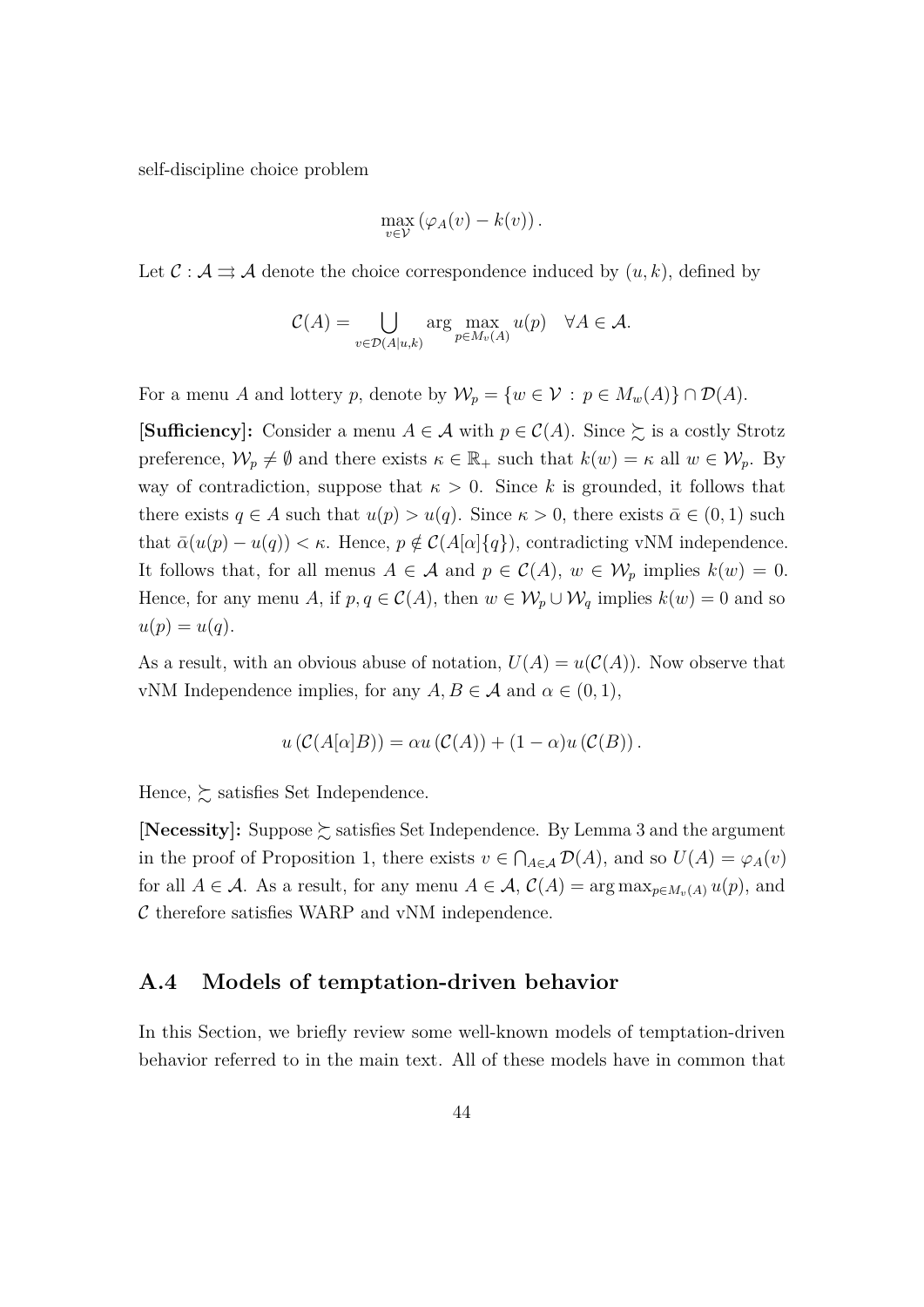temptations in period 2 can induce a desire for commitment in period 1.

#### **A.4.1 Axioms**

We start by reviewing some axioms referred to in the discussion. Let  $P$  denote the set of non-trivial weak orders on A, and let  $\succsim \mathcal{P}$ .

**Upper Semicontinuity:** For all  $A \in \mathcal{A}$ , the set  $\{B : B \succeq A\}$  is closed is the Hausdorff topology on A.

**Finiteness:** For all  $A \in \mathcal{A}$ , there exists a finite  $A' \subseteq co(A)$  such that for all *B*, *A* ⊆ *co*(*B*) ⊆ *co*(*A*) implies *B* ∼ *A*.

**Set Betweenness:** For all *A, B* ∈ *A, A*  $\succeq$  *B* implies *A*  $\succeq$  *A* ∪ *B*  $\succeq$  *B*.

**Desire for Commitment:** For all  $A \in \mathcal{A}$ , there exists  $p \in A$  such that  $\{p\} \succeq A$ .

Upper Semicontinuity (which is "one half" of Strong Continuity) and Finiteness are technical axioms. However, Set Betweenness and Desire for Commitment reveal temptation-driven behavior (see [Gul and Pesendorfer](#page-24-0) [\[2001,](#page-24-0) Section 2] and [Dekel](#page-23-3) [et al.](#page-23-3) [\[2009,](#page-23-3) Section 4])

#### **A.4.2 Temptation-driven preferences**

We now review some important models of temptation-driven behavior in the menu-choice literature.

**Self-control preferences and their generalizations** [Gul and Pesendorfer](#page-24-0) [\[2001\]](#page-24-0) characterize a model of self-control, where the DM compromises between her temptation and normative rankings in period 2, incurring an opportunity cost.

**Self-control:**  $\geq$  is a *self-control preference* if there exists  $u, v \in \mathbb{R}^n$  such that

$$
U(A) = \max_{p \in A} u(p) + v(q) - \max_{q \in A} v(q) \quad \forall A \in \mathcal{A}
$$

represents  $\succsim$ .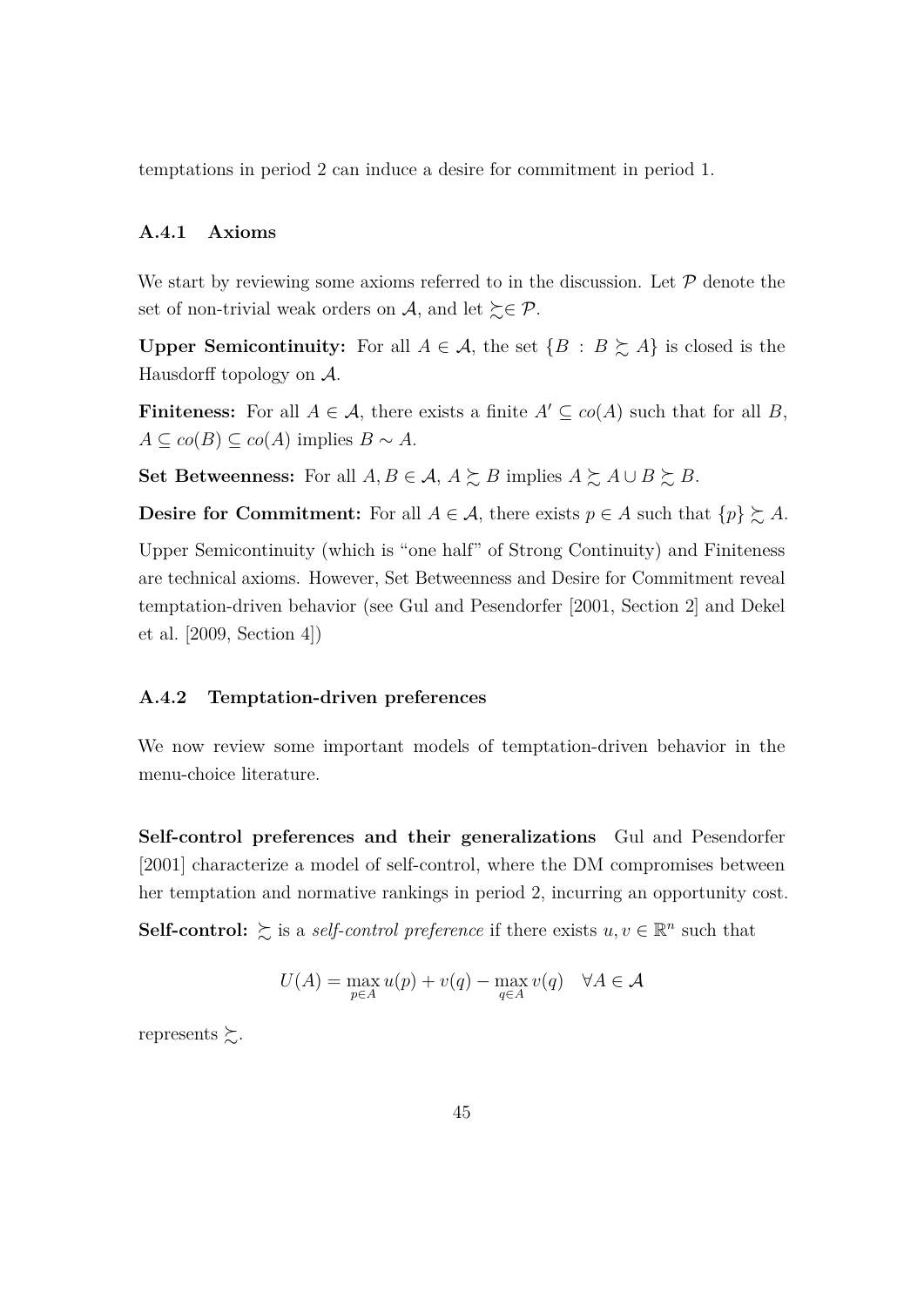Let  $P_{SC}$  denote the class of self-control preferences. Theorem 1 in [Gul and](#page-24-0) [Pesendorfer](#page-24-0) [\[2001\]](#page-24-0) shows that a preference relation is in  $P_{SC}$  if and only if it satisfies Strong Continuity, Set Independence and Set Betweenness.

[Dekel et al.](#page-23-3) [\[2009\]](#page-23-3) generalize self-control preferences by allowing the DM to be affected by multiple temptations at once, and by allowing the set of temptations to be random.

**Multi-dimensional temptation:**  $\sum$  is a *multi-dimensional temptation preference* if there exists  $u \in \mathbb{R}^n$ ,  $I, J_1, ..., J_I \in \mathbb{N}$ ,  $(v_1^i, ..., v_{J_i}^i) \in \mathbb{R}^{n \times J_i}$  for all  $i = 1, ..., n$ , and  $(\alpha_1, ..., \alpha_I) \in \mathbb{R}^I_{++}$  with  $\sum_i \alpha_i = 1$ , such that

$$
U(A) = \sum_{i} \alpha_i \left( \max_{p \in A} u(p) - c_i(p, A) \right) \quad \forall A \in \mathcal{A}
$$

represents  $\succsim$ , where

$$
c_i(p, A) = \left(\sum_{j=1}^{J_i} \max_{q \in A} v_j^i(q)\right) - \sum_{j=1}^{J_i} v_j^i(p) \quad \forall p \in P, \ A \in \mathcal{A}.
$$

Let  $\mathcal{P}_T$  denote the class of multi-dimensional temptation preferences. Theorem 1 in [Dekel et al.](#page-23-3) [\[2009\]](#page-23-3) shows that a preference relation is in  $\mathcal{P}_T$  if and only if it satisfies Strong Continuity, Set Independence, Finiteness, Desire for Commitment and a technical axiom called Approximate Improvements are Chosen [\(Dekel et al.](#page-23-3) [\[2009,](#page-23-3) Axiom 4]).

[Stovall](#page-25-0) [\[2010\]](#page-25-0) characterizes the special case of multi-dimensional temptation where only one temptation affects the DM at a time, but temptations can occur at random.

**Multiple temptation:**  $\geq$  is a *multiple temptation preferences* if there exists  $I \in \mathbb{N}, u, v_1, \ldots, v_I \in \mathbb{R}^n$  and  $(\alpha_1, \ldots, \alpha_I) \in \mathbb{R}^I_{++}$  with  $\sum_i \alpha_i = 1$ , such that

$$
U(A) = \sum_{i=1}^{I} \alpha_i \left( \max_{p \in A} u(p) + v_i(p) - \max_{q \in A} v_i(p) \right) \quad \forall A \in \mathcal{A}
$$

represents  $\succsim$ .

Let  $\mathcal{P}_{MT}$  denote the class of multiple temptation preferences. Theorem 1 in [Stovall](#page-25-0)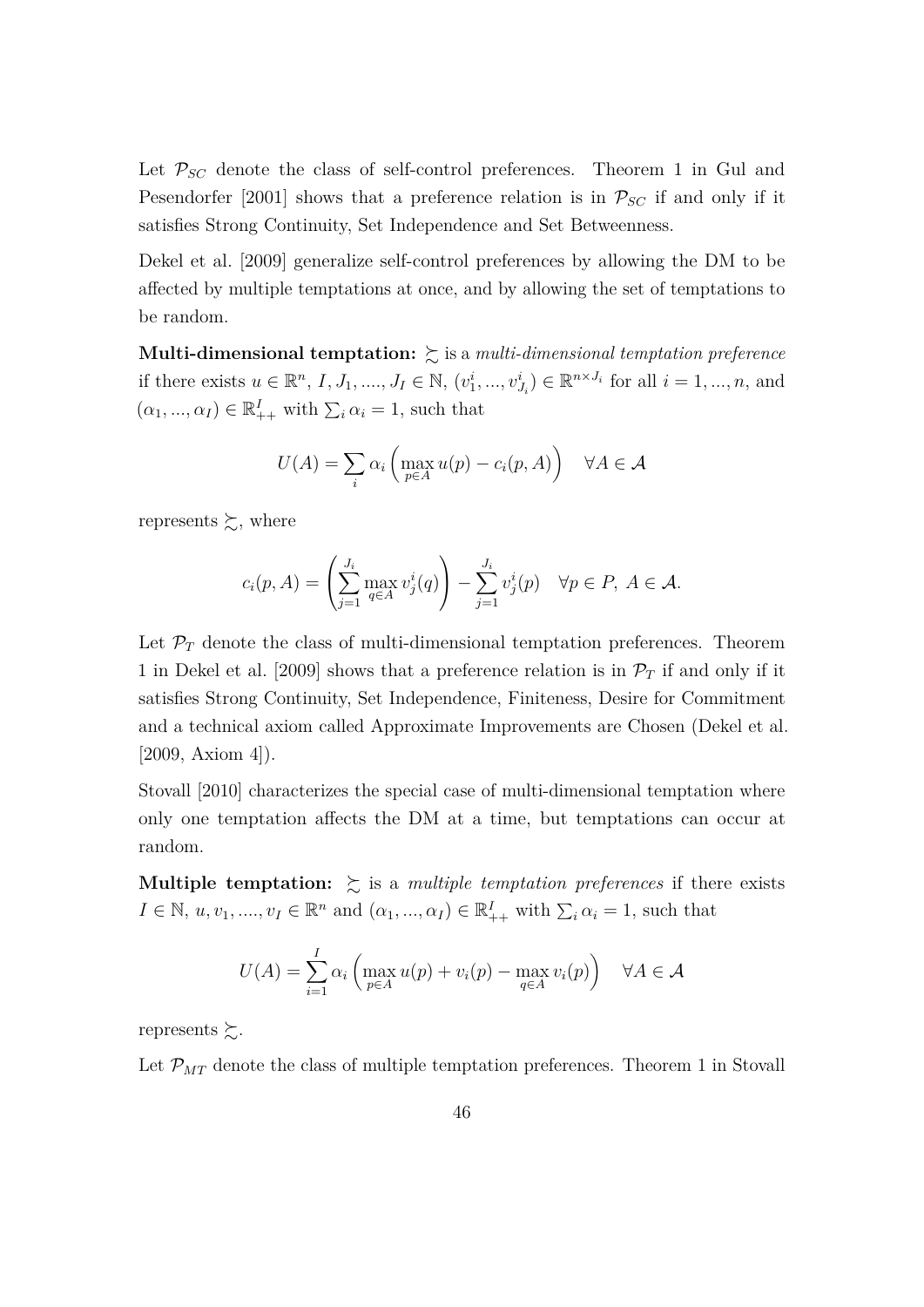[\[2010\]](#page-25-0) shows that a preference relation is in  $\mathcal{P}_{MT}$  if and only if it satisfies Strong Continuity, Finiteness, Set Independence, and Weak Set Betweenness.

[Noor and Takeoka](#page-24-2) [\[2010\]](#page-24-2) take a different approach to generalize self-control, by allowing convex costs of self-control.

**Convex self-control**:  $\geq$  is a convex *self-control preference* if there exist  $u, v \in \mathbb{R}^n$ and a continuous strictly increasing convex function  $\gamma : [0, u^* - u_*] \to \mathbb{R}_+$  such that

$$
U(A) = \max_{p \in A} \left( u(p) - \gamma \left[ \max_{q \in A} v(q) - v(p) \right] \right)
$$

represents  $\succsim$ .

Theorem 3 in [Noor and Takeoka](#page-24-2) [\[2010\]](#page-24-2) provides a characterization of the class of convex self-control preferences  $P_{SCS}$ . In particular, a convex self-control preference satisfies Strong Continuity and Set Betweenness, but may violate Set Independence (and Aversion to Randomization).

**Strotz preferences and their generalizations** [Gul and Pesendorfer](#page-24-0) [\[2001\]](#page-24-0) also characterize a model of temptation where the DM is unable to exercise selfcontrol: in period 2, she is able to choose only from the tempting alternatives in a menu.

**Strotz:**  $\geq$  is a *Strotz preference* if there exists  $u, v \in V$  such that

$$
U(A) = \varphi_A(v) \quad \forall A \in \mathcal{A}
$$

represents  $\succsim$ .

Let  $\mathcal{P}_{St}$  denote the class of Strotz preferences. Theorem 3 in [Gul and Pesendorfer](#page-24-0) [\[2001\]](#page-24-0) shows that a preference relation is in  $\mathcal{P}_{SC} \cup \mathcal{P}_{St}$  if and only if it satisfies Mixture Continuity, Upper Semicontinuity, Set Independence, and Set Betweenness.

[Chatterjee and Krishna](#page-23-1) [\[2009\]](#page-23-1) generalize Strotz preferences: in period 1 the DM is uncertain if she will be tempted in period 2, but if she is tempted she succumbs.

**Dual-self:**  $\geq$  is a *dual-self preference* if there exists  $u, v \in V$  and  $\alpha \in [0, 1]$  such that

$$
U(A) = \alpha \varphi_A(u) + (1 - \alpha)\varphi_A(v) \quad \forall A \in \mathcal{A}
$$